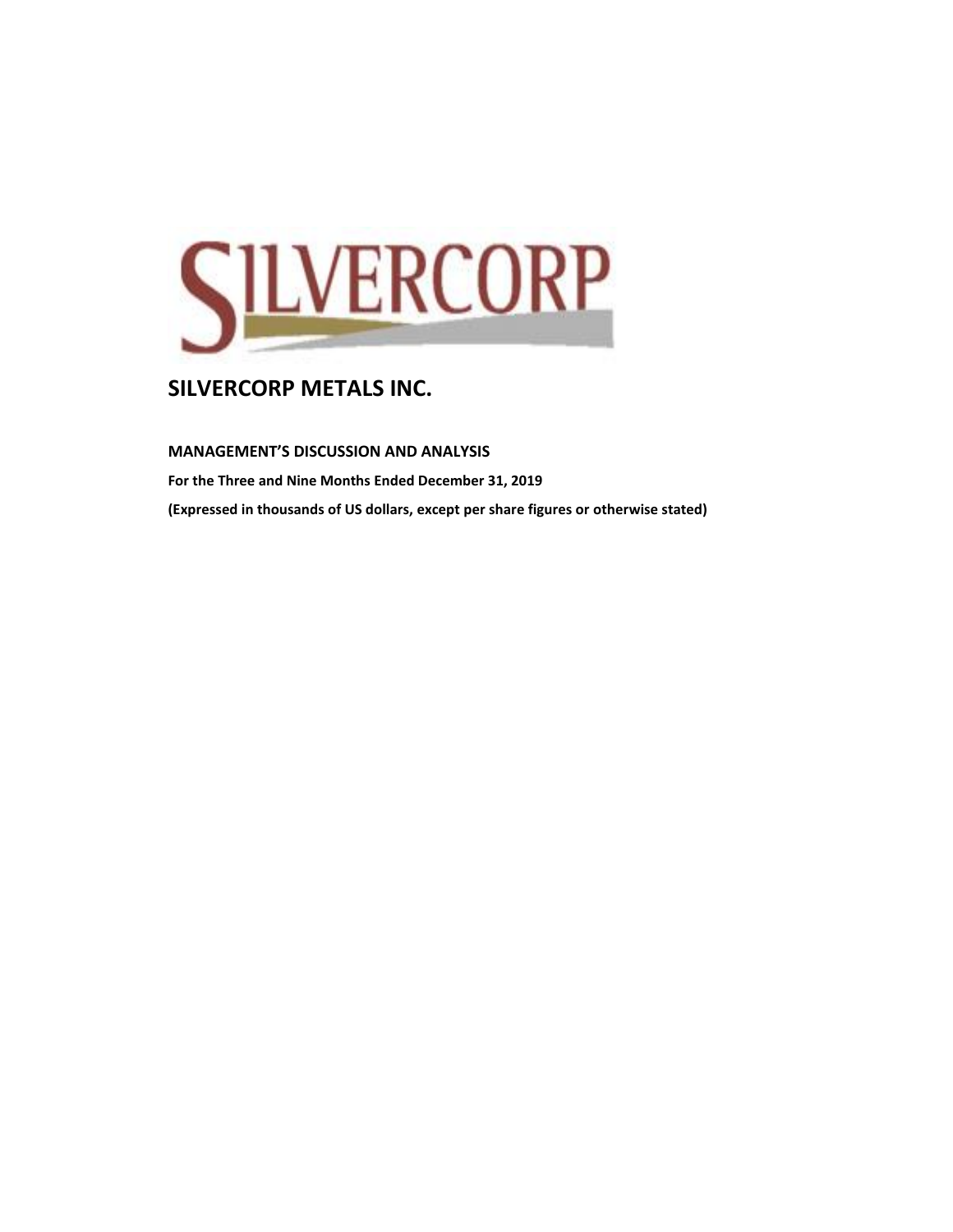## **Table of Contents**

| 1.  |                                                                         |  |
|-----|-------------------------------------------------------------------------|--|
| 2.  |                                                                         |  |
| 3.  |                                                                         |  |
| 4.  | Fiscal 2021 Production, Cash Cost, and Capital Expenditure Guidance  11 |  |
| 5.  |                                                                         |  |
| 6.  |                                                                         |  |
| 7.  |                                                                         |  |
| 8.  |                                                                         |  |
| 9.  |                                                                         |  |
| 10. |                                                                         |  |
|     |                                                                         |  |
|     |                                                                         |  |
|     |                                                                         |  |
|     |                                                                         |  |
| 15. |                                                                         |  |
| 16. |                                                                         |  |
| 17. |                                                                         |  |
|     |                                                                         |  |
|     |                                                                         |  |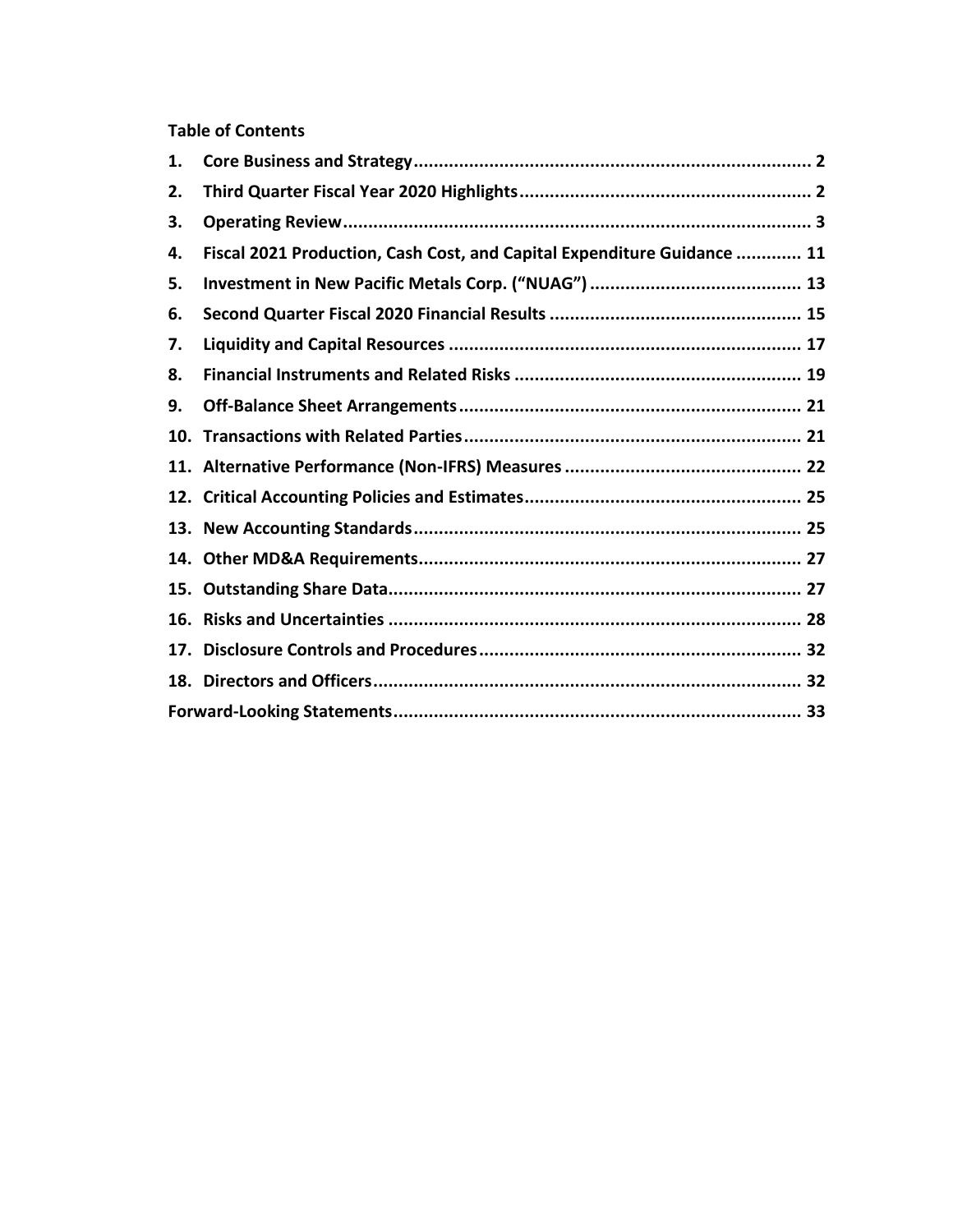### **Management's Discussion and Analysis For the Three and Nine Months Ended December 31, 2019 (Expressed in thousands of U.S. dollars, unless otherwise stated)**

*Management's Discussion and Analysis ("MD&A") is intended to help the reader understand the significant factors that have affected Silvercorp Metals Inc. and its subsidiaries' ("Silvercorp" or the "Company") performance and such factors that may affect its future performance. This MD&A should be read in conjunction with the Company's unaudited condensed consolidated financial statements for the three and nine months ended December 31, 2019 and the related notes contained therein. In addition, the following should be read in conjunction with the audited consolidated financial statements of the Company for the year ended March 31, 2019, the related MD&A, the Annual Information Form (available on SEDAR at www.sedar.com), and the annual report on Form 40-F. The Company reports its financial position, results of operations and cash flow in accordance with International Financial Reporting Standards ("IFRS") as issued by the International Accounting Standards Board ("IASB"). Silvercorp's significant accounting policies are set out in Note 2 of the unaudited condensed consolidated financial statements for the three and nine months ended December 31, 2019, as well as Note 2 to the audited consolidated financial statements for the year ended March 31, 2019. This MD&A refers to various non-IFRS measures, such as total and cash cost per ounce of silver, net of by-product credits, all-in & all-in sustaining cost per ounce of silver, net of by-product credits, cash flow from operations per share, and production costs per tonne. Non-IFRS measures do not have standardized meanings under IFRS. Accordingly, non-IFRS measures should not be considered in isolation or as a substitute for measures of performance prepared in accordance with IFRS. To facilitate a better understanding of these measures as calculated by the Company, we have provided detailed descriptions and reconciliations, in section 10 of this MD&A. Figures may not add due to rounding.*

This MD&A is prepared as of February 5, 2020 and expressed in thousands of U.S. dollars, except share, per share, unit cost, and production data, unless otherwise stated.

### <span id="page-2-0"></span>**1. Core Business and Strategy**

Silvercorp is a profitable Canadian mining company producing silver, lead and zinc metals in concentrates from mines in China. The Company's goal is to continuously create healthy returns to shareholders through efficient management, organic growth and the acquisition of profitable projects. Silvercorp balances profitability, social and environmental relationships, employees' wellbeing, and sustainable development. Silvercorp operates several silver-lead-zinc mines at the Ying Mining District in Henan Province, China and GC silver-lead-zinc mine in Guangdong Province, China. The Company's shares are traded on the Toronto Stock Exchange and NYSE American.

#### <span id="page-2-1"></span>**2. Third Quarter Fiscal Year 2020 Highlights**

- Ore mined up 1% to 262,586 tonnes compared to the prior year quarter ("Q3 Fiscal 2019");
- Sold approximately 1.7 million ounces of silver, 18.8 million pounds of lead, and 8.4 million pounds of zinc, up 0%, 6%, and 103%, respectively, compared to 1.7 million ounces of silver, 17.8 million pounds of lead, and 4.1 million pounds of zinc in the prior year quarter while gold sold was 700 ounces, down 36% compared to 1,100 ounces in the prior year quarter;
- Ended the quarter with inventories of 3,815 tonnes of silver-lead concentrate and 270 tonnes of zinc concentrate, down 9% and 54%, respectively, compared to 4,176 tonnes of silver-lead concentrate and 586 tonnes of zinc concentrate as at September 30, 2019;
- Revenue up 5% to \$44.5 million compared to the prior year quarter;
- Gross profit margin of 42% compared to 46% in the prior year quarter;
- Net income attributable to equity shareholders of \$6.3 million, or \$0.04 per share, a decrease of \$2.4 million compared to \$8.7 million, or \$0.05 per share in the prior year quarter;
- Cash flow from operations of \$24.9 million, up 26% compared to \$19.8 million in the prior year quarter;
- Cash cost per ounce of silver<sup>1</sup>, net of by-product credits, of negative \$1.21, compared to negative \$2.77 in the prior year quarter;
- All-in sustaining cost per ounce of silver<sup>1</sup>, net of by-product credits, of \$7.21, compared to \$6.53 in the prior year quarter;
- Paid \$2.2 million in dividends to the Company's shareholders;

<sup>1</sup>Non-IFRS measures. Please refer to section 11 for reconciliation.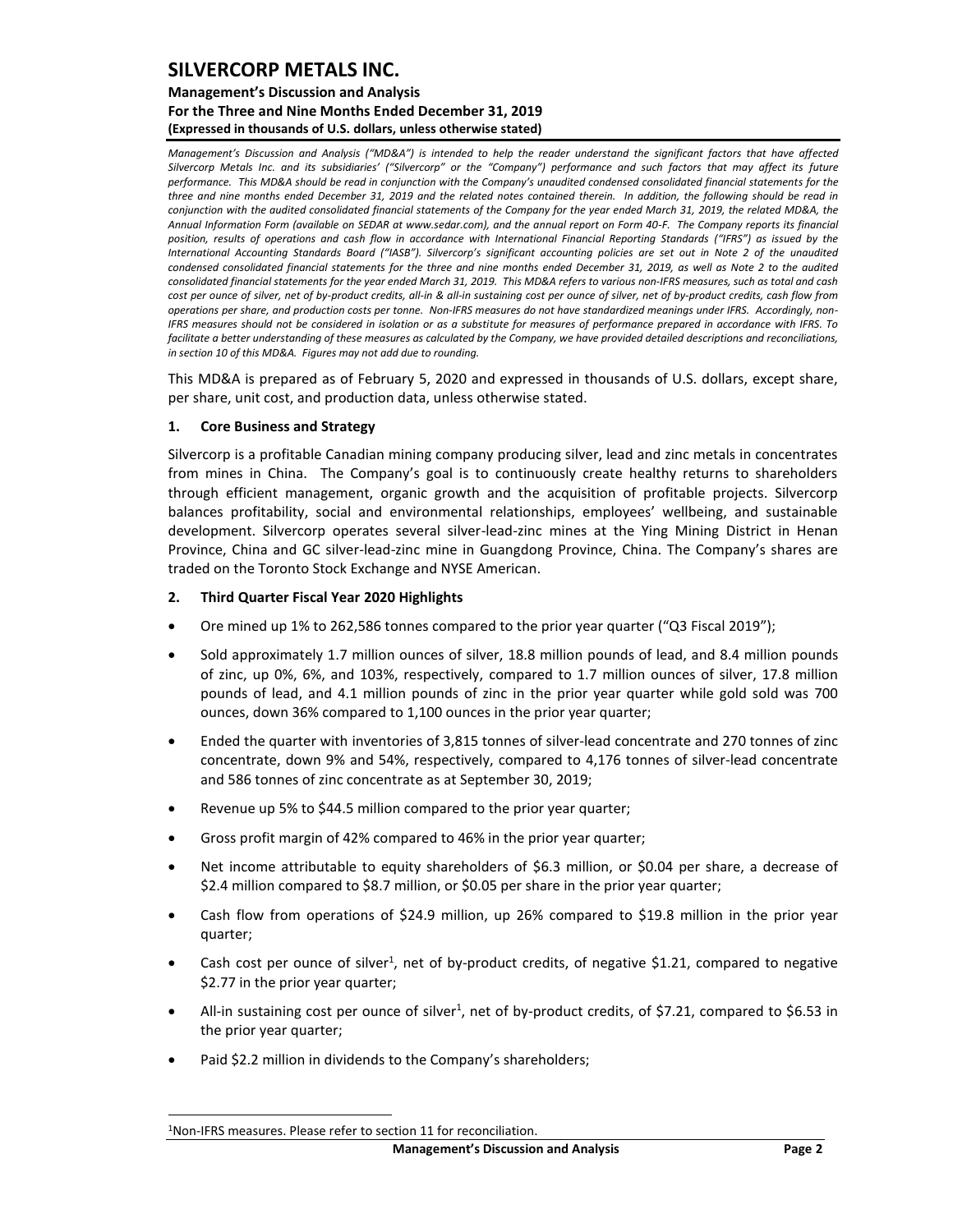**Management's Discussion and Analysis For the Three and Nine Months Ended December 31, 2019 (Expressed in thousands of U.S. dollars, unless otherwise stated)** 

- Invested \$3.8 million in New Pacific Metals Corp. ("NUAG") through its public offering to maintain the Company's ownership interest at 28.9%; and,
- Strong balance sheet with \$155.1 million in cash and cash equivalents and short-term investments, an increase of \$19.9 million or 15% compared to \$135.2 million as at September 30, 2019.

#### <span id="page-3-0"></span>**3. Operating Review**

#### **(a) Consolidated operation performance**

The following table summarizes consolidated operational information for the three and nine months ended December 31, 2019 and 2018:

|                                  | <b>Consolidated</b>                                                        | Three months ended December 31, |         |                | Nine months ended December 31, |         |                |  |
|----------------------------------|----------------------------------------------------------------------------|---------------------------------|---------|----------------|--------------------------------|---------|----------------|--|
|                                  |                                                                            | 2019                            | 2018    | <b>Changes</b> | 2019                           | 2018    | <b>Changes</b> |  |
|                                  |                                                                            |                                 |         |                |                                |         |                |  |
|                                  | <b>Production Data</b><br><b>Mine Data</b>                                 |                                 |         |                |                                |         |                |  |
|                                  | Ore Mined (tonne)                                                          | 262,586                         | 260,278 | 1%             | 779,235                        | 745,395 | 5%             |  |
|                                  | Ore Milled (tonne)                                                         | 264,860                         | 271,476 | $-2%$          | 789,684                        | 748,944 | 5%             |  |
|                                  |                                                                            |                                 |         |                |                                |         |                |  |
|                                  | <b>Head Grades</b>                                                         |                                 |         |                |                                |         |                |  |
|                                  | Silver (gram/tonne)                                                        | 228                             | 228     | 0%             | 220                            | 237     | $-7%$          |  |
|                                  | Lead $(\%)$                                                                | 3.7                             | 3.3     | 11%            | 3.4                            | 3.5     | $-2%$          |  |
|                                  | Zinc (%)                                                                   | 1.7                             | 1.5     | 16%            | 1.9                            | 1.5     | 27%            |  |
|                                  | <b>Recovery Rates</b>                                                      |                                 |         |                |                                |         |                |  |
|                                  | Silver (%)                                                                 | 93.5                            | 93.8    | 0%             | 92.5                           | 93.9    | $-2%$          |  |
|                                  | Lead $(*)$                                                                 | 95.2                            | 94.6    | 1%             | 94.3                           | 94.9    | $-1%$          |  |
|                                  | Zinc (%)                                                                   | 80.1                            | 73.3    | 9%             | 79.6                           | 71.7    | 11%            |  |
| <b>Cost Data</b>                 |                                                                            |                                 |         |                |                                |         |                |  |
| $+$                              | Mining cost per tonne of ore mined (\$)                                    | 78.65                           | 71.76   | 10%            | 76.31                          | 73.85   | 3%             |  |
|                                  | Cash mining cost per tonne of ore mined (\$)                               | 57.54                           | 53.49   | 8%             | 55.13                          | 54.88   | 0%             |  |
|                                  | Depreciation and amoritzation charges per tonne of ore mined (\$)          | 21.11                           | 18.27   | 16%            | 21.18                          | 18.97   | 12%            |  |
|                                  | Unit shipping costs (\$)                                                   | 2.61                            | 2.82    | $-7%$          | 2.66                           | 2.91    | $-9%$          |  |
| $\ddot{}$                        | Milling costs per tonne of ore milled (\$)                                 | 13.58                           | 13.44   | 1%             | 12.85                          | 13.22   | $-3%$          |  |
|                                  | Cash milling costs per tonne of ore milled (\$)                            | 12.01                           | 11.64   | 3%             | 11.14                          | 11.08   | 1%             |  |
|                                  | Depreciation and amoritzation charges per tonne of ore milled (\$)         | 1.57                            | 1.80    | $-13%$         | 1.71                           | 2.14    | $-20%$         |  |
| $\ddot{}$                        | Cash production cost per tonne of ore processed (\$)                       | 72.16                           | 67.95   | 6%             | 68.93                          | 68.87   | 0%             |  |
| $\ddot{}$                        | All-in sustaining cost per tonne of ore processed (\$)                     | 121.49                          | 122.15  | $-1%$          | 117.12                         | 115.52  | 1%             |  |
| $+$                              | Cash cost per ounce of Silver, net of by-product credits (\$)              | (1.21)                          | (2.77)  | 56%            | (2.06)                         | (4.37)  | 53%            |  |
| $\begin{array}{c} + \end{array}$ | All-in sustaining cost per ounce of silver, net of by-product credits (\$) | 7.21                            | 6.53    | 10%            | 5.64                           | 3.27    | 72%            |  |
|                                  | <b>Concentrate inventory</b>                                               |                                 |         |                |                                |         |                |  |
|                                  | Lead concentrate (tonne)                                                   | 3,815                           | 4,211   | -9%            | 3,815                          | 4,211   | $-9%$          |  |
|                                  | Zinc concentrate (tonne)                                                   | 270                             | 3,079   | $-91%$         | 270                            | 3,079   | $-91%$         |  |
| Sales Data                       |                                                                            |                                 |         |                |                                |         |                |  |
|                                  | <b>Metal Sales</b>                                                         |                                 |         |                |                                |         |                |  |
|                                  | Silver (in thousands of ounces)                                            | 1,709                           | 1,712   | 0%             | 5,458                          | 5,076   | 8%             |  |
|                                  | Gold (in thousands of ounces)                                              | 0.7                             | 1.1     | $-36%$         | 2.8                            | 2.8     | 0%             |  |
|                                  | Lead (in thousands of pounds)                                              | 18,779                          | 17,800  | 6%             | 55,690                         | 52,118  | 7%             |  |
|                                  | Zinc (in thousands of pounds)                                              | 8,353                           | 4,111   | 103%           | 22,342                         | 15,376  | 45%            |  |
|                                  | Revenue                                                                    |                                 |         |                |                                |         |                |  |
|                                  | Silver (in thousands of \$)                                                | 24,040                          | 20,660  | 16%            | 75,037                         | 63,922  | 17%            |  |
|                                  | Gold (in thousands of \$)                                                  | 890                             | 1,167   | $-24%$         | 3,286                          | 2,883   | 14%            |  |
|                                  | Lead (in thousands of \$)                                                  | 14,133                          | 16,851  | $-16%$         | 45,513                         | 52,691  | $-14%$         |  |
|                                  | Zinc (in thousands of \$)                                                  | 5,039                           | 3,352   | 50%            | 14,236                         | 15,125  | $-6%$          |  |
|                                  | Other (in thousands of \$)                                                 | 406                             | 321     | 26%            | 1,898                          | 946     | 101%           |  |
|                                  | Average Selling Price, Net of Value Added Tax and Smelter Charges          | 44,508                          | 42,351  | 5%             | 139,970                        | 135,567 | 3%             |  |
|                                  | Silver (\$ per ounce)                                                      | 14.07                           | 12.07   | 17%            | 13.75                          | 12.59   | 9%             |  |
|                                  | Gold (\$ per ounce)                                                        | 1,271                           | 1,061   | 20%            | 1,174                          | 1,030   | 14%            |  |
|                                  | Lead (\$ per pound)                                                        | 0.75                            | 0.95    | $-21%$         | 0.82                           | 1.01    | $-19%$         |  |
|                                  | Zinc (\$ per pound)                                                        | 0.60                            | 0.82    | $-27%$         | 0.64                           | 0.98    | $-35%$         |  |

+ Non-IFRS measures, see section 11 for reconciliation.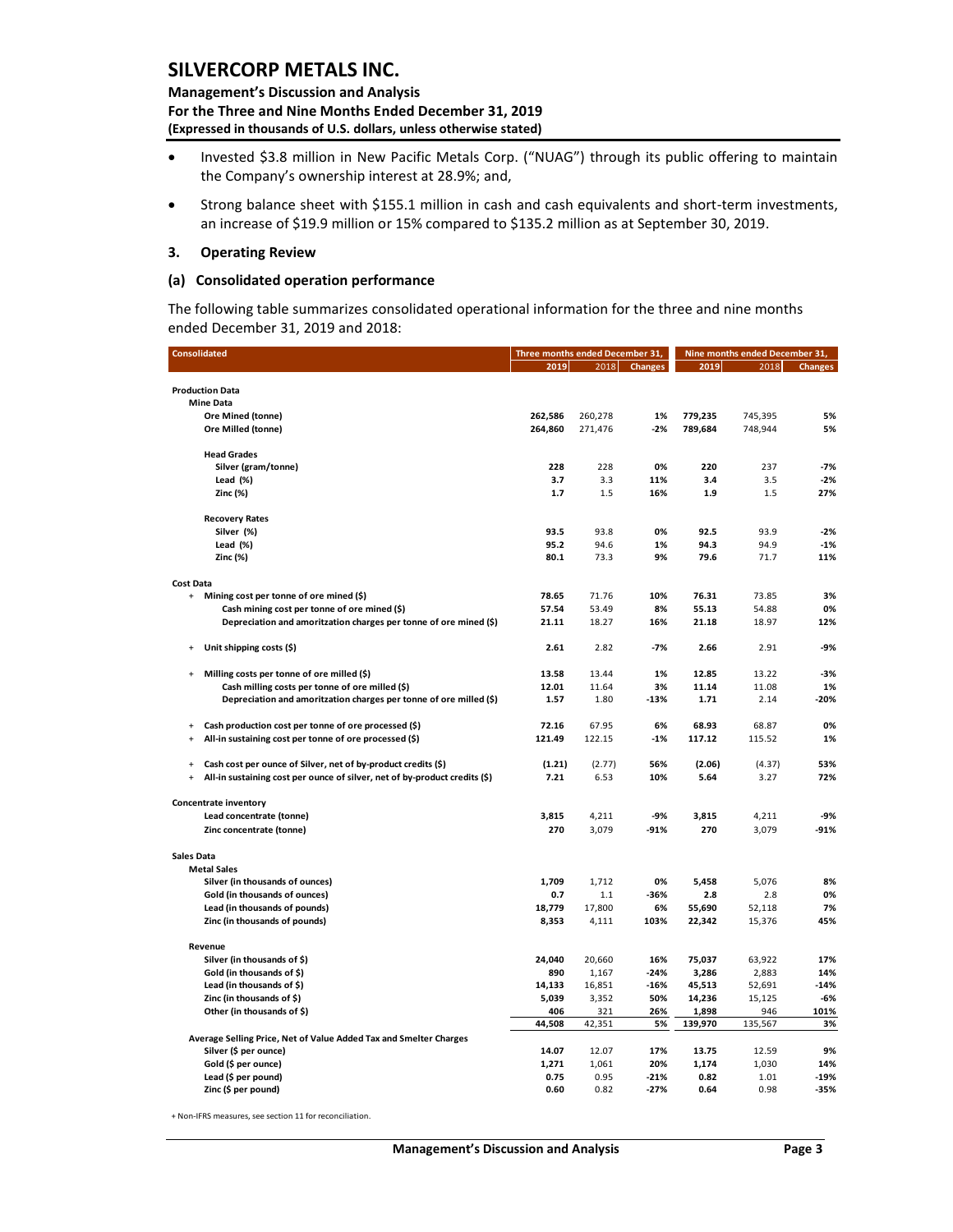**Management's Discussion and Analysis For the Three and Nine Months Ended December 31, 2019 (Expressed in thousands of U.S. dollars, unless otherwise stated)** 

### **(i) Mine and Mill Production**

For the three months ended December 31, 2019 ("Q3 Fiscal 2020"), on a consolidated basis, the Company mined 262,586 tonnes of ore, an increase of 1% or 2,308 tonnes, compared to 260,278 tonnes in the Q3 Fiscal 2019. Ore mined at the Ying Mining District and the GC mine increased by 1,997 tonnes and 311 tonnes, respectively. Ore milled were 264,860 tonnes, down 2% compared to 271,476 tonnes in Q3 Fiscal 2019.

For the nine months ended December 31, 2019, on a consolidated basis, the Company mined 779,235 tonnes of ore, an increase of 5% or 33,840 tonnes, compared to 745,395 tonnes mined in the same prior year period. Ore milled was 789,684 tonnes, up 5% or 40,740 tonnes, compared to 748,944 tonnes in the same prior year period.

#### **(ii) Metal Sales**

In Q3 Fiscal 2020, the Company sold approximately 1.7 million ounces of silver, 18.8 million pounds of lead, and 8.4 million pounds of zinc, up 0%, 6%, and 103%, respectively, compared to 1.7 million ounces of silver, 17.8 million pounds of lead, and 4.1 million pounds of zinc in Q3 Fiscal 2019 while gold sold was 700 ounces, down 36% compared to 1,100 ounce in Q3 Fiscal 2019.

For the nine months ended December 31, 2019, the Company sold approximately 5.5 million ounces of silver, 2,800 ounces of gold, 55.7 million pounds of lead, and 22.3 million pounds of zinc, up 8%, 0%, 7%, and 45%, respectively, compared to 5.1 million ounces of silver, 2,800 ounces of gold, 52.1 million pounds of lead, and 15.4 million pounds of zinc sold in the same prior year period.

As at December 31, 2019, the Company had inventories of 3,815 tonnes of silver-lead concentrate and 270 tonnes of zinc concentrate, down 9% and 54%, respectively, compared to 4,176 tonnes of silver-lead concentrate and 586 tonnes of zinc concentrate as at September 30, 2019.

#### **(iii) Per Tonne Production Costs<sup>1</sup>**

In Q3 Fiscal 2020, the consolidated total mining costs and cash mining costs were \$78.65 and \$57.54 per tonne, an increase of 10% and 8%, respectively, compared to \$71.76 and \$53.49 per tonne, in Q3 Fiscal 2019. The increase in cash mining costs was mainly due to i) an increase of \$0.6 million in mining preparation costs arising from additional tunnelling, and ii) an increase of \$0.5 million in mining contractor costs. The consolidated total milling costs and cash milling costs in Q3 Fiscal 2020 were \$13.58 and \$12.01 per tonne, compared to \$13.44 and \$11.64 per tonne, respectively, in Q3 Fiscal 2019.

The consolidated cash production costs per tonne of ore processed in Q3 Fiscal 2020 were \$72.16, up 6% compared to \$67.95 in Q3 Fiscal 2019. The consolidated all-in sustaining production costs per tonne of ore processed were \$121.49, down 1%, compared to \$122.15 in Q3 Fiscal 2019, and below the Company's Fiscal 2020 annual guidance of \$125.50.

For the nine months ended December 31, 2019, the consolidated total mining costs and cash mining costs were \$76.31 and \$55.13 per tonne, respectively, compared to \$73.85 and \$54.88 per tonne in the same prior year period. The consolidated total milling costs and cash milling costs were \$12.85 and \$11.14, respectively, compared to \$13.22 and \$11.08 per tonne in the same prior year period.

Correspondingly, the consolidated cash production costs per tonne of ore processed for the nine months ended December 31, 2019 were \$68.93, a slight increase compared to \$68.87 in the same prior year period. The all-in sustaining production costs per tonne of ore processed were \$117.12, an increase of 1%, compared to \$115.52 in the same prior year period. However, both the cash production costs and all-in sustaining production costs per tonne were lower than the Company's Fiscal 2020 annual guidance.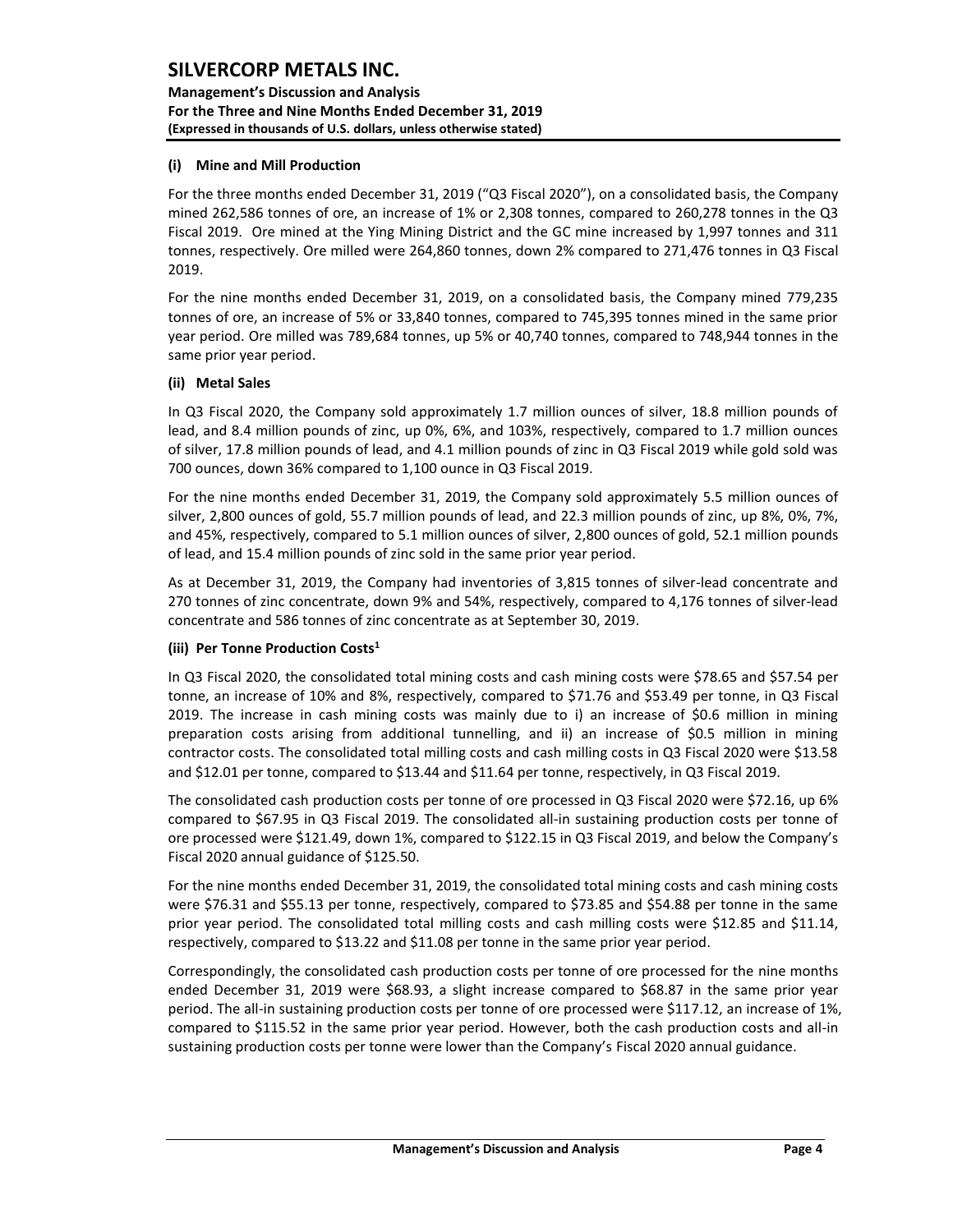**Management's Discussion and Analysis For the Three and Nine Months Ended December 31, 2019 (Expressed in thousands of U.S. dollars, unless otherwise stated)** 

### **(iv) Costs per Ounce of Silver, Net of By-Product Credits**

In Q3 Fiscal 2020, the consolidated cash cost per ounce of silver, net of by-product credits, was negative \$1.21, compared to negative \$2.77 in the prior year quarter. The increase was mainly due to an increase of \$1.5 million in cash production costs and a decrease of \$1.2 million in by-product credits mainly resulting from lower net realized selling prices for lead and zinc, a decrease of 21% and 27%, partially offset by the increase of lead and zinc sold. Sales of lead and zinc in the current quarter amounted to \$19.2 million, a decrease of \$1.0 million, compared to \$20.2 million in the prior year quarter.

In Q3 Fiscal 2020, the consolidated all-in sustaining costs per ounce of silver, net of by-product credits, was \$7.21 compared to \$6.53 in Q3 Fiscal 2019. The increase was mainly due to the increase in cash production costs and the decrease in by-product credits as discussed above.

In Q3 Fiscal 2020, on a consolidated basis, approximately 28,978 metres or \$1.1 million worth of diamond drilling (Q3 Fiscal 2019 – 27,440 metres or \$0.7 million) and 12,912 metres or \$3.3 million worth of preparation tunnelling (Q3 Fiscal 2019 – 10,672 metres or \$2.7 million) were completed and expensed as mining preparation costs. In addition, approximately 22,237 metres or \$7.5 million worth of horizontal tunnels, raises, ramps and declines (Q3 Fiscal 2019 – 19,694 metres or \$6.8 million) were completed and capitalized.

For the nine months ended December 31, 2019, the consolidated cash cost per ounce of silver, net of byproduct credits, was negative \$2.06, compared to negative \$4.37 in the same prior year period. The increase was mainly due to a decrease of \$2.22 in by-product credits per ounce of silver mainly resulting from the decreases of 19% and 35% in net realized selling price for lead and zinc. Sales of lead and zinc for the nine months ended December 31, 2019 amounted to \$59.7 million, a decrease of \$8.1 million, compared to \$67.8 million in the same period year period.

The consolidated all-in sustaining costs per ounce of silver, net of by-product credits was \$5.64 compared to \$3.27 in the same prior year period. The increase was mainly due to the decrease in by-product credits as discussed above and an increase of \$3.1 million in sustaining capital expenditures.

For the nine months ended December 31, 2019, on a consolidated basis, approximately 93,544 metres or \$3.0 million worth of diamond drilling (same prior year period – 91,735 metres or \$2.5 million) and 37,224 metres or \$9.6 million worth of preparation tunnelling (same prior year period – 32,073 metres or \$8.7 million) were completed and expensed as mining preparation costs. In addition, approximately 63,736 metres or \$22.0 million worth of horizontal tunnels, raises, ramps and declines (same prior year period – 56,035 metres or \$20.0 million) were completed and capitalized.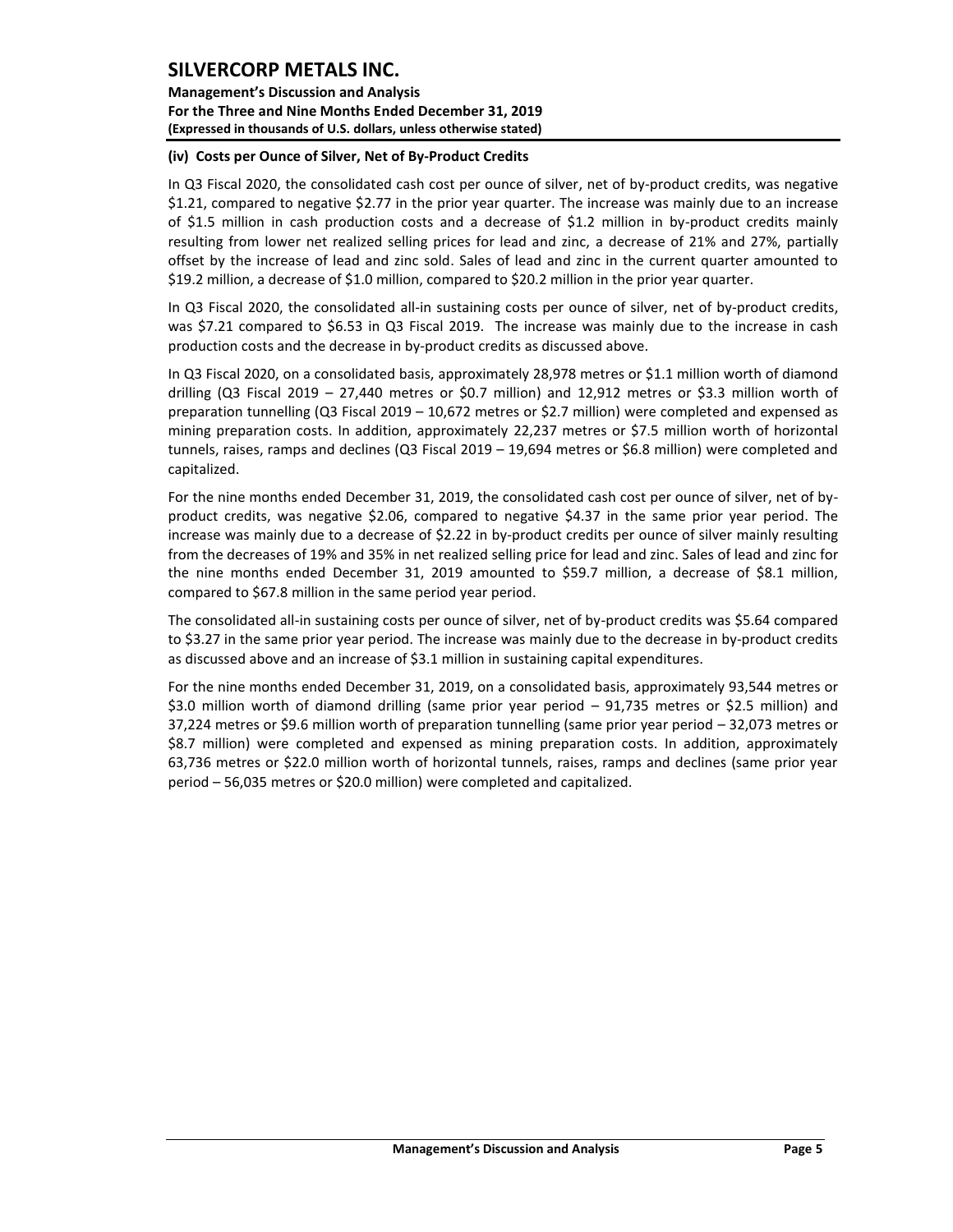**Management's Discussion and Analysis For the Three and Nine Months Ended December 31, 2019 (Expressed in thousands of U.S. dollars, unless otherwise stated)** 

#### **(b) Individual Mine Performance**

#### *(i) Ying Mining District*

The following table summarize the operational information at the Ying Mining District from the three and nine months ended December 31, 2019 and 2018. The Ying Mining District consists of several mines, including the SGX, HPG, TLP, LME, LMW, and HZG mines, and is the Company's primary source of production.

|                         | <b>Ying Mining District</b>                                                | Three months ended December 31, |                    |                  | Nine months ended December 31, |                    |                  |  |
|-------------------------|----------------------------------------------------------------------------|---------------------------------|--------------------|------------------|--------------------------------|--------------------|------------------|--|
|                         |                                                                            | 2019                            |                    | 2018 Changes     | 2019                           | 2018               | <b>Changes</b>   |  |
|                         |                                                                            |                                 |                    |                  |                                |                    |                  |  |
|                         | <b>Production Data</b>                                                     |                                 |                    |                  |                                |                    |                  |  |
|                         | <b>Mine Data</b>                                                           |                                 |                    |                  |                                |                    |                  |  |
|                         | Ore Mined (tonne)<br>Ore Milled (tonne)                                    | 176,149<br>175,488              | 174,152<br>184,684 | 1%<br>-5%        | 528,818                        | 511,545<br>512,813 | 3%<br>4%         |  |
|                         |                                                                            |                                 |                    |                  | 532,317                        |                    |                  |  |
|                         | <b>Head Grades</b>                                                         |                                 |                    |                  |                                |                    |                  |  |
|                         | Silver (gram/tonne)                                                        | 296                             | 296                | 0%               | 311                            | 308                | 1%               |  |
|                         | Lead $(% )$                                                                | 4.6                             | 4.1                | 11%              | 4.6                            | 4.4                | 3%               |  |
|                         | Zinc $(%)$                                                                 | 0.9                             | 0.8                | 18%              | 0.9                            | 0.9                | $-1%$            |  |
|                         | <b>Recovery Rates</b>                                                      |                                 |                    |                  |                                |                    |                  |  |
|                         | Silver (%)                                                                 | 96.1                            | 95.6               | 1%               | 96.1                           | 95.9               | 0%               |  |
|                         | Lead $(% )$                                                                | 96.3                            | 95.2               | 1%               | 95.9                           | 95.6               | 0%               |  |
|                         | Zinc(%)                                                                    | 70.3                            | 50.2               | 40%              | 62.6                           | 52.1               | 20%              |  |
|                         |                                                                            |                                 |                    |                  |                                |                    |                  |  |
| <b>Cost Data</b><br>$+$ | Mining cost per tonne of ore mined (\$)                                    | 91.91                           | 86.27              | 7%               | 89.67                          | 86.97              | 3%               |  |
|                         | Cash mining cost per tonne of ore mined (\$)                               | 64.69                           | 63.04              | 3%               | 62.33                          | 63.00              | $-1%$            |  |
|                         | Depreciation and amoritzation charges per tonne of ore mined (\$)          | 27.22                           | 23.23              | 17%              | 27.34                          | 23.97              | 14%              |  |
|                         |                                                                            |                                 |                    |                  |                                |                    |                  |  |
| $\ddot{}$               | Unit shipping costs (\$)                                                   | 3.89                            | 4.27               | -9%              | 3.92                           | 4.28               | $-8%$            |  |
| $\ddot{}$               | Milling costs per tonne of ore milled (\$)                                 | 12.76                           | 12.24              | 4%               | 11.74                          | 11.96              | $-2%$            |  |
|                         | Cash milling cost per tonne of ore milled (\$)                             | 10.99                           | 10.49              | 5%               | 9.98                           | 9.98               | 0%               |  |
|                         | Depreciation and amoritzationation charges per tonne of ore milled (\$)    | 1.77                            | 1.75               | 1%               | 1.76                           | 1.98               | $-11%$           |  |
|                         |                                                                            |                                 |                    |                  |                                |                    |                  |  |
| $\ddot{}$               | Cash production cost per tonne of ore processed (\$)                       | 79.57                           | 77.80              | 2%               | 76.23                          | 77.26              | $-1%$            |  |
| $\ddot{}$               | All-in sustaining cost per tonne of ore processed (\$)                     | 126.43                          | 135.47             | $-7%$            | 124.31                         | 123.86             | 0%               |  |
| $\ddot{}$               | Cash cost per ounce of Silver, net of by-product credits (\$)              | (0.72)                          | (1.74)             | 59%              | (1.40)                         | (3.43)             | 59%              |  |
| $\ddot{}$               | All-in sustaining cost per ounce of Silver, net of by-product credits (\$) | 5.57                            | 5.80               | $-4%$            | 4.55                           | 2.44               | 86%              |  |
|                         |                                                                            |                                 |                    |                  |                                |                    |                  |  |
|                         | <b>Concentrate inventory</b>                                               |                                 |                    |                  |                                |                    |                  |  |
|                         | Lead concentrate (tonne)                                                   | 3,625                           | 3,750              | $-3%$            | 3,625                          | 3,750              | $-3%$            |  |
|                         | Zinc concentrate (tonne)                                                   | 190                             | 1,350              | -86%             | 190                            | 1,350              | -86%             |  |
| <b>Sales Data</b>       |                                                                            |                                 |                    |                  |                                |                    |                  |  |
|                         | <b>Metal Sales</b>                                                         |                                 |                    |                  |                                |                    |                  |  |
|                         | Silver (in thousands of ounces)                                            | 1,475                           | 1,545              | -5%              | 4,848                          | 4,623              | 5%               |  |
|                         | Gold (in thousands of ounces)                                              | 0.7                             | 1.1                | -36%             | 2.8                            | 2.8                | 0%               |  |
|                         | Lead (in thousands of pounds)                                              | 14,912                          | 15,156             | $-2%$            | 46,137                         | 45,828             | 1%               |  |
|                         | Zinc (in thousands of pounds)                                              | 2,882                           | 381                | 656%             | 6,400                          | 4,162              | 54%              |  |
|                         | Revenue                                                                    |                                 |                    |                  |                                |                    |                  |  |
|                         | Silver (in thousands of \$)                                                | 21,437                          | 19,075             | 12%              | 68,648                         | 59,565             | 15%              |  |
|                         | Gold (in thousands of \$)                                                  | 890                             | 1,167              | $-24%$           | 3,286                          | 2,883              | 14%              |  |
|                         | Lead (in thousands of \$)                                                  | 11,112                          | 14,324             | $-22%$           | 37,750                         | 46,421             | $-19%$           |  |
|                         | Zinc (in thousands of $\zeta$ )                                            | 1,836                           | 297                | 518%             | 4,460                          | 4,277              | 4%               |  |
|                         | Other (in thousands of \$)                                                 | 406                             | 321                | 26%              | 1,609                          | 751                | 114%             |  |
|                         |                                                                            | 35,681                          | 35,184             | 1%               | 115,753                        | 113,897            | 2%               |  |
|                         | Average Selling Price, Net of Value Added Tax and Smelter Charges          |                                 |                    |                  |                                |                    |                  |  |
|                         | Silver (\$ per ounce)                                                      | 14.53                           | 12.35              | 18%              | 14.16                          | 12.88              | 10%              |  |
|                         | Gold (\$ per ounce)                                                        | 1,271                           | 1,061              | 20%              | 1,174                          | 1,030              | 14%              |  |
|                         | Lead (\$ per pound)                                                        | 0.75<br>0.64                    | 0.95<br>0.78       | $-21%$<br>$-18%$ | 0.82<br>0.70                   | 1.01<br>1.03       | $-19%$<br>$-32%$ |  |
|                         | Zinc (\$ per pound)                                                        |                                 |                    |                  |                                |                    |                  |  |

+ Non-IFRS measures, see section 11 for reconciliation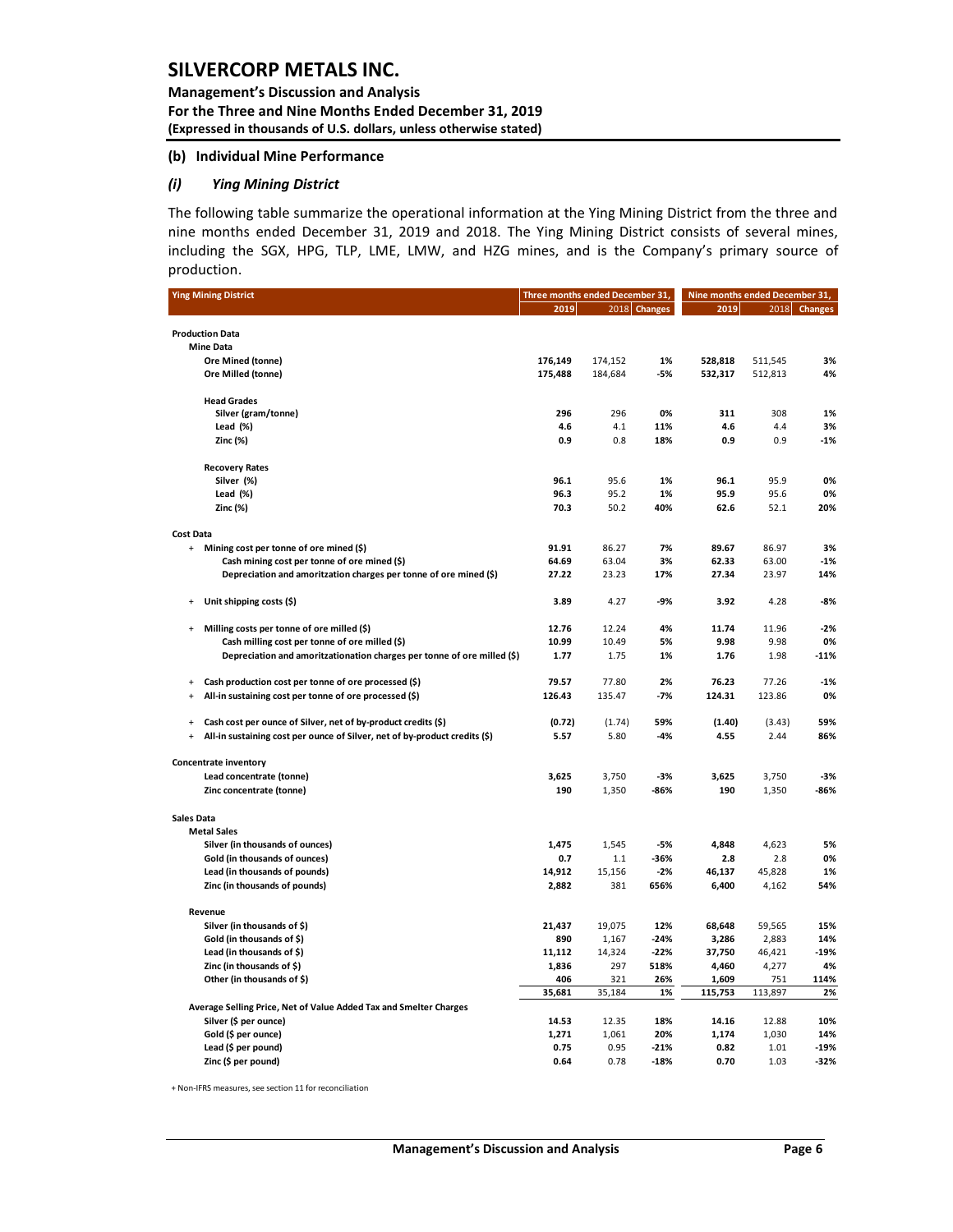**Management's Discussion and Analysis For the Three and Nine Months Ended December 31, 2019 (Expressed in thousands of U.S. dollars, unless otherwise stated)** 

### **i) Q3 Fiscal 2020 vs. Q3 Fiscal 2019**

In Q3 Fiscal 2020, the total ore mined at the Ying Mining District was 176,149 tonnes, up 1% or 1,997 tonnes, compared to 174,152 tonnes in Q3 Fiscal 2019. Ore milled was 175,488 tonnes, down 5% or 9,196 tonnes, compared to 184,684 tonnes in Q3 Fiscal 2019.

Head grades of ore milled at the Ying Mining District in Q3 Fiscal 2020 were 296 grams per tonne ("g/t") for silver, 4.6% for lead, and 0.9% for zinc, compared to 296 g/t for silver, 4.1% for lead and 0.8% for zinc in Q3 Fiscal 2019.

In Q3 Fiscal 2020, the Ying Mining District sold approximately 1.5 million ounces of silver, 14.9 million pounds of lead, and 2.9 million pounds of zinc, compared to 1.5 million ounces of silver, 15.2 million pounds of lead, and 0.4 million pounds of zinc in Q3 Fiscal 2019. As at December 31, 2019, the Ying Mining District had inventories of 3,625 tonnes of silver-lead concentrate and 190 tonnes zinc concentrate, compared to 3,150 tonnes of silver-lead concentrate and 250 tonnes of zinc concentrate as at March 31, 2019.

Total and cash mining costs per tonne at the Ying Mining District in Q3 Fiscal 2020 were \$91.91 and \$64.69 per tonne, an increase of 7% and 3%, respectively, compared to \$86.27 and \$63.04 per tonne in Q3 Fiscal 2019. The increase in cash mining costs was mainly due to i) an increase of \$0.4 million mining preparation costs arising from an increase of 14% tunnelling expensed, and ii) an increase of \$0.3 million in mining contractor costs arising from an overall 3% increase in the mining contractors' rate.

Total and cash milling costs per tonne at the Ying Mining District in Q3 Fiscal 2020 were \$12.76 and \$10.99, an increase of 4% and 5%, respectively, compared to \$12.24 and \$10.49 in Q3 Fiscal 2019. The increase in per tonne cash milling costs was mainly due to less ore milled resulting in a higher fixed costs per tonne allocation.

Correspondingly, the cash production costs per tonne of ore processed at Ying Mining District in Q3 Fiscal 2020 were \$79.57, up 2% compared to \$77.80 in the prior year quarter. The all-in sustaining cash production costs per tonne of ore processed were \$126.43, down 7% compared to \$135.47 in the prior year quarter. The decrease was mainly due to a decrease of \$2.0 million in sustaining capital expenditures.

Cash cost per ounce of silver, net of by-product credits, in Q3 Fiscal 2020 at the Ying Mining District, was negative \$0.72 compared to negative \$1.74 in Q3 Fiscal 2019. The increase was mainly due to a decrease of \$0.78 in by-product credits per ounce of silver resulting from the decrease of 21% and 18% in net realized selling prices for lead and zinc at the Ying Mining District. Sales from lead and zinc at the Ying Mining District in Q3 Fiscal 2020 were \$12.9 million, a decrease of \$1.7 million, compared to \$14.6 million in Q3 Fiscal 2019.

All-in sustaining cost per ounce of silver, net of by-product credits, in Q3 Fiscal 2020 at the Ying Mining District was \$5.57 compared to \$5.80 in Q3 Fiscal 2019. The decrease was mainly due to the decrease in sustaining capital expenditures offset by the decrease in by-product credits as discussed above.

In Q3 Fiscal 2020, approximately 22,576 metres or \$0.7 million worth of underground diamond drilling (Q3 Fiscal 2019 – 20,351 metres or \$0.4 million) and 5,329 metres or \$1.8 million worth of preparation tunnelling (Q3 Fiscal 2019 – 4,678 metres or \$1.4 million) were completed and expensed as mining preparation costs at the Ying Mining District. In addition, approximately 22,105 metres or \$10.5 million worth of horizontal tunnels, raises, ramps and declines (Q3 Fiscal 2019 – 19,361 metres or \$6.7 million) were completed and capitalized.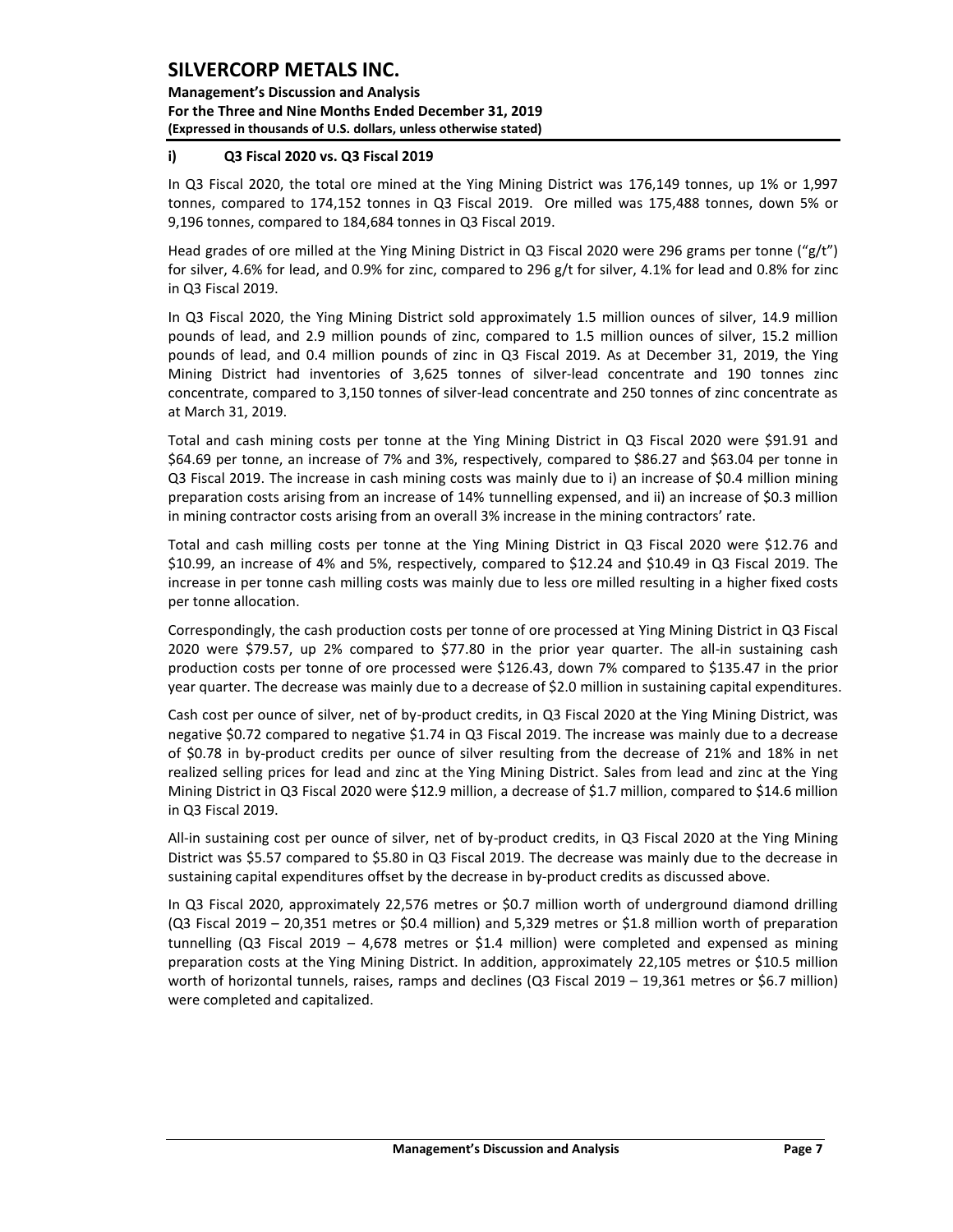**Management's Discussion and Analysis For the Three and Nine Months Ended December 31, 2019 (Expressed in thousands of U.S. dollars, unless otherwise stated)** 

### **ii) Nine months ended December 31, 2019 vs. nine months ended December 31, 2018**

For the nine months ended December 31, 2019, a total of 528,818 tonnes of ore were mined at the Ying Mining District, an increase of 3% or 17,273 tonnes compared to 511,545 tonnes in the same prior year period. Ore milled was 532,317 tonnes, an increase of 4% or 19,504 tonnes compared to 512,813 tonnes in the same prior year period. Average head grades of ore processed were 311 g/t for silver, 4.6% for lead, and 0.9% for zinc compared to 308 g/t for silver, 4.4% for lead, and 0.9% for zinc in the same prior year period.

During the same time period, the Ying Mining District sold approximately 4.8 million ounces of silver, 2,800 ounces of gold, 46.1 million pounds of lead, and 6.4 million pounds of zinc, compared to 4.6 million ounces of silver, 2,800 ounces of gold, 45.8 million pounds of lead, and 4.2 million pounds of zinc in the same prior year period.

For the nine months ended December 31, 2019, the cash mining costs at the Ying Mining District were \$62.33 per tonne, down 1% compared to \$63.00 in the prior year period while the cash milling costs were \$9.98 per tonne, unchanged compared to the prior year period. Correspondingly, the cash production costs per tonne of ore processed were \$76.23, down 1% compared to \$77.26 in the prior year period. The all-in sustaining production costs per tonne of ore processed were \$124.31, a slight increase compared to \$123.86 in the prior year period. Both the cash production costs and all-in sustaining production costs per tonne were below its Fiscal 2020 annual guidance.

Cash cost per ounce of silver and all-in sustaining costs per ounce of silver, net of by-product credits, at the Ying Mining District, for the nine months ended December 31, 2019, were negative \$1.40 and \$4.55, respectively, compared to negative \$3.43 and \$2.44 in the same prior year period. The increase was mainly due to the decrease in by-product credits per ounce of silver and the increase in sustaining capital expenditures. Sales from lead and zinc at the Ying Mining District for the nine months ended December 31, 2019 were \$42.2 million, a decrease of \$8.5 million, compared to \$50.7 million in the same prior year period.

For the nine months ended December 31, 2019, approximately 73,231 metres or \$2.1 million worth of underground diamond drilling (same prior year period – 69,872 metres or \$1.5 million) and 17,278 metres or \$5.1 million worth of preparation tunnelling (same prior year period – 15,595 metres or \$4.4 million) were completed and expensed as mining preparation costs at the Ying Mining District. In addition, approximately 62,661 metres or \$24.3 million worth of horizontal tunnels, raises, and declines (same prior year period – 54,923 metres or \$19.2 million) were completed and capitalized.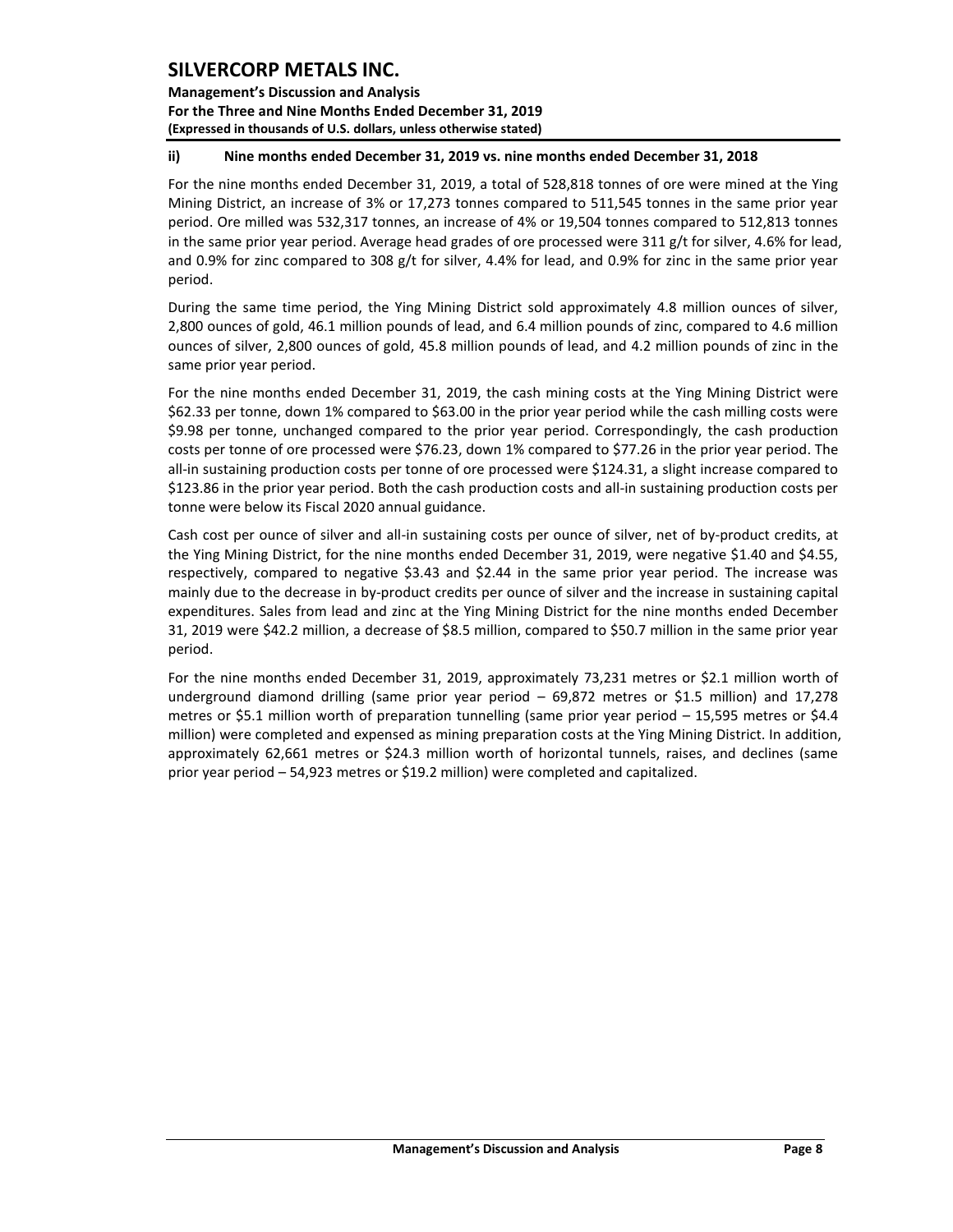#### **Management's Discussion and Analysis For the Three and Nine Months Ended December 31, 2019 (Expressed in thousands of U.S. dollars, unless otherwise stated)**

#### *(ii) GC Mine*

The following table summarizes the operational information at the GC Mine for the three and nine months ended December 31, 2019 and 2018:

| <b>GC Mine</b>    |                                                                            | Three months ended December 31, |         |              | Nine months ended December 31, |         |              |  |
|-------------------|----------------------------------------------------------------------------|---------------------------------|---------|--------------|--------------------------------|---------|--------------|--|
|                   |                                                                            | 2019                            |         | 2018 Changes | 2019                           |         | 2018 Changes |  |
|                   |                                                                            |                                 |         |              |                                |         |              |  |
|                   | <b>Production Data</b>                                                     |                                 |         |              |                                |         |              |  |
|                   | <b>Mine Data</b>                                                           |                                 |         |              |                                |         |              |  |
|                   | Ore Mined (tonne)                                                          | 86,437                          | 86,126  | 0%           | 250,417                        | 233,850 | 7%           |  |
|                   | Ore Milled (tonne)                                                         | 89,372                          | 86,792  | 3%           | 257,367                        | 236,131 | 9%           |  |
|                   | <b>Head Grades</b>                                                         |                                 |         |              |                                |         |              |  |
|                   | Silver (gram/tonne)                                                        | 96                              | 84      | 14%          | 97                             | 83      | 17%          |  |
|                   | Lead (%)                                                                   | 2.0                             | 1.6     | 23%          | 1.9                            | 1.4     | 38%          |  |
|                   | Zinc (%)                                                                   | 3.3                             | 3.1     | 6%           | 3.3                            | 2.9     | 13%          |  |
|                   | <b>Recovery Rates</b>                                                      |                                 |         |              |                                |         |              |  |
|                   | Silver (%) *                                                               | 78.0                            | 80.5    | -3%          | 76.9                           | 77.6    | $-1%$        |  |
|                   | Lead (%)                                                                   | 90.4                            | 91.6    | $-1%$        | 89.2                           | 90.1    | -1%          |  |
|                   | Zinc (%)                                                                   | 85.5                            | 85.5    | 0%           | 85.8                           | 84.7    | 1%           |  |
|                   |                                                                            |                                 |         |              |                                |         |              |  |
| <b>Cost Data</b>  | + Mining cost per tonne of ore mined (\$)                                  | 51.60                           | 42.40   | 22%          | 48.07                          | 45.16   | 6%           |  |
|                   | Cash mining cost per tonne of ore mined (\$)                               | 42.96                           | 34.17   | 26%          | 39.91                          | 37.12   | 8%           |  |
|                   | Depreciation and amoritzation charges per tonne of ore mined (\$)          | 8.64                            | 8.23    | 5%           | 8.16                           | 8.04    | 1%           |  |
|                   |                                                                            |                                 |         |              |                                |         |              |  |
| $\ddot{}$         | Milling cost per tonne of ore milled (\$)                                  | 15.20                           | 15.98   | -5%          | 15.14                          | 15.95   | -5%          |  |
|                   | Cash milling cost per tonne of ore milled (\$)                             | 14.01                           | 14.08   | 0%           | 13.53                          | 13.46   | 1%           |  |
|                   | Depreciation and amoritzation charges per tonne of ore milled (\$)         | 1.19                            | 1.90    | -37%         | 1.61                           | 2.49    | -35%         |  |
| $\ddot{}$         | Cash production cost per tonne of ore processed (\$)                       | 56.97                           | 48.25   | 18%          | 53.44                          | 50.58   | 6%           |  |
| $\ddot{}$         | All-in sustaining cost per tonne of ore processed (\$)                     | 71.03                           | 56.88   | 25%          | 67.14                          | 61.71   | 9%           |  |
| $\ddot{}$         | Cash cost per ounce of Silver, net of by-product credits (\$)              | (4.33)                          | (12.32) | 65%          | (7.30)                         | (14.02) | 48%          |  |
| $\ddot{}$         | All-in sustaining cost per ounce of Silver, net of by-product credits (\$) | 2.18                            | (6.54)  | 133%         | (0.33)                         | (6.78)  | 95%          |  |
|                   | Concentrate inventory                                                      |                                 |         |              |                                |         |              |  |
|                   | Lead concentrate (tonne)                                                   | 190                             | 461     | -59%         | 190                            | 461     | -59%         |  |
|                   | Zinc concentrate (tonne)                                                   | 80                              | 1,729   | -95%         | 80                             | 1,729   | -95%         |  |
|                   |                                                                            |                                 |         |              |                                |         |              |  |
| <b>Sales Data</b> |                                                                            |                                 |         |              |                                |         |              |  |
|                   | <b>Metal Sales</b>                                                         |                                 |         |              |                                |         |              |  |
|                   | Silver (in thousands of ounces)                                            | 234                             | 167     | 40%          | 610                            | 453     | 35%          |  |
|                   | Lead (in thousands of pounds)                                              | 3,867                           | 2,644   | 46%          | 9,553                          | 6,290   | 52%          |  |
|                   | Zinc (in thousands of pounds)                                              | 5,471                           | 3,730   | 47%          | 15,942                         | 11,214  | 42%          |  |
|                   | Revenue                                                                    |                                 |         |              |                                |         |              |  |
|                   | Silver (in thousands of \$)                                                | 2,603                           | 1,585   | 64%          | 6,389                          | 4,357   | 47%          |  |
|                   | Lead (in thousands of $\zeta$ )                                            | 3,021                           | 2,527   | 20%          | 7,763                          | 6,270   | 24%          |  |
|                   | Zinc (in thousands of \$)                                                  | 3,203                           | 3,055   | 5%           | 9,776                          | 10,848  | $-10%$       |  |
|                   | Other (in thousands of \$)                                                 |                                 |         | 0%           | 289                            | 195     | 48%          |  |
|                   |                                                                            | 8,827                           | 7,167   | 23%          | 24,217                         | 21,670  | 12%          |  |
|                   | Average Selling Price, Net of Value Added Tax and Smelter Charges          |                                 |         |              |                                |         |              |  |
|                   | Silver (\$ per ounce) **                                                   | 11.12                           | 9.49    | 17%          | 10.47                          | 9.62    | 9%           |  |
|                   | Lead (\$ per pound)                                                        | 0.78                            | 0.96    | -19%         | 0.81                           | 1.00    | -19%         |  |
|                   | Zinc (\$ per pound)                                                        | 0.59                            | 0.82    | -28%         | 0.61                           | 0.97    | -37%         |  |

\* Silver recorvery includes silver recovered in lead concentrate and silver recoverd in zinc concentrate.

\*\* Silver sold in zinc concentrates is subjected to higher smelter and refining charges which lowers the net silver selling price.

+ Non-IFRS measures, see section 11 for reconciliation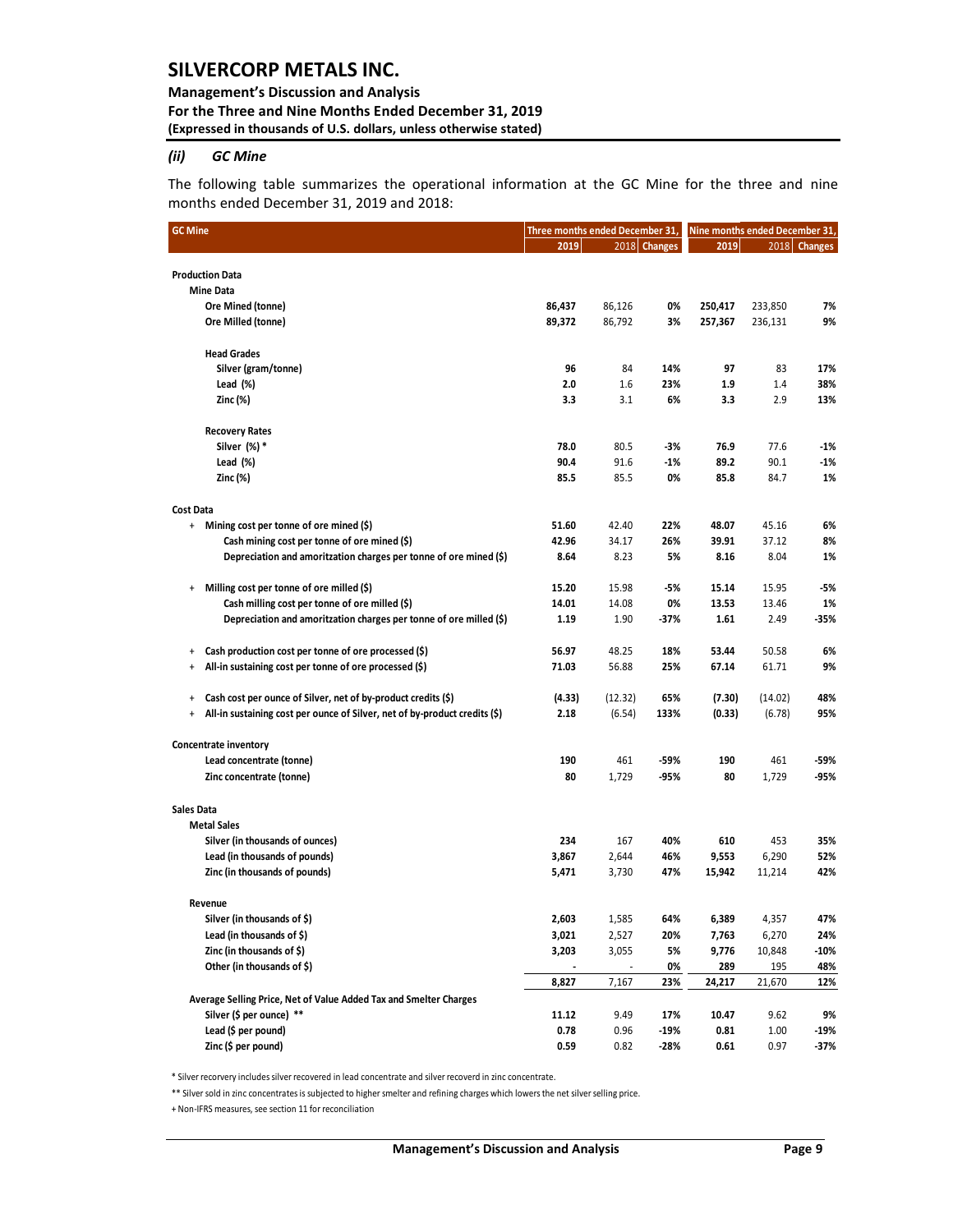**Management's Discussion and Analysis For the Three and Nine Months Ended December 31, 2019 (Expressed in thousands of U.S. dollars, unless otherwise stated)** 

### **i) Q3 Fiscal 2020 vs. Q3 Fiscal 2019**

In Q3 Fiscal 2020, the total ore mined at the GC Mine was 86,437 tonnes, a slight increase compared to 86,126 tonnes in Q3 Fiscal 2019, while ore milled was 89,372 tonnes, an increase of 3% or 2,580 tonnes compared to 86,792 tonnes in Q3 Fiscal 2019. Average head grades of ore processed at the GC Mine were 96 g/t for silver, 2.0% for lead, and 3.3% for zinc compared to 84 g/t for silver, 1.6% for lead, and 3.1% for zinc in Q3 Fiscal 2019.

In Q3 Fiscal 2020, the GC Mine sold 234,000 ounces of silver, 3.9 million pounds of lead, and 5.5 million pounds of zinc, an increase of 40%, 46%, and 47%, respectively, compared to 167,000 ounces of silver, 2.6 million pounds of lead, and 3.7 million pounds of zinc sold in Q3 Fiscal 2019.

Total and cash mining costs per tonne at the GC Mine in Q3 Fiscal 2020 were \$51.60 and \$42.96 per tonne, respectively, an increase of 22% and 26%, compared to \$42.40 and \$34.17 per tonne in Q3 Fiscal 2019. The increase was mainly due to i) an increase of \$0.4 million in mining preparation costs resulting from more tunnelling expensed and ii) an increase of \$0.2 million in direct mining contractor's costs as more ore was mined using higher cost re-sueing mining method. Total and cash milling costs per tonne at the GC Mine in Q3 Fiscal 2020 were \$15.20 and \$14.01, respectively, compared to \$15.98 and \$14.08, in Q3 Fiscal 2019.

Correspondingly, cash production costs per tonne of ore processed were \$56.97, an increase of 18% compared to \$48.25 in Q3 Fiscal 2019, and all-in sustaining costs per tonne of ore processed were \$71.03, an increase of 25% compared to \$56.88 in Q3 Fiscal 2019.

Cash costs per ounce of silver, net of by-product credits, at the GC Mine, was negative \$4.33 compared to negative \$12.32 in Q3 Fiscal 2019. The increase was mainly due to i) the increase in cash production costs as discussed above, ii) the decrease in by-product credits per ounce of silver resulting from more silver sold, and iii) the decrease in lead and zinc net realized selling prices. All-in sustaining costs per ounce of silver, net of by-product credits, in Q3 Fiscal 2020 at the GC Mine was \$2.18 compared to negative \$6.54 in Q3 Fiscal 2019.

In Q3 Fiscal 2020, approximately 6,402 metres or \$0.3 million worth of underground diamond drilling (Q3 Fiscal 2019 – 7,089 metres or \$0.3 million) and 6,599 metres or \$1.5 million worth of tunnelling (Q3 Fiscal 2019 – 5,994 metres or \$1.3 million) were completed and expensed as mining preparation costs at the GC Mine. In addition, approximately 532 metres or \$0.3 million of horizontal tunnels, raises and declines (Q3 Fiscal 2019 – 333 metres or \$0.1 million) were completed and capitalized.

### **ii) Nine months ended December 31, 2019 vs. nine months ended December 31, 2018**

For the nine months ended December 31, 2019, a total of 250,417 tonnes of ore were mined and 257,367 tonnes were milled at the GC Mine, an increase of 7% and 9%, respectively, compared to 233,850 tonnes mined and 236,131 tonnes milled in the same prior year period. Average head grades of ore milled were 97 g/t for silver, 1.9% for lead, and 3.3% for zinc compared to 83 g/t for silver, 1.4% for lead, and 2.9% for zinc in the same prior year period.

During the same time period, the GC Mine sold approximately 610,000 ounces of silver, 9.6 million pounds of lead, and 15.9 million pounds of zinc, an increase of 35%, 52%, and 42%, respectively, compared to 453,000 ounces of silver, 6.3 million pounds of lead, and 11.2 million pounds of zinc in the same prior year period.

For the nine months ended December 31, 2019, the cash mining costs at the GC Mine was \$39.91 per tonne, an increase of 8% compared to \$37.12 per tonne in the same prior year period. The cash milling costs was \$13.53 per tonne, a slight increase of 1% compared to \$13.46 per tonne in the same prior year period. Correspondingly, the cash production costs per tonne of ore processed at the GC Mine were \$53.44, an increase of 6% compared to \$50.58 in the same prior year period. The all-in sustaining cash production costs per tonne of ore processed was \$67.14 compared to \$61.71 in the same prior year period.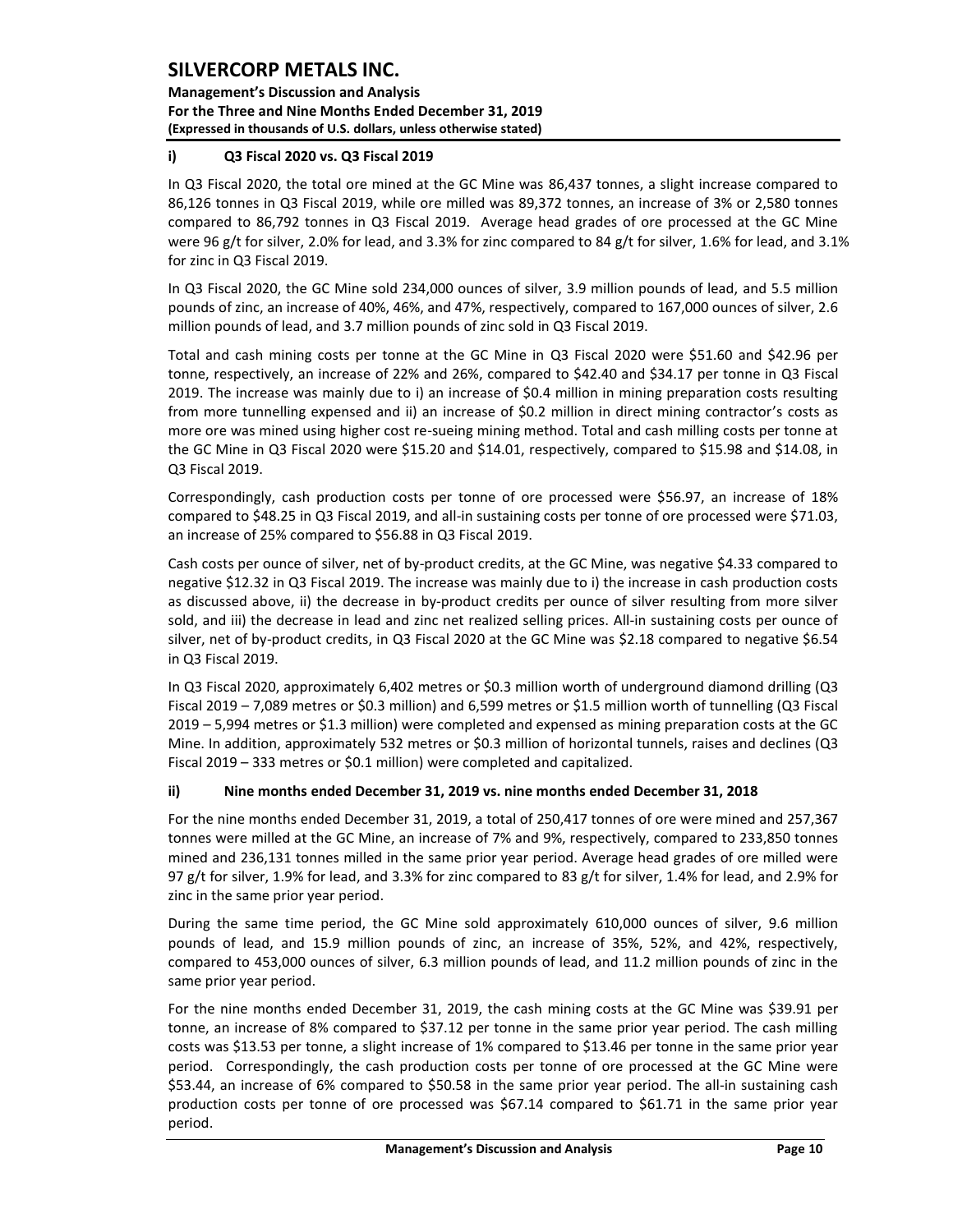### **Management's Discussion and Analysis For the Three and Nine Months Ended December 31, 2019 (Expressed in thousands of U.S. dollars, unless otherwise stated)**

Cash costs per ounce of silver and all-in sustaining costs per ounce of silver, net of by‐product credits, at the GC Mine, for the nine months ended December 31, 2019, were negative \$7.30 and negative \$0.33 respectively, compared to negative \$14.02 and negative \$6.78 in the same prior year period.

For the nine months ended December 31, 2019, approximately 20,313 metres or \$0.9 million worth of underground diamond drilling (same prior year period – 21,863 metres or \$1.0 million) and 18,962 metres or \$4.5 million of tunnelling (same prior year period – 16,478 metres or \$4.3 million) were completed and expensed as mining preparation costs at the GC Mine. In addition, approximately 1,476 metres or \$1.0 million of horizontal tunnels, raise, and declines (same prior year period – 1,112 metres or \$0.8 million) were completed and capitalized.

### *(iii) BYP Mine*

The BYP Mine was placed on care and maintenance in August 2014 in due to required capital upgrades to sustain its ongoing production and the market environment. The Company is undertaking activities to apply for a new mining license, but the process has taken longer than expected. No guarantee can be given that the new mining license for the BYP Mine will be issued to the Company, or if they are issued, that they will be issued under reasonable operational and/or financial terms, or in a timely manner, or that the Company will be in a position to comply with all conditions that are imposed. An updated National Instrument 43-101 Technical Report on the BYP Mine, with an effective date of April 30, 2019, was completed by RPM Global Asia Limited and filed under the Company's SEDAR profile at [www.sedar.com.](http://www.sedar.com/)

### *(iv) XHP Project*

Activities at the XHP project, a development stage project, were suspended in Fiscal 2014. In April 2019, Henan Found, the Company's 77.5% owned subsidiary, entered into a share transfer agreement (the "Agreement") with an arm's length private Chinese company to dispose of the XHP project. Pursuant to the Agreement, Henan Found sold its 100% equity interest in SX Gold, the holding company of the XHP project, for \$7.3 million (RMB ¥50 million), and forgave the amount of \$1.1 million (RMB ¥7.5 million) SX Gold owes to Henan Found. The transaction was completed and a gain of \$1.5 million was recognized in Q1 Fiscal 2020. As of the date of this MD&A, Henan Found received partial payments of \$6.1 million (RMB ¥42.5 million) for the sale.

### <span id="page-11-0"></span>**4. Fiscal 2021 Production, Cash Cost, and Capital Expenditure Guidance**

In Fiscal 2021, the Company expects to process approximately 930,000 - 970,000 tonnes of ore, yielding 6.2 million to 6.5 million ounces of silver, 66.1 million to 68.5 million pounds of lead, and 24.5 million to 26.7 million pounds of zinc. Fiscal 2021 production guidance represents an increase of approximately 2% to 7% in silver production, 2% to 5% in lead production, and 12% to 22% in zinc production compared to the current Fiscal 2020 annual guidance.

|                             | Ore processed<br>(tonnes) | <b>Silver</b><br>(g/t) | Lead<br>(% ) | <b>Zinc</b><br>(%) |
|-----------------------------|---------------------------|------------------------|--------------|--------------------|
| <b>Ying Mining District</b> | 640,000 - 660,000         | 292                    | 4.3          | 0.9                |
| <b>GC Mine</b>              | 290,000 - 310,000         | 96                     | 1.7          | 3.3                |
| Consolidated                | 930,000 - 970,000         |                        |              |                    |

|  | <b>Fiscal 2021 Production and Cash Costs Guidance</b> |  |  |
|--|-------------------------------------------------------|--|--|
|  |                                                       |  |  |

|                      | <b>Silver</b><br>(Moz) | Lead<br>(MIbs) | <b>Zinc</b><br>(MIbs) | Cash cost*<br>(S/t) | AISC*<br>(5/t)  |
|----------------------|------------------------|----------------|-----------------------|---------------------|-----------------|
| Ying Mining District | $5.6 - 5.8$            | $56.6 - 58.0$  | $7.0 - 8.0$           | 74.7-82.5           | $133.5 - 140.5$ |
| GC Mine              | $0.6 - 0.7$            | $9.5 - 10.5$   | $17.5 - 18.7$         | 52.2-57.5           | 78.5 - 82.9     |
| Consolidated         | $6.2 - 6.5$            | 66.1 - 68.5    | $24.5 - 26.7$         | 66.6-73.6           | 122.6 135.5     |

*\*Both AISC and cash costs are non-IFRS measures. AISC refers to all-in sustaining costs per tonne of ore processed. Cash costs refer to cash production costs per tonne of ore processed. Foreign exchange rates assumptions used are: US\$1 = CAD\$1.30, US\$1 = RMB¥6.90.*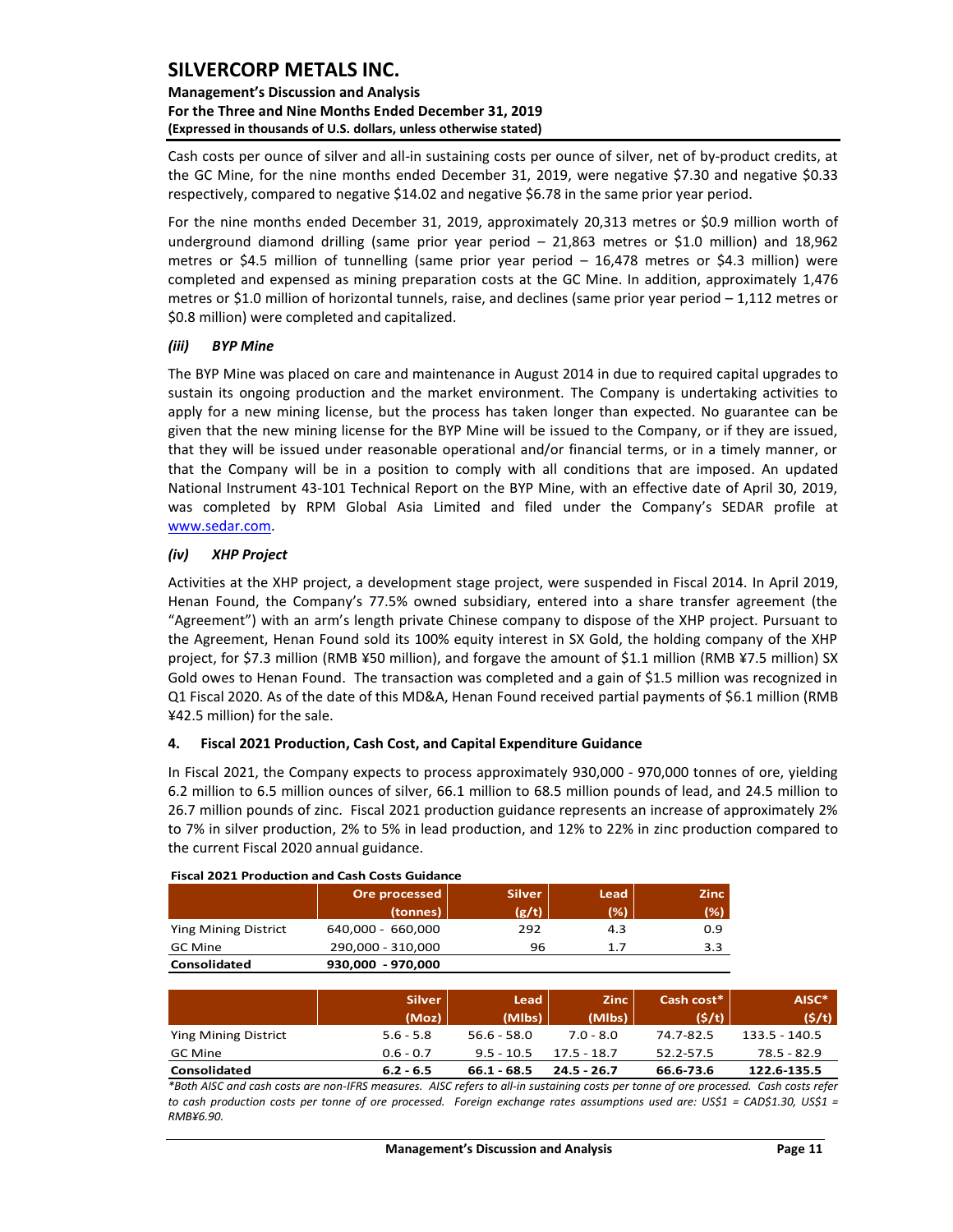### **Management's Discussion and Analysis For the Three and Nine Months Ended December 31, 2019 (Expressed in thousands of U.S. dollars, unless otherwise stated)**

The Company has been consistently active exploring its existing mining permit areas through drilling and tunneling, with the objective of replacing the ore depleted annually. In recent years, the Company has embarked on a capital investment program at both of its mining operations with the objective of adding facilities and infrastructure that will enhance the efficiency and future profitability of the mines. This program includes the excavation of additional access ramps and tunnels which are expected to facilitate the efficient movement of ore, equipment and personnel within the mines, as well as provide access to new areas of mineralization that may be suitable for mining in current and future periods. Depending on the extent of each project and the rate of development progress, the spending associated with these projects may be spread across several reporting periods until they are complete.

For Fiscal 2021, the Company plans to i) complete 8,300 metres of ramp development tunneling at estimated capitalized expenditures of \$6.9 million, representing a 43% increase in meterage and a 15% increase in total cost compared to Fiscal 2020 guidance; ii) complete 92,300 metres of exploration and other development tunneling at estimated capitalized expenditures of \$30.1 million, representing a 52% increase in meterage and a 44% increase in total cost compared to Fiscal 2020 guidance, and iii) spend \$5.4 million on equipment and facilities, a decrease of 46% compared to Fiscal 2020 guidance. The total capital expenditures are budgeted at \$42.4 million, representing an increase of 15% compared to Fiscal 2020 annual guidance. The Company also plans to complete and expense 34,600 metres of mining preparation tunneling and 105,000 metres of diamond drilling. The table below summarizes the work plan and estimated capital expenditures in Fiscal 2021.

|                      |          | <b>Capitalized Development Work and Expenditures</b> | <b>Expensed Tunneling</b> | <b>Expensed Drilling</b>         |              |              |                           |                             |          |
|----------------------|----------|------------------------------------------------------|---------------------------|----------------------------------|--------------|--------------|---------------------------|-----------------------------|----------|
| Ramp Development     |          | <b>Development Tunnels</b>                           | <b>Exploration and</b>    | Equipment &<br><b>Facilities</b> |              | <b>Total</b> | <b>Mining Preparation</b> | <b>Exploration Drilling</b> |          |
|                      | (Metres) | (\$ Million)                                         | (Metres)                  | (\$ Million)                     | (\$ Million) | (Metres)     | (\$ Million)              | (Metres)                    | (Metres) |
| Ying Mining District | 6.700    | 5.5                                                  | 81,300                    | 26.9                             | 4.6          | 88,000       | 37.0                      | 21,100                      | 79,300   |
| GC Mine              | 1.600    | 1.4                                                  | 11.000                    | 3.2                              | 0.8          | 12,600       | 5.4                       | 13.500                      | 25,700   |
| Consolidated         | 8.300    | 6.9                                                  | 92,300                    | 30.1                             | 5.4          | 100,600      | 42.4                      | 34,600                      | 105,000  |

#### **Fiscal 2021 Capitalized Work Plan and Capita Expenditure Estimates**

### (a) Ying Mining District

In Fiscal 2021, the Company plans to mine and process 640,000 to 660,000 tonnes of ore at the Ying Mining District averaging 292 g/t silver, 4.3% lead, and 0.9% zinc with expected metal production of 5.6 million to 5.8 million ounces of silver, 56.6 million to 58.0 million pounds of lead, and 7.0 million to 8.0 million pounds of zinc. Fiscal 2021 production guidance at the Ying Mining District represents an increase of approximately 2% to 5% in silver production, 1% to 3% in lead production, and 11% to 27% in zinc production compared to its Fiscal 2020 annual guidance.

The cash production costs are expected to be \$74.7 to \$82.5 per tonne of ore, and the all-in sustaining costs are estimated at \$133.5 to \$140.5 per tonne of ore processed.

In Fiscal 2021, the Ying Mining District plans to i) complete 6,700 metres of ramp development tunneling at estimated capital expenditures of \$5.5 million, representing a 57% increase in meterage and 25% increase in total cost compared to its Fiscal 2020 guidance; ii) complete 81,300 metres of exploration and other development tunneling at estimated capital expenditures of \$26.9 million, representing a 35% increase in meterage and 35% in total cost compared to its Fiscal 2020 guidance; and iii) spend \$4.6 million on equipment and facilities, a decrease of 37% compared to its Fiscal 2020 guidance. The total capital expenditures at the Ying Mining District are budgeted at \$37.0 million, an increase of 17% compared to its Fiscal 2020 guidance. The Ying Mining District also plans to complete and expense 21,100 metres of mining preparation tunneling and 79,300 metres of diamond drilling.

(b) GC Mine

In Fiscal 2021, the Company plans to mine and process 290,000 to 310,000 tonnes of ore at the GC Mine averaging 96 g/t silver, 1.7% lead, and 3.3% zinc with expected metal production of 0.6 million to 0.7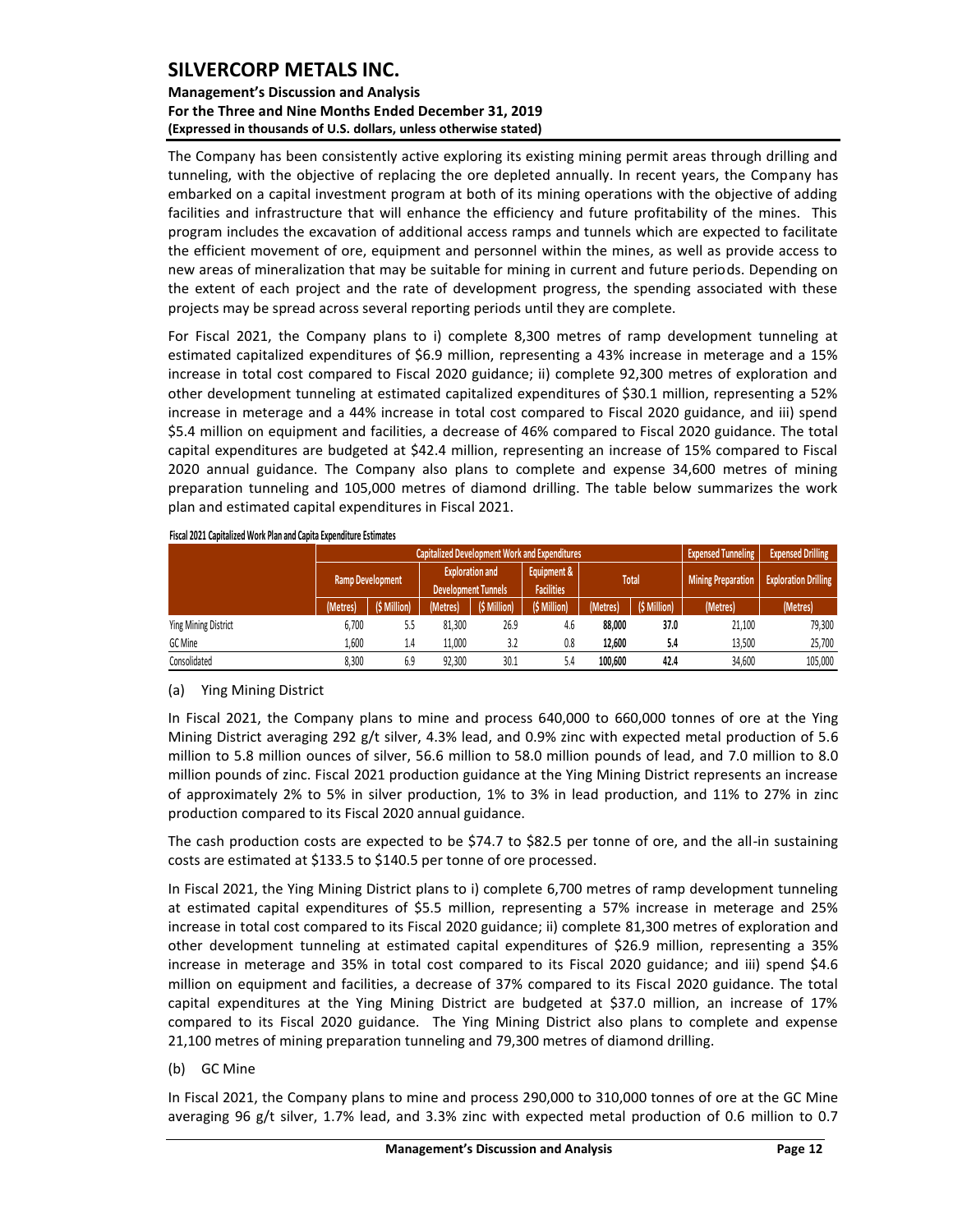**Management's Discussion and Analysis For the Three and Nine Months Ended December 31, 2019 (Expressed in thousands of U.S. dollars, unless otherwise stated)** 

million ounces of silver, 9.5 million to 10.5 million pounds of lead and 17.5 million to 18.7 million pounds of zinc. Fiscal 2021 production guidance at the GC Mine represents an increase of approximately 7% to 15% in ore production, 0% to 17% in silver production, 7% to 18% in lead production, and 13% to 21% in zinc production compared to its Fiscal 2020 annual guidance.

The cash production costs are expected to be \$52.2 to \$57.5 per tonne of ore, and the all-in sustaining costs are estimated at \$78.5 to \$82.9 per tonne of ore processed.

In Fiscal 2021, the GC Mine plans to i) complete 1,600 metres of ramp development tunneling at estimated capital expenditures of \$1.4 million, an increase of 4% in meterage and a decrease of 13% in total cost compared to its Fiscal 2020 guidance; ii) complete 11,000 metres exploration and development tunneling at estimated capital expenditures of \$3.2 million, an increase of 1438% in meterage and 254% in total cost; and iii) spend \$0.8 million on equipment and facilities, a decrease of 70% compared to its Fiscal 2020 guidance. The total capital expenditures at the GC Mine are budgeted at \$5.4 million, an increase of 4% compared to its Fiscal 2020 guidance. The GC Mine also plans to complete and expense 13,500 metres of mining preparation tunneling and 25,700 metres of diamond drilling.

### <span id="page-13-0"></span>**5. Investment in New Pacific Metals Corp. ("NUAG")**

New Pacific Metals Corp. ("NUAG") is a Canadian public company listed on the TSX Venture Exchange (symbol: NUAG). NUAG is a related party of the Company by way of two common directors and officers, and the Company accounts for its investment in NUAG using the equity method as it is able to exercise significant influence over the financial and operating policies of NUAG.

On May 22, 2019, the Company exercised its warrants to acquire 1,500,000 common shares of NUAG for a total cost of \$2.3 million. Pan American Silver Corp also exercised its warrants to acquire 8,000,000 common shares of NUAG on the same day. As a result of the exercise of these warrants, the Company's ownership in NUAG was diluted from 29.8% to 28.9% and a dilution gain of \$723 was recorded along with the reclassification of gain of \$21 from other comprehensive income to net income.

On October 25, 2019, the Company participated in an offering of common shares of NUAG underwritten by BMO Capital Markets and acquired an additional 1,247,606 common shares of NUAG for a cost of \$3,820.

For the three and nine months ended December 31, 2019, the Company also acquired additional nil and 502,600 common shares of NUAG, respectively from the public market (three and nine months ended December 31, 2018 – nil and nil, respectively) for a total cost of \$nil and \$861, respectively (three and nine months ended December 31, 2018 - \$nil and \$nil, respectively).

As at December 31, 2019, the Company owned 42,596,506 common shares of NUAG (March 31, 2019 – 39,346,300), representing an ownership interest of 28.9% (March 31, 2019 – 29.6%).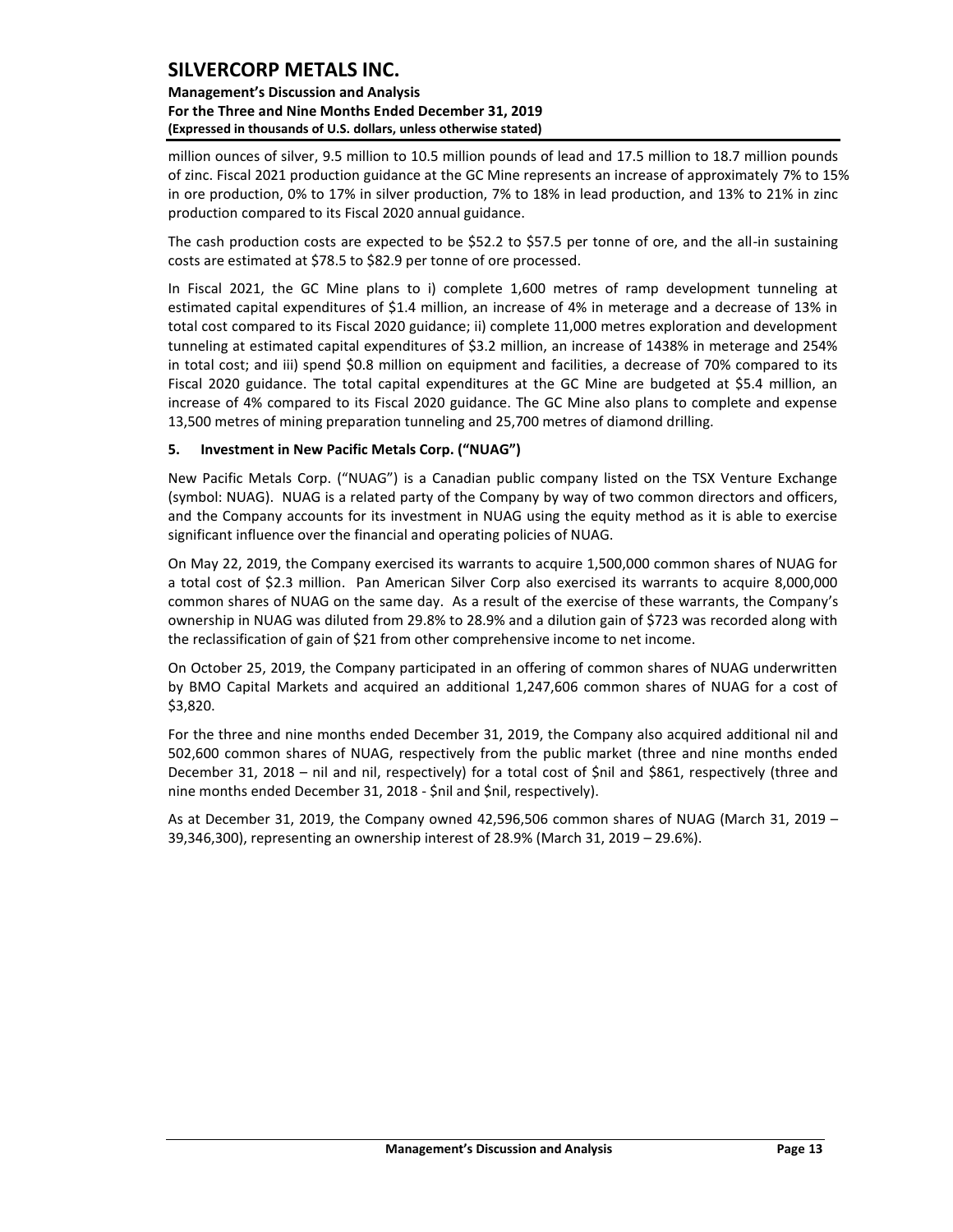#### **Management's Discussion and Analysis For the Three and Nine Months Ended December 31, 2019 (Expressed in thousands of U.S. dollars, unless otherwise stated)**

The summary of the investment in NUAG common shares and its market value as at the respective balance sheet dates are as follows:

|                                                 |            |    |         |    | Value of NUAG's     |
|-------------------------------------------------|------------|----|---------|----|---------------------|
|                                                 | Number of  |    |         |    | common shares per   |
|                                                 | shares     |    | Amount  |    | quoted market price |
| Balance April 1, 2018                           | 39,280,900 | Ś. | 38,001  | Ś. | 50,266              |
| Purchase from open market                       | 65,400     |    | 107     |    |                     |
| Share of net loss                               |            |    | (330)   |    |                     |
| Share of other comprehensive income             |            |    | 398     |    |                     |
| Impairment recovery                             |            |    | 1,899   |    |                     |
| Foreign exchange impact                         |            |    | (1,372) |    |                     |
| Balance March 31, 2019                          | 39,346,300 | \$ | 38,703  | S  | 69,783              |
| Purchase from open market                       | 502,600    |    | 861     |    |                     |
| Exercise of warrants                            | 1,500,000  |    | 2,349   |    |                     |
| Participation in public offering                | 1,247,606  |    | 3,820   |    |                     |
| Share of net loss                               |            |    | (847)   |    |                     |
| Share of other comprehensive loss               |            |    | (536)   |    |                     |
| Dilution gain                                   |            |    | 723     |    |                     |
| Disposal of common shares held by the associate |            |    | 1,127   |    |                     |
| Foreign exchange impact                         |            |    | 1,260   |    |                     |
| Balance December 31, 2019                       | 42,596,506 | \$ | 47,460  | \$ | 193,829             |

In July 2017, NUAG acquired a 100% interest in the Silver Sand Project, an early-stage exploration project in the Potosi Department of Bolivia. Since then, NUAG has been carrying extensive diamond drilling exploration program to advance the Silver Sand Project.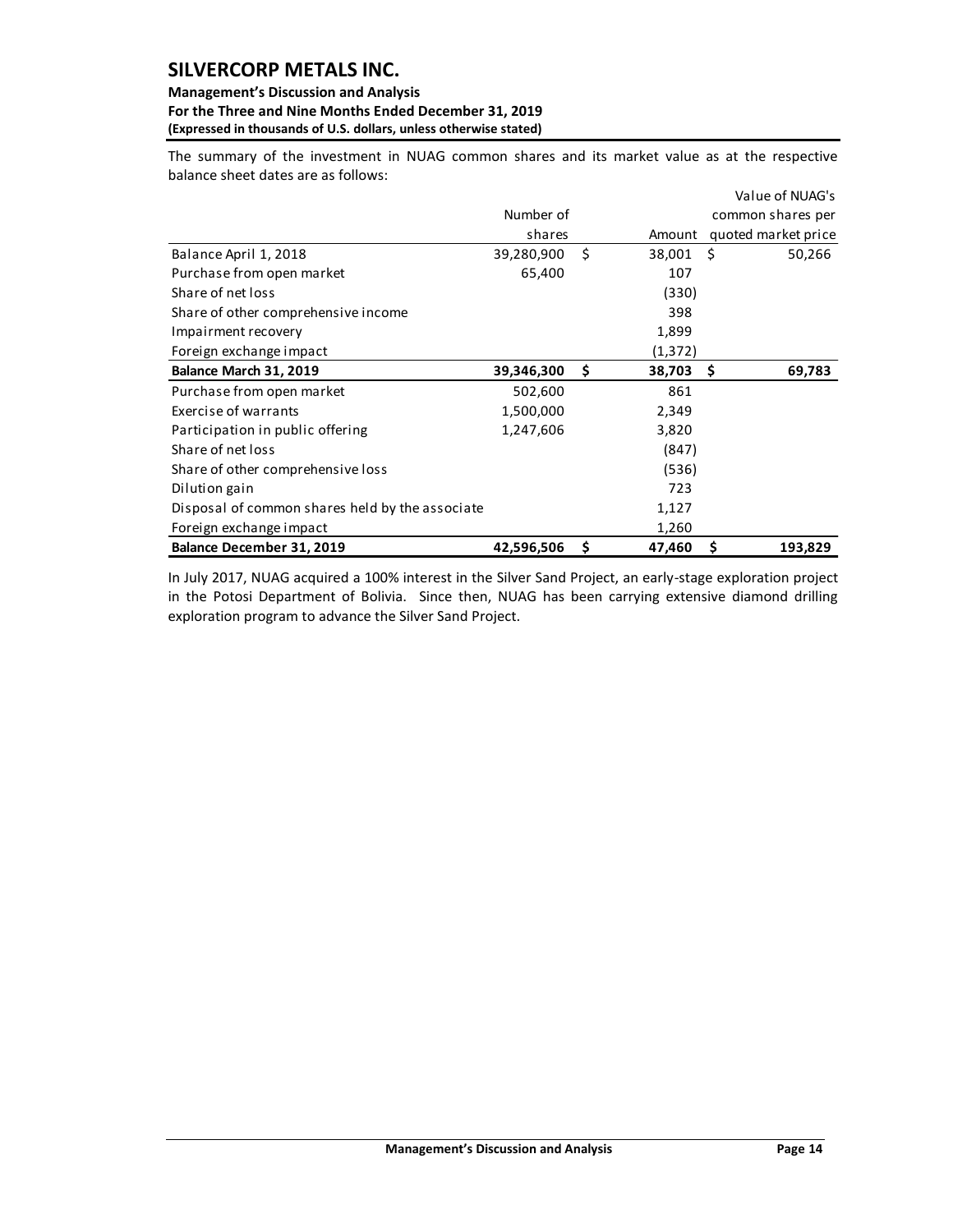#### **Management's Discussion and Analysis**

**For the Three and Nine Months Ended December 31, 2019 (Expressed in thousands of U.S. dollars, unless otherwise stated)** 

### <span id="page-15-0"></span>**6. Second Quarter Fiscal 2020 Financial Results**

#### **(a) Summary of Quarterly Results**

The tables below set out selected quarterly results for the past eight quarters:

|                                                                                                                                                                                                                                                                                                                                                                                                                   | Dec 31, 2019      | Sep 30, 2019 | Jun 30, 2019             | Mar 31, 2019 |
|-------------------------------------------------------------------------------------------------------------------------------------------------------------------------------------------------------------------------------------------------------------------------------------------------------------------------------------------------------------------------------------------------------------------|-------------------|--------------|--------------------------|--------------|
| Sales                                                                                                                                                                                                                                                                                                                                                                                                             | \$<br>44,508 \$   | 49,886 \$    | 45,576 \$                | 34,952       |
| <b>Gross Profit</b>                                                                                                                                                                                                                                                                                                                                                                                               | 18,905            | 25,374       | 20,456                   | 16,344       |
| Expenses and foreigh exchange                                                                                                                                                                                                                                                                                                                                                                                     | (7, 212)          | (4,600)      | (5,996)                  | (6, 550)     |
| Impairment reversal                                                                                                                                                                                                                                                                                                                                                                                               | $\overline{a}$    |              | $\overline{\phantom{a}}$ | 9,178        |
| Dilution gain on investment in associate                                                                                                                                                                                                                                                                                                                                                                          |                   |              | 723                      |              |
| Gain on disposal of mineral rights and properties                                                                                                                                                                                                                                                                                                                                                                 |                   |              | 1,477                    |              |
| Other Items                                                                                                                                                                                                                                                                                                                                                                                                       | 738               | 26           | 153                      | 445          |
| Net income                                                                                                                                                                                                                                                                                                                                                                                                        | 8,716             | 15,661       | 17,301                   | 19,417       |
| Net income, attributable to the                                                                                                                                                                                                                                                                                                                                                                                   |                   |              |                          |              |
| shareholders of the Company                                                                                                                                                                                                                                                                                                                                                                                       | 6,283             | 12,221       | 12,607                   | 12,107       |
| Basic earnings per share                                                                                                                                                                                                                                                                                                                                                                                          | 0.04              | 0.07         | 0.07                     | 0.07         |
| Diluted earnings per share                                                                                                                                                                                                                                                                                                                                                                                        | 0.04              | 0.07         | 0.07                     | 0.07         |
| Cash dividend declared                                                                                                                                                                                                                                                                                                                                                                                            | 2,162             |              | 2,125                    |              |
| Cash dividend declared per share                                                                                                                                                                                                                                                                                                                                                                                  | 0.0125            |              | 0.0125                   |              |
|                                                                                                                                                                                                                                                                                                                                                                                                                   | Dec 31, 2018      | Sep 30, 2018 | Jun 30, 2018             | Mar 31, 2018 |
| Sales                                                                                                                                                                                                                                                                                                                                                                                                             | \$<br>$42,351$ \$ | 48,091 \$    | $45,125$ \$              | 38,449       |
| Gross Profit                                                                                                                                                                                                                                                                                                                                                                                                      | 19,303            | 22,700       | 24,851                   | 19,107       |
| Expenses and foreigh exchange                                                                                                                                                                                                                                                                                                                                                                                     | (3,649)           | (6,080)      | (4, 486)                 | (4, 403)     |
| Impairment reversal                                                                                                                                                                                                                                                                                                                                                                                               |                   |              |                          | 4,714        |
| Other Items                                                                                                                                                                                                                                                                                                                                                                                                       | 333               | 220          | 311                      | 628          |
| Net Income                                                                                                                                                                                                                                                                                                                                                                                                        | 10,853            | 11,077       | 14,177                   | 14,713       |
| Net income, attributable to the                                                                                                                                                                                                                                                                                                                                                                                   |                   |              |                          |              |
| shareholders of the Company                                                                                                                                                                                                                                                                                                                                                                                       | 8,660             | 8,037        | 10,921                   | 12,194       |
| Basic earnings per share                                                                                                                                                                                                                                                                                                                                                                                          | 0.05              | 0.05         | 0.07                     | 0.07         |
| Diluted earnings per share                                                                                                                                                                                                                                                                                                                                                                                        | 0.05              | 0.05         | 0.06                     | 0.07         |
| Cash dividend declared                                                                                                                                                                                                                                                                                                                                                                                            | 2,112             |              | 2,095                    |              |
| Cash dividend declared per share                                                                                                                                                                                                                                                                                                                                                                                  | 0.0125            |              | 0.0125                   |              |
| Financial results including sales, gross profit, net income, basic earnings per share, and diluted earnings                                                                                                                                                                                                                                                                                                       |                   |              |                          |              |
| per share are heavily influenced by changes in commodity prices, particularly, the silver and lead price.                                                                                                                                                                                                                                                                                                         |                   |              |                          |              |
| (b) Financial Results                                                                                                                                                                                                                                                                                                                                                                                             |                   |              |                          |              |
| Net income attributable to equity shareholders of the Company in Q3 Fiscal 2020 was \$6.3 million, or<br>\$0.04 per share, a decrease of \$2.4 million, compared to \$8.7 million, or \$0.05 per share in Q3 Fiscal 2019.                                                                                                                                                                                         |                   |              |                          |              |
| Compared to Q3 Fiscal 2019, the Company's financial results in Q3 Fiscal 2020 were mainly impacted by i)<br>an increases of 17% and 20% in the average realized selling prices for silver and gold; ii) an increases of 69<br>and 103% of lead and zinc sold; offset by iii) decreases of 21% and 27% in the average realized selling<br>prices for lead and zinc, and iv) a \$1.3 million foreign exchange loss. |                   |              |                          |              |
| Net income attributable to the shareholders of the Company for the nine months ended December 31,<br>2019 was \$31.1 million, or \$0.18 per share, an increase of \$3.5 million, compared to \$27.6 million or<br>\$0.16 per share in the same prior year period.                                                                                                                                                 |                   |              |                          |              |
| Sales in Q3 Fiscal 2020 were \$44.5 million, up 5% or \$2.1 million, compared to \$42.4 million in Q3 Fiscal<br>2019. Silver, gold, and base metals sales represented \$24.0 million, \$0.9 million, and \$19.6 million,<br>respectively, compared to silver, gold and base metals sales of \$20.7 million, \$1.2 million, and \$20.5<br>million, respectively, in Q3 Fiscal 2019.                                |                   |              |                          |              |
| For the nine months ended December 31, 2019, sales were \$140.0 million, up 3% or \$4.4 million,<br>compared to \$135.6 million in the same prior year period. Silver, gold, and base metals sales represented                                                                                                                                                                                                    |                   |              |                          |              |

### **(b) Financial Results**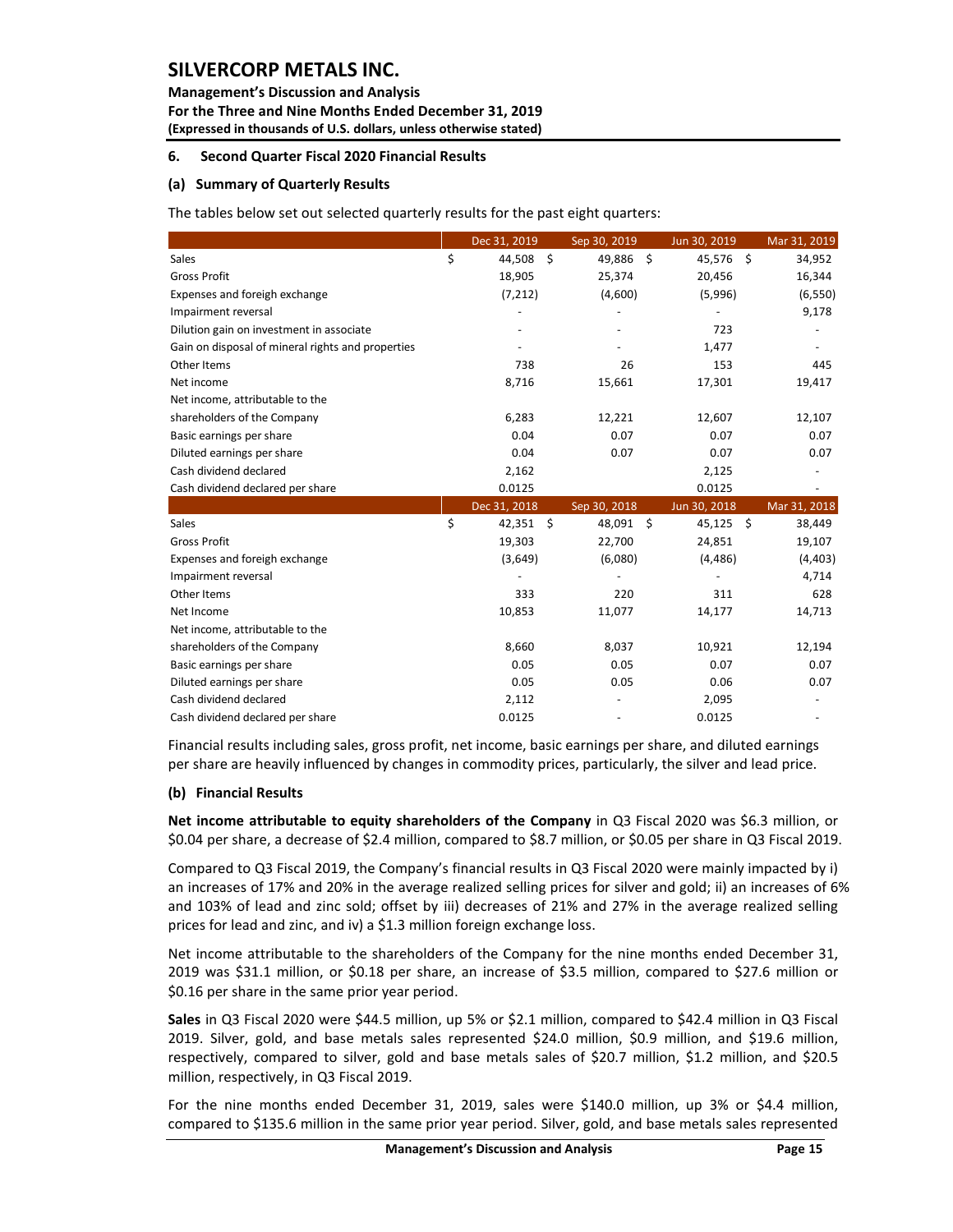### **Management's Discussion and Analysis For the Three and Nine Months Ended December 31, 2019 (Expressed in thousands of U.S. dollars, unless otherwise stated)**

\$75.0 million, \$3.3 million, and \$61.6 million, respectively, compared to silver, gold and base metals sales of \$63.9 million, \$2.9 million, and \$68.8 million, respectively, in the same prior year period.

Fluctuation in sales revenue is mainly dependent on metal sales and realized metal prices. The net realized selling price is calculated using the prices quoted on the Shanghai Metal Exchange ("SME"), less smelter charges, recovery, and value added tax ("VAT"). The metal prices, quoted on SME, excluding gold, include VAT. Effective April 1, 2019, the rate of VAT on purchase and sales of goods applicable to the Company was lowered to 13% from 16%. The following table is a reconciliation of the Company's net realized selling prices in Q3 Fiscal 2020, and a comparison with London Metal Exchange ("LME") prices:

|                             | Silver (in US\$/ounce) |  |                    | Gold (in US\$/ounce) |  |         | Lead (in US\$/pound) |                |  |         | Zinc (in US\$/pound) |  |         |  |
|-----------------------------|------------------------|--|--------------------|----------------------|--|---------|----------------------|----------------|--|---------|----------------------|--|---------|--|
|                             | 03 20 20               |  | Q3 2019            | Q3 2020              |  | Q3 2019 |                      | <b>Q3 2020</b> |  | Q3 2019 | Q3 2020              |  | Q3 2019 |  |
| Net realized selling prices | 14.07                  |  | 12.07 <sub>5</sub> | 1.271 S              |  | 1.061   |                      | $0.75$ \$      |  | 0.95    | 0.60                 |  | 0.82    |  |
| <b>SME</b>                  | 17.61                  |  | $15.76$ \$         | 1.437                |  | 1.236   |                      | 1.07           |  | 1.22    | 1.28                 |  | 1.45    |  |
| <b>LME</b>                  | 16.41                  |  | $14.53$ \$         | 1.430                |  | 1,227   |                      | 0.89           |  | 0.95    | 1.13                 |  | 1.19    |  |

**Cost of sales** in Q3 Fiscal 2020 was \$25.6 million, an increase of \$2.6 million or 11%, compared to \$23.0 million in Q3 Fiscal 2019. The cost of sales included \$18.4 million cash production costs (Q3 Fiscal 2019 - \$16.9 million), \$1.3 million mineral resources tax (Q3 Fiscal 2019 - \$1.2 million), and \$5.9 million depreciation and amortization charges (Q3 Fiscal 2019 - \$4.9 million). The increase was mainly due to more metals sold and the increase of 6% in cash production costs per tonne of ore processed.

For the nine months ended December 31, 2019, cost of sales was \$75.2 million compared to \$68.7 million in the same prior year period. The cost of sales included \$53.7 million cash production costs, \$4.0 million mineral resources taxes and \$17.6 million depreciation and amortization charges compared to \$49.5 million cash production costs, \$3.9 million mineral resources taxes, and \$15.4 million depreciation and amortization in the same prior year period.

**Gross profit margin** in Q3 Fiscal 2020 was 42%, compared to 46% in Q3 Fiscal 2019. Ying Mining District's gross profit margin was 46% compared to 47% in Q3 Fiscal 2019. GC Mine's gross profit margin was 28% compared to 38% in Q3 Fiscal 2019.

For the nine months ended December 31, 2019, gross profit margin was 46% compared to 49% in the same prior year period. Ying Mining District's gross profit margin was 49% compared to 52% in the same prior year period. GC Mine's gross profit margin was 32% compared to 36% in the same prior year period.

**General and administrative expenses** in Q3 Fiscal 2020 and the nine months ended December 31, 2019 were \$5.1 million and \$14.6 million (Q3 Fiscal 2019 - \$5.3 million, nine months ended December 31, 2018 - \$14.4 million). Items included in general and administrative expenses were as follows:

|                                    | Three months ended December 31, | Nine months ended December 31, |        |        |  |  |  |  |
|------------------------------------|---------------------------------|--------------------------------|--------|--------|--|--|--|--|
| <b>General and administrative</b>  | 2019                            | 2018                           | 2019   | 2018   |  |  |  |  |
| Office and administrative expenses | 1.404                           | 1,559                          | 3.901  | 4,650  |  |  |  |  |
| Amortization and depreciation      | 382                             | 320                            | 1,122  | 912    |  |  |  |  |
| Salaries and benefits              | 2.242                           | 2,736                          | 6,855  | 6,928  |  |  |  |  |
| Share-based compensation           | 947                             | 506                            | 1,973  | 1,418  |  |  |  |  |
| Professional fees                  | 173                             | 218                            | 746    | 508    |  |  |  |  |
|                                    | 5.148                           | 5.339                          | 14.597 | 14.416 |  |  |  |  |

**Government fees and other taxes** in Q3 Fiscal 2020 and the nine months ended December 31, 2019 were \$0.8 million and \$1.9 million (Q3 Fiscal 2019 - \$0.6 million, nine months ended December 31, 2018 – \$2.2 million). Government fees include environmental protection fee and mineral resources compensation fee. Other taxes were composed of surtax on value-added tax, land usage levy, stamp duty and other miscellaneous levies, duties and taxes imposed by the state and local Chinese government.

**Foreign exchange loss** in Q3 Fiscal 2020 was \$1.3 million compared to a foreign exchange gain of \$2.4 million in Q3 Fiscal 2019. For the nine months ended December 31, 2019, foreign exchange loss was \$1.3 compared to foreign exchange gain of \$2.4 million in the same prior year period. The foreign exchange gain or loss is mainly driven by the fluctuation of the US dollar against the Canadian dollar.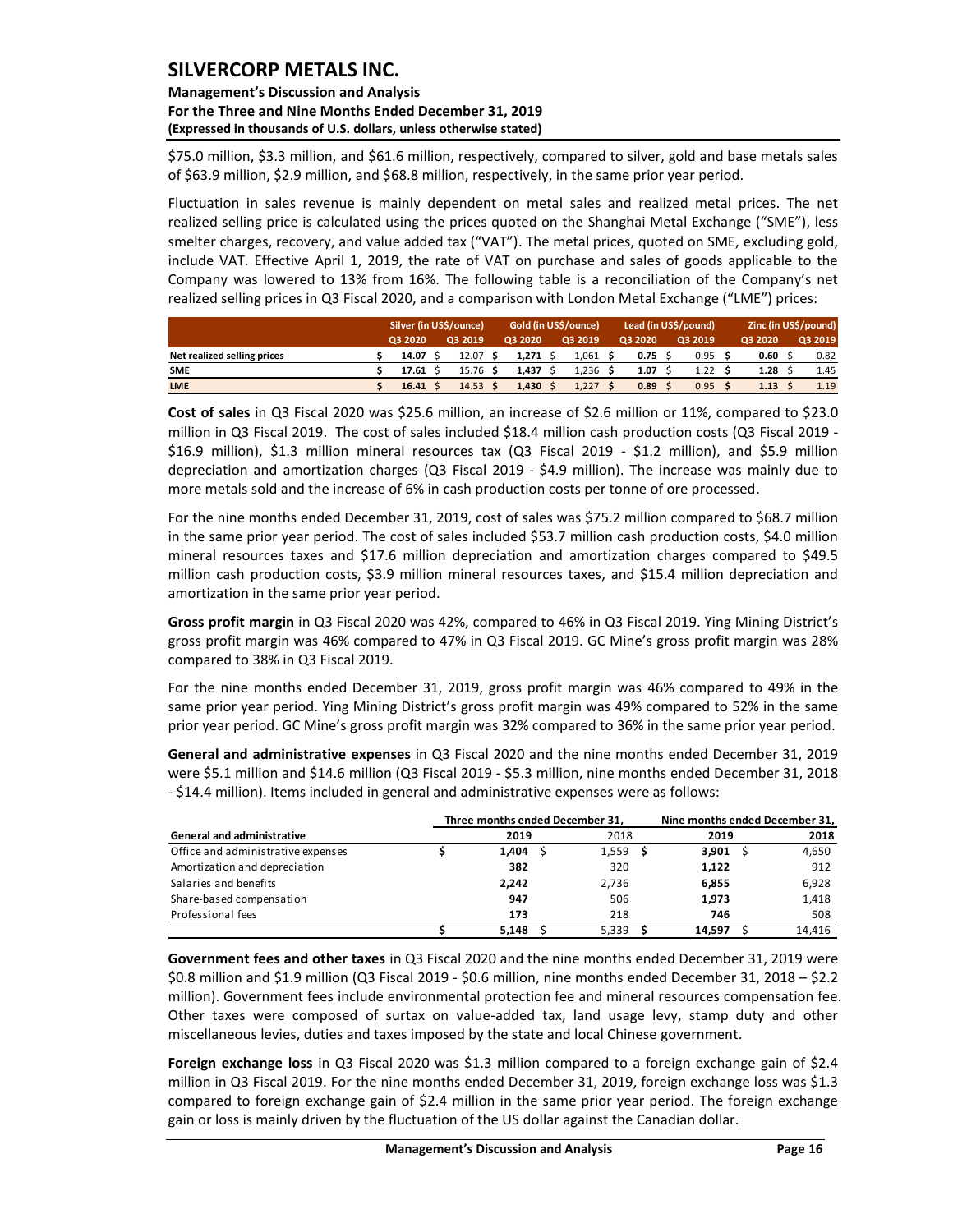**Management's Discussion and Analysis For the Three and Nine Months Ended December 31, 2019 (Expressed in thousands of U.S. dollars, unless otherwise stated)** 

**Loss on disposal of plant and equipment** in Q3 Fiscal 2020 and nine months ended December 31, 2019 were \$0.1 million and \$0.4 million (Q3 Fiscal 2019 - \$0.3 million, nine months ended December 31, 2018 – \$0.4 million). The loss was related to the disposal of obsolete equipment.

**Gain on disposal of mineral rights and properties** in Q3 Fiscal 2020 was \$nil (Q3 Fiscal 2019 - \$nil). Gain on disposal of mineral rights and properties for the nine months ended December 31, 2019 was \$1.5 million (same prior year period - \$nil). The gain recorded was related to the disposal of the XHP project in Q1 Fiscal 2020.

**Share of loss in an associate** in Q3 Fiscal 2020 and nine months ended December 31, 2019 was \$0.3 million and \$0.8 million (Q3 Fiscal 2019 – gain of \$0.2 million, nine months ended December 31, 2018 – \$0.2 million), representing the Company's equity pickup in NUAG.

**Dilution gain** in Q3 Fiscal 2020 and Q3 Fiscal 2019 was \$nil. Dilution gain for the nine months ended December 31, 2019 was \$0.7 million (nine months ended December 31, 2018 – \$nil). In Q1 Fiscal 2020, the Company's ownership in NUAG was diluted to 28.9% from 29.6%.

**Finance income** in Q3 Fiscal 2020 and the nine months ended December 31, 2019 was \$1.1 million and \$2.7 million (Q3 Fiscal 2019 - \$1.0 million, nine months ended December 31, 2018 – \$2.6 million). The Company invests in high yield short-term investments and long term corporate bonds.

**Finance costs** in Q3 Fiscal 2020 and the nine months ended December 31, 2019 were \$0.1 million and \$0.4 million (Q3 Fiscal 2019 - \$0.2 million, nine months ended December 31, 2018 – \$0.5 million). The finance costs in the current period were related to the unwinding of the discount of the environmental rehabilitation provisions and the bank loan advanced to Henan Found by the Bank of China in June 2018. The loan was fully repaid in June 2019.

**Income tax expenses** in Q3 Fiscal 2020 were \$3.7 million compared to \$5.1 million in Q3 Fiscal 2019. The income tax expense recorded in Q3 Fiscal 2020 included current income tax expense of \$2.8 million (Q3 Fiscal 2019 – \$4.4 million) and deferred income tax expense of \$0.9 million (Q3 Fiscal 2019 – \$0.8 million).

For the nine months ended December 31, 2019, income tax expenses were \$8.4 million (same prior year period – \$17.4 million), which included current income tax expense of \$5.5 million (same prior year period – \$15.4 million) and deferred income tax expenses of \$2.9 million (same prior year period – \$2.0 million). The decrease of income tax expenses was mainly due to the tax benefit recognized arising from the disposal of the XHP project.

| As at                                                                                                                                                                                                               |     |           |   | December 31, 2019 |   |                                 |   | March 31, 2019 |    | <b>Changes</b>                 |    |                |
|---------------------------------------------------------------------------------------------------------------------------------------------------------------------------------------------------------------------|-----|-----------|---|-------------------|---|---------------------------------|---|----------------|----|--------------------------------|----|----------------|
| Cash and cash equivalents                                                                                                                                                                                           | \$  |           |   | 61,894            |   | Ś.                              |   | 67,441         |    | Š.                             |    | (5, 547)       |
| Short-term investment                                                                                                                                                                                               |     |           |   | 93,236            |   |                                 |   | 47,836         |    |                                |    | 45,400         |
|                                                                                                                                                                                                                     | \$  |           |   | 155,130           |   | \$                              |   | 115,277        |    | Š.                             |    | 39,853         |
| Working capital                                                                                                                                                                                                     | \$  |           |   | 133,705           |   | S                               |   | 96,988         |    | \$                             |    | 36,717         |
|                                                                                                                                                                                                                     |     |           |   |                   |   | Three months ended December 31. |   |                |    | Nine months ended December 31, |    |                |
|                                                                                                                                                                                                                     |     | 2019      |   | 2018              |   | <b>Changes</b>                  |   | 2019           |    | 2018                           |    | <b>Changes</b> |
| Cash flow                                                                                                                                                                                                           |     |           |   |                   |   |                                 |   |                |    |                                |    |                |
| Cash provided by operating activities                                                                                                                                                                               | Ś.  | 24,852    | Ŝ | 19,767 \$         |   | 5,085                           | s | 70,968         | Ś. | 62,006                         | Ŝ. | 8,962          |
| Cash provided (used) in investing activities                                                                                                                                                                        |     | (22, 736) |   | 2,092             |   | (24, 828)                       |   | (73, 726)      |    | (28, 579)                      |    | (45, 147)      |
| Cash provided (used) in financing activities                                                                                                                                                                        |     | 2,596     |   | (5,903)           |   | 8,499                           |   | (2, 368)       |    | (9,085)                        |    | 6,717          |
| Increase (decrease) in cash and cash equivalents                                                                                                                                                                    |     | 4,712     |   | 15,956            |   | (11, 244)                       |   | (5, 126)       |    | 24,342                         |    | (29, 468)      |
| Effect of exchange rate changes on cash and cash equivalents                                                                                                                                                        |     | 1,090     |   | (1, 340)          |   | 2,430                           |   | (421)          |    | (5,403)                        |    | 4,982          |
| Cash and cash equivalents, beginnning of the priod                                                                                                                                                                  |     | 56,092    |   | 53,522            |   | 2,570                           |   | 67,441         |    | 49,199                         |    | 18,242         |
| Cash and cash equivalents, end of the priod                                                                                                                                                                         | \$. | 61,894    |   | 68,138            | s | (6, 244)                        |   | 61,894         |    | 68,138                         |    | (6, 244)       |
| Cash and cash equivalents and short-term investments as at December 31, 2019 were \$155.1 million, an<br>increase of \$39.9 million or 35%, compared to \$115.3 million in cash and cash equivalents and short-term |     |           |   |                   |   |                                 |   |                |    |                                |    |                |

#### <span id="page-17-0"></span>**7. Liquidity and Capital Resources**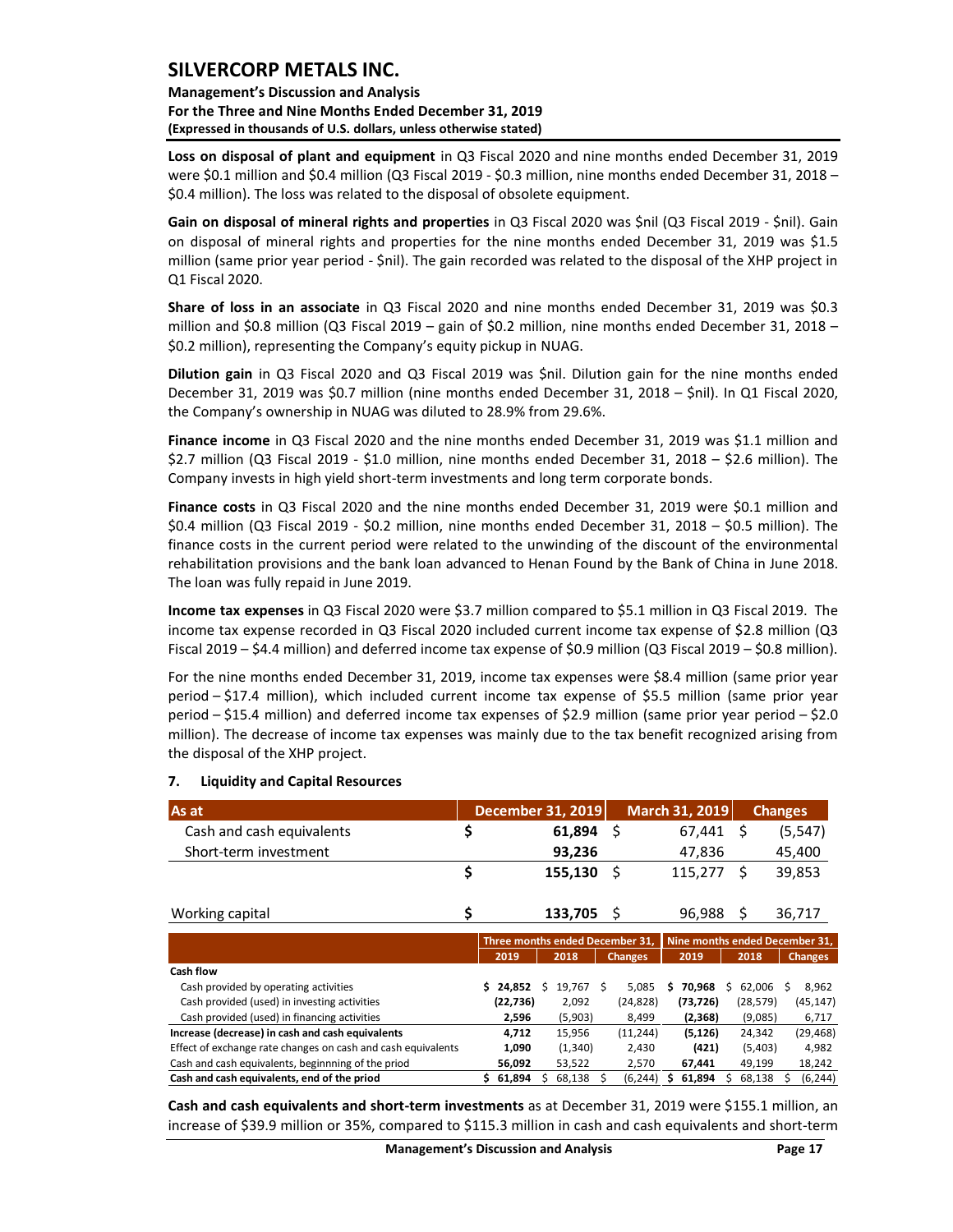**Management's Discussion and Analysis For the Three and Nine Months Ended December 31, 2019 (Expressed in thousands of U.S. dollars, unless otherwise stated)** 

investment as at March 31, 2019.

**Working capital** as at December 31, 2019 was \$133.7 million, an increase of \$36.7 million or 38%, compared to \$97.0 million as at March 31, 2019.

**Cash flow provided by operating activities** in Q3 Fiscal 2020 was \$24.9 million, an increase of \$5.1 million or 26%, compared to \$19.8 million in Q3 Fiscal 2019. The increase was due to:

- \$19.5 million cash flow from operating activities before non-cash working capital movements, an increase of \$1.6 million or 9%, compared to \$17.9 million in Q3 Fiscal 2019; and
- \$5.4 million cash flow from changes of non-cash working capital, compared to \$1.9 million in Q3 Fiscal 2019.

For the nine months ended December 31, 2019, cash flow provided by operating activities was \$71.0 million, compared to \$62.0 million in the same prior year period. Before changes in non-cash operating working capital, cash flow provided by operating activities for the nine months ended December 31, 2019 was \$66.3 million, compared to \$59.6 million in the same prior year period.

**Cash flow used in investing activities** in Q3 Fiscal 2020 was \$22.7 million, compared to \$2.1 million cash flow from investing activities in Q3 Fiscal 2019, and comprised primarily of:

- \$7.9 million payment for capitalized mineral exploration and development expenditures (Q3 Fiscal 2019 - \$7.6 million);
- \$1.9 million payment for acquisition of plant and equipment (Q3 Fiscal 2019 \$2.7 million);
- \$2.1 million payment for acquisition of other investment (Q3 Fiscal 2019 \$nil);
- \$3.8 million investment in associate (Q3 Fiscal 2019 \$nil); and
- \$11.9 million payment for net purchase of short-term investments (Q3 Fiscal 2019 -\$12.6 million proceeds received from net redemption of short-term investments); offset by
- \$4.9 million proceeds from disposal of short-term investments (Q3 Fiscal 2019 \$nil).

For the nine months ended December 31, 2019, cash flow used in investing activities was \$73.7 million (same prior year period - \$28.6 million), and comprised primarily of:

- \$21.9 million payment for capitalized mineral exploration and development expenditures (same prior year period - \$19.4 million);
- \$6.2 million payment for acquisition of plant and equipment (same prior year period \$4.3 million);
- \$1.6 million payments for reclamation deposits (same prior year period \$0.3 million);
- \$3.9 million payment for acquisition of other investment (same prior year period \$nil);
- \$7.0 million investment in associate (same prior year period \$nil);
- \$45.5 million payment for net purchase of short-term investment (same prior year period \$4.6 million), offset by
- \$6.1 million cash received from the disposal of XHP project (same prior year period \$nil); and
- \$6.1 million proceeds from disposal of other investments (same prior year period \$nil).

**Cash flow from financing activities** in Q3 Fiscal 2020 was \$2.6 million, compared to \$5.9 million used in Q3 Fiscal 2019, and comprised primarily of:

- \$2.9 million repayment received from a related party (Q3 Fiscal 2019 \$nil);
- \$1.9 million in proceeds received from exercise of stock options (Q3 Fiscal 2019 \$0.6 million); offset by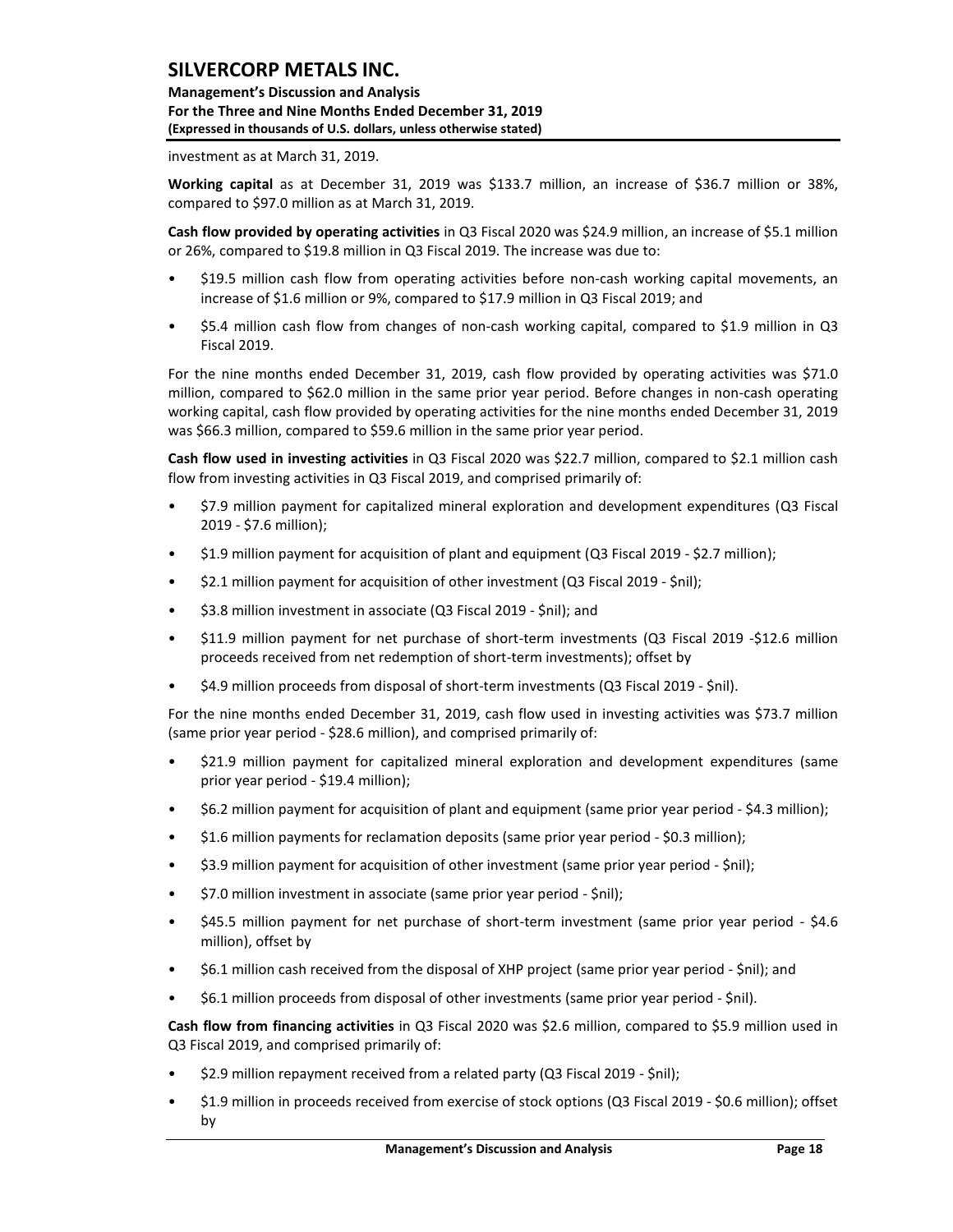**Management's Discussion and Analysis For the Three and Nine Months Ended December 31, 2019 (Expressed in thousands of U.S. dollars, unless otherwise stated)** 

- \$0.1 million lease payment (Q3 Fiscal 2019 \$nil); and
- \$2.2 million cash dividend to the equity shareholders of the Company (Q3 Fiscal 2019 \$2.1 million).

For the nine months ended December 31, 2019, cash flow used in financing activities was \$2.4 million (same prior year period - \$9.1 million), and comprised primarily of:

- \$4.4 million repayment to a bank loan (same prior year period \$4.5 million proceeds received);
- \$0.4 million lease payment (same prior year period \$nil);
- \$3.3 million distributions to non-controlling interest shareholders (same prior year period \$6.6 million); and
- \$4.3 million cash dividend to the equity shareholders of the Company (same prior year period \$4.2 million); offset by
- \$7.0 million from the issuance of common shares of the Company arising from exercised stock options (same prior year period - \$1.6 million).

### **Capital Resources**

The Company's objective when managing capital is to maintain financial flexibility to continue as a going concern while optimizing growth and maximizing returns on invested capital from shareholders.

The Company monitors its capital structure and based on changes in operations and economic conditions, may adjust the structure by repurchasing shares, issuing new shares, issuing debt or retiring debt. The Company prepares annual budget to facilitate the management of its capital requirements. However, the Company does not have unlimited resources and its future capital requirements will depend on many factors, including, among others, cash flow from operations. To the extent that its existing resources and the funds generated by future income are insufficient to fund the Company's operations, the Company may need to raise additional funds through public or private debt or equity financing. If additional funds are raised through the issuance of equity securities, the percentage ownership of current shareholders will be reduced, and such equity securities may have rights, preferences or privileges senior to those of the holders of the Company's common shares. No assurance can be given that additional financing will be available or that, if available, can be obtained on terms favourable to the Company and its shareholders. If adequate funds are not available, the Company may be required to delay, limit or eliminate some or all of its proposed operations. The Company believes it has sufficient capital to meet its cash needs for the next 12 months, including the cost of compliance with continuous reporting requirements.

The Company is not subject to any externally imposed capital requirements.

### <span id="page-19-0"></span>**8. Financial Instruments and Related Risks**

The Company manages its exposure to financial risks, including liquidity risk, foreign exchange risk, interest rate risk, credit risk and equity price risk in accordance with its risk management framework. The Company's board of directors (the "Board") has overall responsibility for the establishment and oversight of the Company's risk management framework and reviews the Company's policies on an ongoing basis.

### **(a)** *Fair value*

The Company classifies its fair value measurements within a fair value hierarchy, which reflects the significance of the inputs used in making the measurements as defined in IFRS 13, Fair Value Measurement ("IFRS 13").

Level 1 – Unadjusted quoted prices at the measurement date for identical assets or liabilities in active markets.

Level 2 – Observable inputs other than quoted prices included in Level 1, such as quoted prices for similar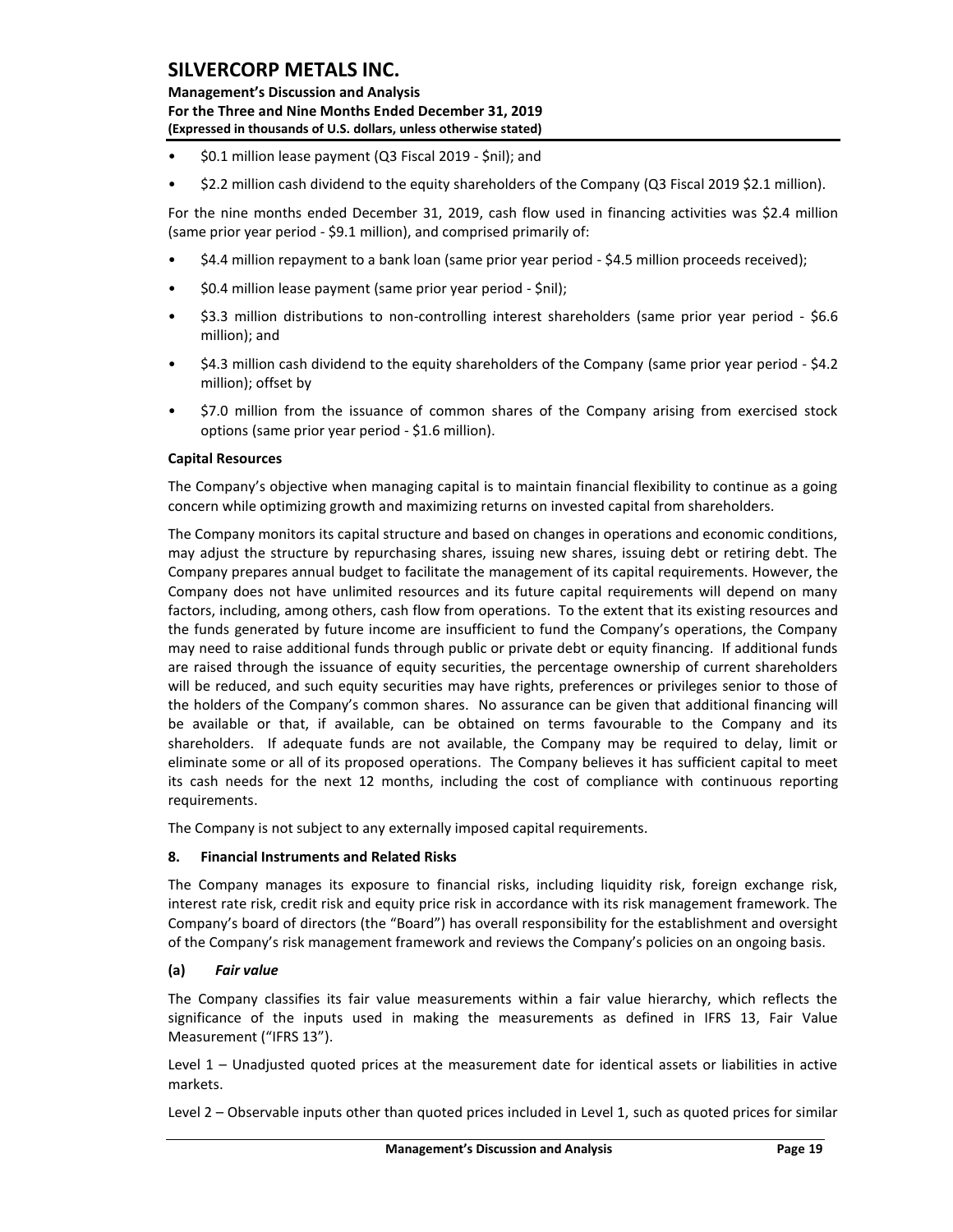### **Management's Discussion and Analysis For the Three and Nine Months Ended December 31, 2019 (Expressed in thousands of U.S. dollars, unless otherwise stated)**

assets and liabilities in active markets; quoted prices for identical or similar assets and liabilities in markets that are not active; or other inputs that are observable or can be corroborated by observable market data.

Level 3 – Unobservable inputs which are supported by little or no market activity.

The following tables set forth the Company's financial assets and liabilities that are measured at fair value level on a recurring basis within the fair value hierarchy as at December 31, 2019 and March 31, 2019 that are not otherwise disclosed. The assets and liabilities are classified in their entirety based on the lowest level of input that is significant to the fair value measurement.

|                                                   | Fair value as at December 31, 2019 |          |  |                          |  |                       |              |  |  |  |  |  |  |  |
|---------------------------------------------------|------------------------------------|----------|--|--------------------------|--|-----------------------|--------------|--|--|--|--|--|--|--|
| <b>Recurring measurements</b>                     |                                    | Level 1  |  | Level 2                  |  | Level 3               | <b>Total</b> |  |  |  |  |  |  |  |
| <b>Financial assets</b>                           |                                    |          |  |                          |  |                       |              |  |  |  |  |  |  |  |
| Cash and cash equivalents                         |                                    | 61.894 S |  | - S                      |  | - S<br>$\blacksquare$ | 61.894       |  |  |  |  |  |  |  |
| Short-term investments - money market instruments |                                    | 64,555   |  | $\overline{\phantom{a}}$ |  | ٠                     | 64,555       |  |  |  |  |  |  |  |
| Investments in public companies                   |                                    | 7.982    |  | $\overline{\phantom{a}}$ |  | ٠                     | 7,982        |  |  |  |  |  |  |  |
| Investments in private company                    |                                    |          |  | $\overline{\phantom{0}}$ |  | 2.154                 | 2.154        |  |  |  |  |  |  |  |

| <b>Recurring measurements</b>                                                                                                                                                                                                                                                                                                                                                                                                                                                              |                                      | Level 1              | Level 2                         | Level 3         | Total          |
|--------------------------------------------------------------------------------------------------------------------------------------------------------------------------------------------------------------------------------------------------------------------------------------------------------------------------------------------------------------------------------------------------------------------------------------------------------------------------------------------|--------------------------------------|----------------------|---------------------------------|-----------------|----------------|
| <b>Financial assets</b>                                                                                                                                                                                                                                                                                                                                                                                                                                                                    |                                      |                      |                                 |                 |                |
| Cash and cash equivalents                                                                                                                                                                                                                                                                                                                                                                                                                                                                  |                                      | \$<br>61,894         | \$                              | \$              | \$<br>61,894   |
| Short-term investments - money market instruments                                                                                                                                                                                                                                                                                                                                                                                                                                          |                                      | 64,555               |                                 |                 | 64,555         |
| Investments in public companies                                                                                                                                                                                                                                                                                                                                                                                                                                                            |                                      | 7,982                |                                 |                 | 7,982          |
| Investments in private company                                                                                                                                                                                                                                                                                                                                                                                                                                                             |                                      |                      |                                 | 2,154           | 2,154          |
|                                                                                                                                                                                                                                                                                                                                                                                                                                                                                            |                                      |                      |                                 |                 |                |
|                                                                                                                                                                                                                                                                                                                                                                                                                                                                                            |                                      |                      | Fair value as at March 31, 2019 |                 |                |
| <b>Recurring measurements</b>                                                                                                                                                                                                                                                                                                                                                                                                                                                              |                                      | Level 1              | Level 2                         | Level 3         | Total          |
| <b>Financial assets</b>                                                                                                                                                                                                                                                                                                                                                                                                                                                                    |                                      |                      |                                 |                 |                |
| Cash and cash equivalents                                                                                                                                                                                                                                                                                                                                                                                                                                                                  |                                      | \$<br>67,441         | \$                              | \$              | \$<br>67,441   |
| Short-term investments - money market instruments                                                                                                                                                                                                                                                                                                                                                                                                                                          |                                      | 22,850               |                                 |                 | 22,850         |
| Investments in public companies                                                                                                                                                                                                                                                                                                                                                                                                                                                            |                                      | 9,253                |                                 |                 | 9,253          |
| in a non-related private company in China. As at December 31, 2019, the Company's investment in that<br>private company was \$2.2 million (March 31, 2019 - \$nil), representing 15% (March 31, 2019 - nil) of its<br>equity interest. The Company assessed the fair value using a market based approach taking into<br>consideration that the transaction was incurred recently and determined that the carrying value was an<br>approximation of the fair value as at December 31, 2019. |                                      |                      |                                 |                 |                |
| Fair value of the other financial instruments excluded from the table above approximates their carrying<br>amount as of December 31, 2019 and March 31, 2019, respectively, due to the short-term nature of these<br>instruments.                                                                                                                                                                                                                                                          |                                      |                      |                                 |                 |                |
| There were no transfers into or out of Level 3 during the nine months ended December 31, 2019.                                                                                                                                                                                                                                                                                                                                                                                             |                                      |                      |                                 |                 |                |
| (b)<br><b>Liquidity risk</b>                                                                                                                                                                                                                                                                                                                                                                                                                                                               |                                      |                      |                                 |                 |                |
| Liquidity risk is the risk that the Company will not be able to meet its short-term business requirements.<br>The Company has in place a planning and budgeting process to help determine the funds required to<br>support the Company's normal operating requirements on an ongoing basis and its expansion plans.                                                                                                                                                                        |                                      |                      |                                 |                 |                |
| In the normal course of business, the Company enters into contracts that give rise to commitments for<br>future minimum payments. The following summarizes the remaining contractual maturities of the<br>Company's financial liabilities.                                                                                                                                                                                                                                                 |                                      | December 31, 2019    |                                 |                 | March 31, 2019 |
|                                                                                                                                                                                                                                                                                                                                                                                                                                                                                            | Within a year                        | 2-5 years            | Over 5 years                    | <b>Total</b>    | Total          |
| Bank loan                                                                                                                                                                                                                                                                                                                                                                                                                                                                                  | \$<br>\$<br>$\overline{\phantom{0}}$ | - \$                 | \$<br>$\overline{\phantom{a}}$  | - \$            | 4,475          |
| Accounts payable and accrued liabilities                                                                                                                                                                                                                                                                                                                                                                                                                                                   | 32,514                               |                      | $\overline{\phantom{a}}$        | 32,514          | 29,856         |
| Lease obligation                                                                                                                                                                                                                                                                                                                                                                                                                                                                           | 615<br>\$<br>\$<br>33,129            | 1,693<br>\$<br>1,693 | 90<br>\$<br>90                  | 2,398<br>34,912 | \$<br>34,331   |
|                                                                                                                                                                                                                                                                                                                                                                                                                                                                                            |                                      |                      |                                 |                 |                |
| Foreign exchange risk<br>(c)                                                                                                                                                                                                                                                                                                                                                                                                                                                               |                                      |                      |                                 |                 |                |
|                                                                                                                                                                                                                                                                                                                                                                                                                                                                                            |                                      |                      |                                 |                 |                |
| The Company reports its financial statements in US dollars. The functional currency of the head office,<br>Canadian subsidiaries and all intermediate holding companies is CAD and the functional currency of all                                                                                                                                                                                                                                                                          |                                      |                      |                                 |                 |                |

### **(b)** *Liquidity risk*

|                                          | December 31, 2019 |  |                          |              |  |                          |  |        |  |
|------------------------------------------|-------------------|--|--------------------------|--------------|--|--------------------------|--|--------|--|
|                                          | Within a year     |  | 2-5 vears                | Over 5 years |  | <b>Total</b>             |  | Total  |  |
| Bank loan                                | $\sim$            |  | $\overline{\phantom{a}}$ | $\sim$       |  | $\overline{\phantom{a}}$ |  | 4.475  |  |
| Accounts payable and accrued liabilities | 32,514            |  | -                        | -            |  | 32,514                   |  | 29,856 |  |
| Lease obligation                         | 615               |  | 1.693                    | 90           |  | 2.398                    |  |        |  |
|                                          | 33.129            |  | 1,693                    | 90           |  | 34.912                   |  | 34,331 |  |
| $\mathbf{L}$<br>Pauatan angkanan nisir   |                   |  |                          |              |  |                          |  |        |  |

### **(c)** *Foreign exchange risk*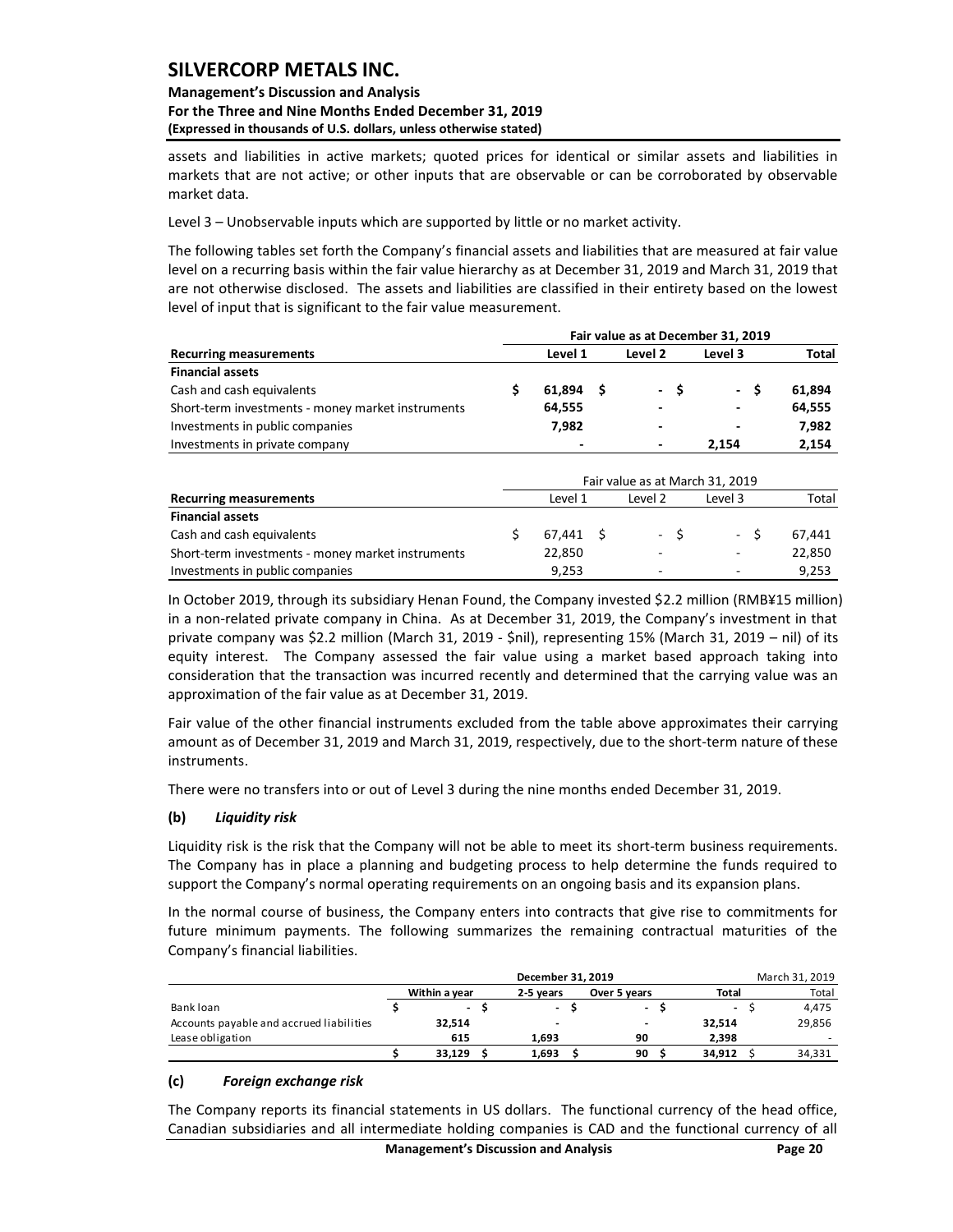### **Management's Discussion and Analysis For the Three and Nine Months Ended December 31, 2019 (Expressed in thousands of U.S. dollars, unless otherwise stated)**

Chinese subsidiaries is RMB. The Company is exposed to foreign exchange risk when the Company undertakes transactions and holds assets and liabilities in currencies other than its functional currencies.

The Company currently does not engage in foreign exchange currency hedging. The Company's exposure to currency risk that may affect net income is summarized as follow:

|                                              | December 31, 2019 | March 31. 2019 |
|----------------------------------------------|-------------------|----------------|
| Financial assets denominated in U.S. Dollars | 62.382            | 45.912         |

As at December 31, 2019, with other variables unchanged, a 10% strengthening (weakening) of the CAD against the USD would have decreased (increased) net income by approximately \$6.2 million.

### **(d)** *Interest rate risk*

The Company is exposed to interest rate risk on its cash equivalents, short term investments, and loan to one of the related parties. As at December 31, 2019, all of its interest-bearing cash equivalents and shortterm investments earn interest at market rates that are fixed to maturity or at variable interest rate with terms of less than one year. The Company monitors its exposure to changes in interest rates on cash equivalents, short term investments, and loan to the related party. Due to the short-term nature of these financial instruments, fluctuations in interest rates would not have a significant impact on the Company's net income.

### **(e)** *Credit risk*

Credit risk is the risk that one party to a financial instrument will fail to discharge an obligation and cause the other party to incur a financial loss. The Company is exposed to credit risk primarily associated to accounts receivable, due from related parties, cash and cash equivalents and short-term investments. The carrying amount of assets included on the balance sheet represents the maximum credit exposure.

The Company undertakes credit evaluations on counterparties as necessary, requests deposits from customers prior to delivery, and has monitoring processes intended to mitigate credit risks. There were no amounts in trade or other receivables which were past due on December 31, 2019 (at March 31, 2019 - \$nil) for which no provision is recognized. The amount of \$1.0 million (RMB¥7.5 million) related to the XHP project disposal contained in other receivables was outstanding for approximately 90 days as of December 31, 2019.

### **(f)** *Equity price risk*

The Company holds certain marketable securities that will fluctuate in value as a result of trading on Canadian financial markets. As the Company's marketable securities holdings are mainly in mining companies, the value will also fluctuate based on commodity prices. Based upon the Company's portfolio as at December 31, 2019, a 10% increase (decrease) in the market price of the securities held, ignoring any foreign currency effects, would have resulted in an increase (decrease) to comprehensive income of approximately \$1.0 million.

### <span id="page-21-0"></span>**9. Off-Balance Sheet Arrangements**

The Company does not have any off-balance sheet arrangements.

### <span id="page-21-1"></span>**10. Transactions with Related Parties**

Related party transactions are made on terms agreed upon by the related parties. The balances with related parties are unsecured, non-interest bearing, and due on demand. Related party transactions not

| Telated parties are ansecured, non-miterest bearing, and due on achianal helated party transactions not<br>disclosed elsewhere in the condensed consolidated interim financial statements are as follows: |      |                                  |
|-----------------------------------------------------------------------------------------------------------------------------------------------------------------------------------------------------------|------|----------------------------------|
| Due from related parties                                                                                                                                                                                  |      | December 31, 2019 March 31, 2019 |
| NUAG (a)                                                                                                                                                                                                  | 95S  | 33                               |
| Henan Non-ferrous (b)                                                                                                                                                                                     |      | 2,989                            |
|                                                                                                                                                                                                           | 95 S | 3,022                            |
|                                                                                                                                                                                                           |      |                                  |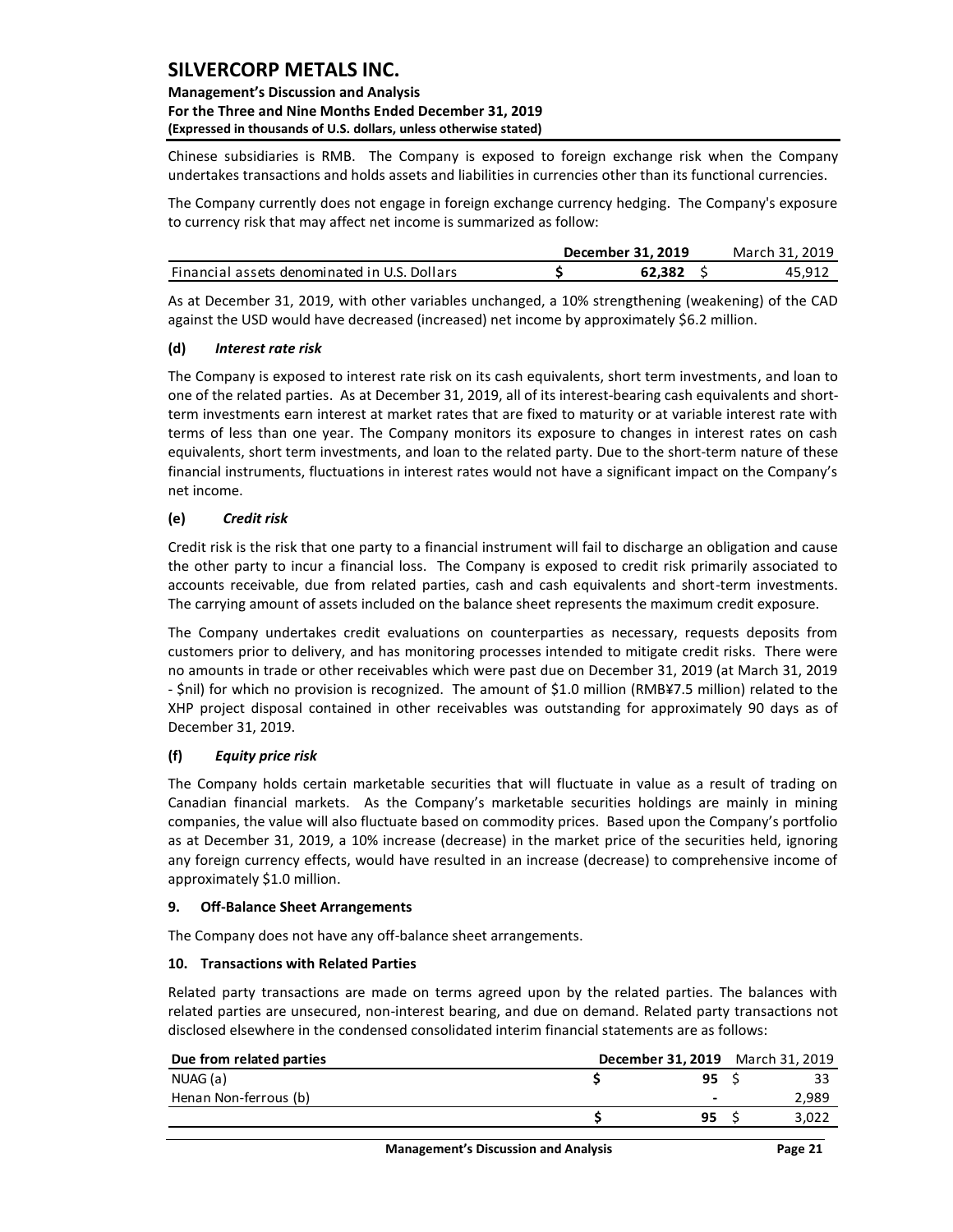**Management's Discussion and Analysis For the Three and Nine Months Ended December 31, 2019 (Expressed in thousands of U.S. dollars, unless otherwise stated)** 

- (a) The Company recovers costs for services rendered to NUAG and expenses incurred on behalf of NUAG pursuant to a services and administrative costs reallocation agreement between the Company and NUAG. During the three and nine months ended December 31, 2019, the Company recovered \$0.2 million and \$0.4 million, respectively (three and nine months ended December 31, 2018 - \$0.1 million and \$0.2 million, respectively) from NUAG for services rendered and expenses incurred on behalf of NUAG. The costs recovered from NUAG were recorded as a direct reduction of general and administrative expenses on the consolidated statements of income.
- (b) In March 2019, Henan Found advanced a loan of \$3.0 million (RMB¥20.0 million) to Henan Nonferrous. The loan bears an interest rate of 4.35% per annum. In December 2019, the loan plus interest of \$2.9 million (RMB¥20.7 million) was repaid to Henan Found by Henan Non-ferrous.

The balances with related parties are unsecured.

#### <span id="page-22-0"></span>**11. Alternative Performance (Non-IFRS) Measures**

The following alternative performance measures are used by the Company to manage and evaluate operating performance of the Company's mines and are widely reported in the silver mining industry as benchmarks for performance, but are non-IFRS measures that do not have standardized meaning prescribed by IFRS and therefore unlikely to be comparable to similar measures presented by other companies. Accordingly, it is intended to provide additional information and should not be considered in isolation or as a substitute for measures of performance prepared in accordance with IFRS. To facilitate a better understanding of these measures, the tables in this section provides the reconciliation of these measures to the financial statements for the three months and nine months ended December 31, 2019 and 2018:

#### **(a) Costs per Ounce of Silver**

Cash cost and all-in sustaining cost ("AISC") per ounce of silver, net of by-product credits, are non-IFRS measures. The Company produces by-product metals incidentally to our silver mining activities. We have adopted the practice of calculating a performance measure with the net cost of producing an ounce of silver, our primary payable metal, after deducting revenues gain from incidental by-product production. This performance measurement has been commonly used in the mining industry for many years and was developed as a relatively simply way of comparing the net production costs of the primary metal for a specific period against the prevailing market price of such metal.

Cash cost is calculated by deducting revenue from the sales of all metals other than silver and is calculated per ounce of silver sold.

AISC is an extension of the "cash cost" metric and provides a comprehensive measure of the Company's operating performance and ability to generate cash flows. AISC has been calculated based on World Gold Council ("WGC") guidance released in 2013 and undated in 2018. The WGC is not a regulatory organization and does not have the authority to develop accounting standards for disclosure requirements.

AISC is based on the Company's cash costs, net of by-product sales, and further includes corporate general and administrative expense, government fee and other taxes, reclamation cost accretion, lease liability payments, and sustaining capital expenditures. Sustaining capital expenditures are those costs incurred to sustain and maintain existing assets at current productive capacity and constant planned levels of production output. Excluded are non-sustaining capital expenditures, which result in a material increase in the life of assets, materially increase resources or reserves, productive capacity, or future earning potential, or significant improvement in recovery or grade, or which do not relate to the current production activities. The Company believes that this measure represents the total sustainable costs of producing silver from current operations and provides additional information of the Company's operational performance and ability to generate cash flows.

The following table provides a reconciliation of cash cost and AISC per ounce of silver, net of by-product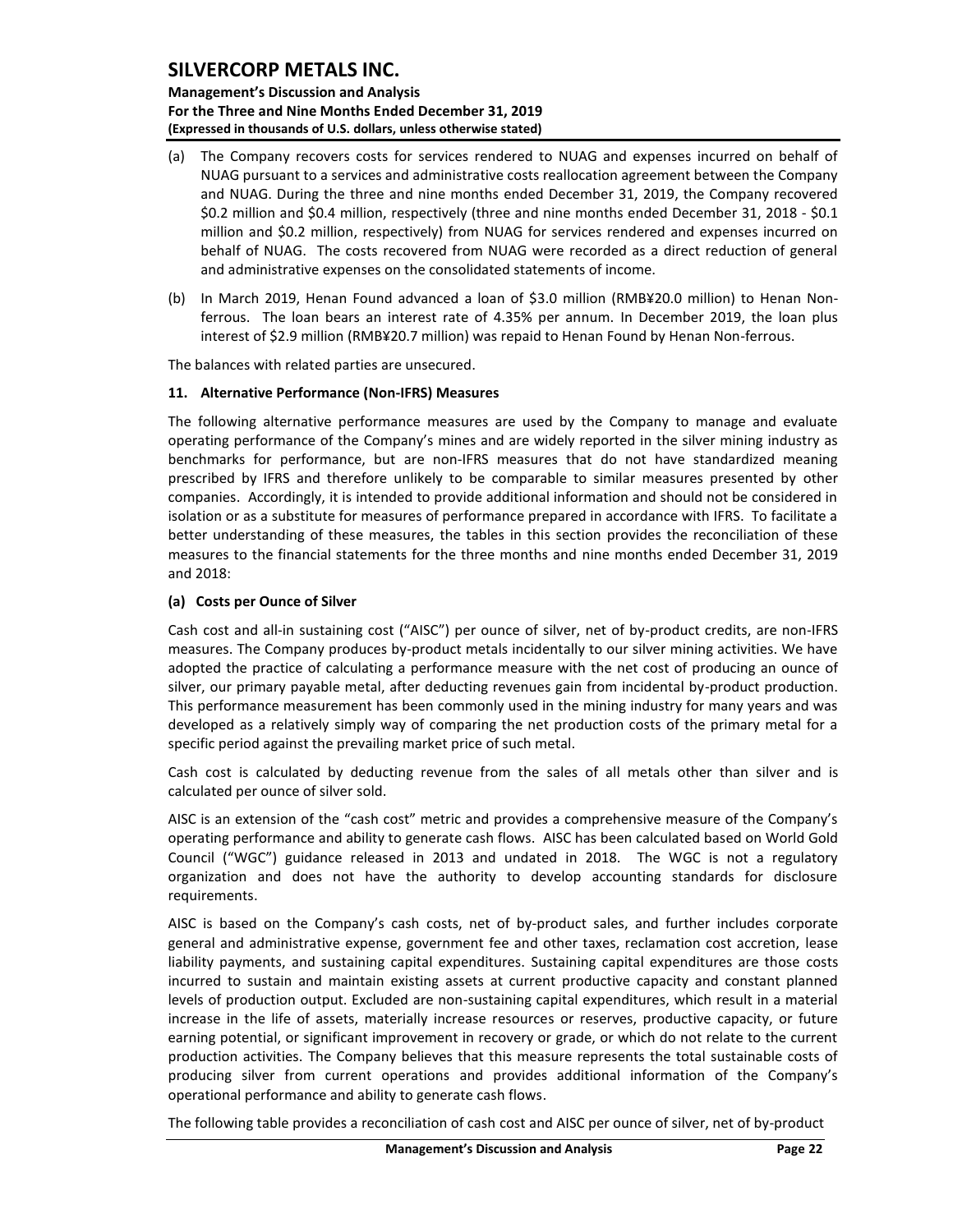#### **Management's Discussion and Analysis**

**For the Three and Nine Months Ended December 31, 2019 (Expressed in thousands of U.S. dollars, unless otherwise stated)** 

credits.

|                                                                                                             |                |                                       |          | Three months ended December 31, 2019 |                                               |         |                          |         |                        |          |                                         | Three months ended December 31, 2018 |              |    |                          |    |                     |
|-------------------------------------------------------------------------------------------------------------|----------------|---------------------------------------|----------|--------------------------------------|-----------------------------------------------|---------|--------------------------|---------|------------------------|----------|-----------------------------------------|--------------------------------------|--------------|----|--------------------------|----|---------------------|
| (Expressed in thousands of U.S. dollars, except ounce and                                                   |                | <b>Ying Mining</b>                    |          |                                      |                                               |         |                          |         |                        |          | <b>Ying Mining</b>                      |                                      |              |    |                          |    |                     |
| per ounce amount)                                                                                           |                | <b>District</b>                       |          | GC                                   | Other                                         |         | Corporate                |         | Consolidated           |          | <b>District</b>                         | GC                                   | Other        |    | Corporate                |    | Consolidated        |
| Cost of sales<br>Less: Mineral resources tax                                                                |                | \$<br>$19,225$ \$<br>(1,057)          |          | 6,378<br>(265)                       | -\$                                           | \$      | ÷.                       | \$      | 25,603<br>(1, 322)     | \$       | $\ddot{\varsigma}$<br>18,598<br>(1,005) | 4,450 \$<br>(215)                    |              | \$ |                          | \$ | 23,048              |
| Depreciation and amortization                                                                               |                | (4,984)                               |          | (902)                                |                                               |         |                          |         | (5,886)                |          | (4, 177)                                | (710)                                |              |    |                          |    | (1, 220)<br>(4,887) |
| Total cash production cost expensed into cost of sales                                                      | A              | 13,184                                |          | 5,211                                | $\overline{a}$                                |         | ÷,                       |         | 18,395                 |          | 13,416                                  | 3,525                                | ×,           |    | ×,                       |    | 16,941              |
| <b>By-product sales</b>                                                                                     |                |                                       |          |                                      |                                               |         |                          |         |                        |          |                                         |                                      |              |    |                          |    |                     |
| Gold                                                                                                        |                | (890)                                 |          | $\overline{\phantom{a}}$             |                                               |         |                          |         | (890)                  |          | (1, 167)                                |                                      |              |    |                          |    | (1, 167)            |
| Lead                                                                                                        |                | (11, 112)                             |          | (3,021)                              |                                               |         |                          |         | (14, 133)              |          | (14, 324)                               | (2, 527)                             |              |    |                          |    | (16, 851)           |
| Zinc<br>Other                                                                                               |                | (1,836)<br>(406)                      |          | (3, 203)                             | ÷.                                            |         | ٠                        |         | (5,039)<br>(406)       |          | (297)<br>(321)                          | (3,055)                              |              |    | i.                       |    | (3, 352)<br>(321)   |
| Total by-product sales                                                                                      | B              | (14, 244)                             |          | (6, 224)                             | $\overline{\phantom{a}}$                      |         | ÷,                       |         | (20, 468)              |          | (16, 109)                               | (5, 582)                             | ä,           |    | ×                        |    | (21, 691)           |
| Total cash cost, net of by-product credits                                                                  | $C = A - B$    | (1,060)                               |          | (1,013)                              | $\sim$                                        |         | $\blacksquare$           |         | (2,073)                |          | (2,693)                                 | (2,057)                              | $\sim$       |    | $\overline{\phantom{a}}$ |    | (4,750)             |
| Add: Mineral resources tax                                                                                  |                | 1,057                                 |          | 265                                  | $\overline{a}$                                |         | $\overline{a}$           |         | 1,322                  |          | 1,005                                   | 215                                  |              |    |                          |    | 1,220               |
| General & administrative                                                                                    |                | 1,020                                 |          | 733                                  | 104                                           |         | 3,291                    |         | 5,148                  |          | 1,532                                   | 488                                  | 689          |    | 2,630                    |    | 5,339               |
| Amortization included in general & administrative                                                           |                | (111)                                 |          | (80)                                 | (74)                                          |         | (117)                    |         | (382)                  |          | (128)                                   | (78)                                 | (75)         |    | (39)                     |    | (320)               |
| Government fees and other taxes<br><b>Reclamation accretion</b>                                             |                | 452<br>91                             |          | 334<br>6                             | $\mathbf 1$<br>8                              |         |                          |         | 787<br>105             |          | 435<br>97                               | 168<br>8                             | 20<br>12     |    | $\overline{2}$           |    | 625<br>117          |
| Lease payment                                                                                               |                |                                       |          | $\overline{a}$                       | ä,                                            |         | 81                       |         | 81                     |          | ä,                                      |                                      |              |    |                          |    | ä,                  |
| <b>Sustaining capital expenditures</b>                                                                      |                | 6,772                                 |          | 264                                  | L.                                            |         | 290                      |         | 7,326                  |          | 8,714                                   | 163                                  |              |    | 75                       |    | 8,952               |
| All-in sustaining cost, net of by-product credits                                                           | F              | 8,221                                 |          | 509                                  | 39                                            |         | 3,545                    |         | 12,314                 |          | 8,962                                   | (1,093)                              | 646          |    | 2,668                    |    | 11,183              |
| Add: Non-sustaining capital expenditures                                                                    |                | 2,197                                 |          | 298                                  | (1)                                           |         | $\blacksquare$           |         | 2,494                  |          | 1,090                                   | 61                                   | 166          |    | ×,                       |    | 1,317               |
| All-in cost, net of by-product credits                                                                      | G              | 10,418                                |          | 807                                  | 38                                            |         | 3,545                    |         | 14,808                 |          | 10,052                                  | (1,032)                              | 812          |    | 2,668                    |    | 12,500              |
| Silver ounces sold ('000s)<br>Cash cost per ounce of silver, net of by-product credits                      | н<br>$(B+C)/H$ | 1,475<br>Ś<br>(0.72)                  | Ŝ        | 234<br>(4.33)                        | $\blacksquare$<br>$\ddot{\phantom{0}}$<br>-\$ | Ś       | $\overline{\phantom{a}}$ | \$      | 1,709<br>(1.21)        | \$       | 1,545<br>(1.74)<br>\$                   | 167<br>(12.32)                       | ×,<br>Ŝ<br>÷ | \$ | ä,<br>ä,                 | \$ | 1,712<br>(2.77)     |
| All-in sustaining cost per ounce of silver, net of by-product                                               |                |                                       |          |                                      |                                               |         |                          |         |                        |          |                                         |                                      |              |    |                          |    |                     |
| credits                                                                                                     | F/H            | \$<br>5.57                            | \$.      | 2.18                                 | \$.                                           |         |                          |         | 7.21                   | \$       | 5.80<br>S                               | (6.54)                               |              |    |                          |    | 6.53                |
| All-in cost per ounce of silver, net of by-product credits                                                  | G/H            | \$<br>7.06                            | Ś        | 3.45                                 | Ś                                             | \$      |                          | \$      | 8.66                   | \$       | Ś<br>6.51                               | (6.18)                               | Ś            | Ś  |                          | Ś  | 7.30                |
|                                                                                                             |                |                                       |          |                                      |                                               |         |                          |         |                        |          |                                         |                                      |              |    |                          |    |                     |
| By-product credits per ounce of silver                                                                      |                |                                       |          |                                      |                                               |         |                          |         |                        |          |                                         |                                      |              |    |                          |    |                     |
| Gold                                                                                                        |                | (0.60)                                |          | $\overline{a}$                       |                                               |         |                          |         | (0.52)                 |          | (0.76)                                  |                                      |              |    |                          |    | (0.68)              |
| Lead<br>Zinc                                                                                                |                | (7.53)<br>(1.24)                      |          | (12.91)<br>(13.69)                   |                                               |         |                          |         | (8.27)<br>(2.95)       |          | (9.27)<br>(0.19)                        | (15.13)<br>(18.29)                   |              |    |                          |    | (9.84)<br>(1.96)    |
| Other                                                                                                       |                | (0.28)                                |          |                                      | $\overline{\phantom{a}}$                      |         |                          |         | (0.24)                 |          | (0.21)                                  |                                      |              |    |                          |    | (0.19)              |
| Total by-product credits per ounce of silver                                                                |                | \$<br>(9.65)                          | \$       | (26.60)                              | S<br>$\overline{a}$                           | Ś       | $\lambda$                | \$      | (11.98)                | \$       | (10.43)<br>Ś                            | (33.42)                              | S            | Ś  | ×.                       | Ś  | (12.67)             |
|                                                                                                             |                |                                       |          |                                      |                                               |         |                          |         |                        |          |                                         |                                      |              |    |                          |    |                     |
| (Expressed in thousands of U.S. dollars, except ounce and<br>per ounce amount)                              |                | <b>Ying Mining</b><br><b>District</b> |          | GC                                   | Other                                         |         | Corporate                |         | Consolidated           |          | <b>Ying Mining</b><br><b>District</b>   | GC                                   | Other        |    | Corporate                |    | Consolidated        |
| Cost of sales                                                                                               |                | \$                                    |          | 58,691 \$ 16,544                     | -\$                                           | \$      |                          | \$      | 75,235                 | \$       | \$<br>54,812                            | 13,901                               | \$           | \$ |                          | \$ | 68,713              |
| Less: Mineral resources tax                                                                                 |                | (3, 255)                              |          | (726)                                |                                               |         |                          |         | (3,981)                |          | (3, 211)                                | (650)                                |              |    |                          |    | (3,861)             |
| Depreciation and amortization                                                                               |                | (15, 123)                             |          | (2, 446)                             |                                               |         |                          |         | (17, 569)              |          | (13, 108)                               | (2, 288)                             |              |    |                          |    | (15, 396)           |
| Total cash production cost expensed into cost of sales<br><b>By-product sales</b>                           | A              | 40,313                                |          | 13,372                               | $\overline{a}$                                |         | $\overline{a}$           |         | 53,685                 |          | 38,493                                  | 10,963                               | i,           |    | i,                       |    | 49,456              |
| Gold                                                                                                        |                | (3, 286)                              |          |                                      |                                               |         |                          |         | (3, 286)               |          | (2,883)                                 |                                      |              |    |                          |    | (2,883)             |
| Lead                                                                                                        |                | (37,750)                              |          | (7, 763)                             |                                               |         |                          |         | (45, 513)              |          | (46, 421)                               | (6, 270)                             |              |    |                          |    | (52, 691)           |
| Zinc                                                                                                        |                | (4, 460)                              |          | (9,776)                              |                                               |         |                          |         | (14, 236)              |          | (4, 277)                                | (10, 848)                            |              |    |                          |    | (15, 125)           |
| Other                                                                                                       | B              | (1,609)                               |          | (289)<br>(17, 828)                   | $\overline{a}$                                |         | $\overline{a}$           |         | (1,898)                |          | (751)<br>(54, 332)                      | (195)<br>(17, 313)                   |              |    | J.                       |    | (946)<br>(71, 645)  |
| <b>Total by-product sales</b><br>Total cash cost, net of by-product credits                                 | $C = A - B$    | (47, 105)<br>(6, 792)                 |          | (4, 456)                             | $\blacksquare$                                |         | $\overline{\phantom{a}}$ |         | (64, 933)<br>(11, 248) |          | (15, 839)                               | (6, 350)                             | ÷            |    | $\overline{\phantom{a}}$ |    | (22, 189)           |
| Add: Mineral resources tax                                                                                  |                | 3,255                                 |          | 726                                  | $\Box$                                        |         | $\overline{\phantom{a}}$ |         | 3,981                  |          | 3,211                                   | 650                                  | ÷,           |    | ÷,                       |    | 3,861               |
| General & administrative                                                                                    |                | 4,543                                 |          | 1,761                                | 384                                           |         | 7,909                    |         | 14,597                 |          | 4,450                                   | 1,503                                | 1,336        |    | 7,127                    |    | 14,416              |
| Amortization included in general & administrative                                                           |                | (333)                                 |          | (241)                                | (224)                                         |         | (324)                    |         | (1, 122)               |          | (326)                                   | (235)                                | (232)        |    | (119)                    |    | (912)               |
| Government fees and other taxes<br><b>Reclamation accretion</b>                                             |                | 1,375<br>275                          |          | 475<br>18                            | $\overline{\mathbf{2}}$<br>23                 |         | 25                       |         | 1,877<br>316           |          | 1,595<br>299                            | 530<br>24                            | 33<br>36     |    | 36                       |    | 2,194<br>359        |
| Lease payment                                                                                               |                |                                       |          |                                      |                                               |         | 369                      |         | 369                    |          |                                         |                                      |              |    |                          |    |                     |
| <b>Sustaining capital expenditures</b>                                                                      |                | 19,733                                |          | 1,514                                |                                               |         | 768                      |         | 22,015                 |          | 17,880                                  | 805                                  |              |    | 198                      |    | 18,883              |
| All-in sustaining cost, net of by-product credits                                                           | F              | 22,056                                |          | (203)                                | 185                                           |         | 8,747                    |         | 30,785                 |          | 11,270                                  | (3,073)                              | 1,173        |    | 7,242                    |    | 16,612              |
| Add: Non-sustaining capital expenditures<br>All-in cost, net of by-product credits                          | G              | 5,360<br>27,416                       |          | 697<br>494                           | 87<br>272                                     |         | 8,747                    |         | 6,144<br>36,929        |          | 3,935<br>15,205                         | 405<br>(2,668)                       | 482<br>1,655 |    | 7,242                    |    | 4,822<br>21,434     |
| Silver ounces sold ('000s)                                                                                  | н              | 4,848                                 |          | 610                                  |                                               |         |                          |         | 5,458                  |          | 4,623                                   | 453                                  |              |    |                          |    | 5,076               |
| Cash cost per ounce of silver, net of by-product credits                                                    | (B+C)/H        | (1.40)<br>Ś                           | \$       | (7.30)                               | $\overline{\phantom{a}}$                      | Ś       | $\overline{a}$           | \$      | (2.06)                 | \$       | (3.43)<br>\$                            | (14.02)                              | \$           | \$ | $\overline{\phantom{a}}$ | Ś  | (4.37)              |
| All-in sustaining cost per ounce of silver, net of by-product                                               |                |                                       |          |                                      |                                               |         |                          |         |                        |          |                                         |                                      |              |    |                          |    |                     |
| credits<br>All-in cost per ounce of silver, net of by-product credits                                       | F/H<br>G/H     | 4.55<br>s<br>Ś<br>5.66                | S<br>\$. | (0.33)<br>0.81                       | -S<br>\$                                      | s<br>\$ |                          | s<br>\$ | 5.64<br>6.77           | \$<br>\$ | 2.44<br>S<br>3.29<br>Ś                  | (6.78)<br>(5.89)                     | S<br>Ś       | \$ |                          |    | 3.27<br>4.22        |
|                                                                                                             |                |                                       |          |                                      |                                               |         |                          |         |                        |          |                                         |                                      |              |    |                          |    |                     |
| By-product credits per ounce of silver                                                                      |                |                                       |          |                                      |                                               |         |                          |         |                        |          |                                         |                                      |              |    |                          |    |                     |
| Gold                                                                                                        |                | (0.68)                                |          |                                      |                                               |         |                          |         | (0.60)                 |          | (0.62)                                  |                                      |              |    |                          |    | (0.57)              |
| Lead                                                                                                        |                | (7.79)                                |          | (12.73)                              |                                               |         |                          |         | (8.34)                 |          | (10.04)                                 | (13.84)                              |              |    |                          |    | (10.38)             |
| Zinc<br>Other                                                                                               |                | (0.92)<br>(0.33)                      |          | (16.03)<br>(0.47)                    |                                               |         |                          |         | (2.61)<br>(0.35)       |          | (0.93)<br>(0.16)                        | (23.95)<br>(0.43)                    |              |    |                          |    | (2.98)<br>(0.19)    |
| Total by-product credits per ounce of silver                                                                |                | (9.72)                                | \$       | (29.23)                              |                                               | Ś       |                          | \$      | (11.90)                | \$       | (11.75)                                 | (38.22)                              | \$           | \$ |                          | Ś  | (14.12)             |
|                                                                                                             |                |                                       |          |                                      |                                               |         |                          |         |                        |          |                                         |                                      |              |    |                          |    |                     |
| <b>Costs per Tonne of Ore Processed</b><br>(b)                                                              |                |                                       |          |                                      |                                               |         |                          |         |                        |          |                                         |                                      |              |    |                          |    |                     |
|                                                                                                             |                |                                       |          |                                      |                                               |         |                          |         |                        |          |                                         |                                      |              |    |                          |    |                     |
| The Company uses costs per tonne of ore processed to manage and evaluate operating performance at           |                |                                       |          |                                      |                                               |         |                          |         |                        |          |                                         |                                      |              |    |                          |    |                     |
| each of its mines. Cost per tonne of ore processed is calculated based on total production costs on a sales |                |                                       |          |                                      |                                               |         |                          |         |                        |          |                                         |                                      |              |    |                          |    |                     |
|                                                                                                             |                |                                       |          |                                      |                                               |         |                          |         |                        |          |                                         |                                      |              |    |                          |    |                     |
| basis, adjusted for changes in inventory, to arrive at total production costs that relate to ore production |                |                                       |          |                                      |                                               |         |                          |         |                        |          |                                         |                                      |              |    |                          |    |                     |

#### **(b) Costs per Tonne of Ore Processed**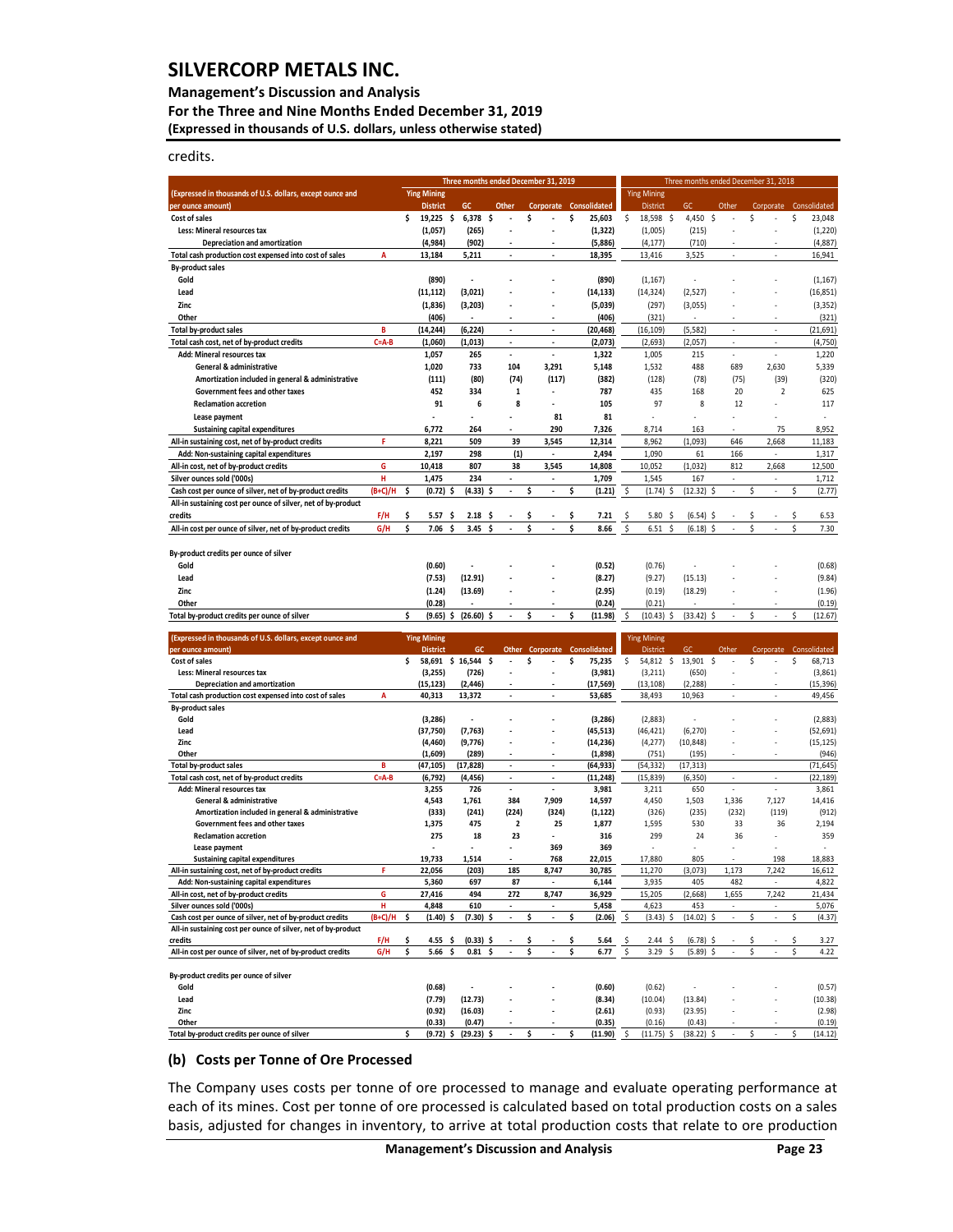### **Management's Discussion and Analysis For the Three and Nine Months Ended December 31, 2019 (Expressed in thousands of U.S. dollars, unless otherwise stated)**

during the period. These total production costs are then further divided into mining cost, shipping cost, and milling cost. Cost per tonne of ore processed is the total of per tonne mining cost, per tonne shipping cost, and per tonne milling cost.

All-in sustaining production cost per tonne is an extension of the cash production cost per tonne and provides a comprehensive measure of the Company's operating performance and ability to generate cash flows. All-in sustaining production cost per tonne is based on the Company's cash production cost, and further includes corporate general and administrative expense, government fee and other taxes, reclamation cost accretion, lease liability payments, and sustaining capital expenditures. The Company believes that this measure represents the total sustainable costs of processing ore from current operations and provides additional information of the Company's operational performance and ability to generate cash flows.

The following table provides a reconciliation of production cost and all-in sustaining production cost per tonne of ore processed.

|                                                        |                     | Three months ended December 31, 2019 |                    |     |           |    |                          |          | Three months ended December 31, 2018 |   |                        |              |                    |              |        |              |                          |    |                |    |                             |
|--------------------------------------------------------|---------------------|--------------------------------------|--------------------|-----|-----------|----|--------------------------|----------|--------------------------------------|---|------------------------|--------------|--------------------|--------------|--------|--------------|--------------------------|----|----------------|----|-----------------------------|
| (Expressed in thousands of U.S. dollars, except ounce  |                     |                                      | <b>Ying Mining</b> |     |           |    |                          |          |                                      |   |                        |              | <b>Ying Mining</b> |              |        |              |                          |    |                |    |                             |
| and per ounce amount)                                  |                     |                                      | <b>District</b>    |     | <b>GC</b> |    | Other                    |          |                                      |   | Corporate Consolidated |              | District           |              | GC     |              |                          |    |                |    | Other CorporateConsolidated |
| Cost of sales                                          |                     | Ś                                    | 19.225 \$          |     | 6.378     | Ŝ. |                          | Ś        |                                      | Ś | 25,603                 | Ś            | 18.598             | -Ś           | 4,450  | <sub>S</sub> | $\overline{a}$           | Ś  |                | \$ | 23,048                      |
| Less: mineral resources tax                            |                     |                                      | (1,057)            |     | (265)     |    | ÷                        |          |                                      |   | (1, 322)               |              | (1,005)            |              | (215)  |              | $\overline{a}$           |    |                |    | (1,220)                     |
| Less: stockpile and concentrate inventory - Beginning  |                     |                                      | (5,014)            |     | (600)     |    | (784)                    |          |                                      |   | (6, 398)               |              | (5,748)            |              | (600)  |              | (815)                    |    |                |    | (7, 163)                    |
| Add: stockpile and concentrate inventory - Ending      |                     |                                      | 6,158              |     | 322       |    | 805                      |          |                                      |   | 7,285                  |              | 6,033              |              | 1.358  |              | 814                      |    |                |    | 8,205                       |
| Adjustment for foreign exchange movement               |                     |                                      | (199)              |     | (17)      |    | (21)                     |          |                                      |   | (237)                  |              | 117                |              | 46     |              | 1                        |    |                |    | 164                         |
| <b>Total production cost</b>                           |                     | Ś                                    | 19,113             | .s  | 5,818     | \$ | $\blacksquare$           | \$       | ÷,                                   | Ś | 24,931                 | <sub>S</sub> | 17,995             | \$           | 5,039  | <sub>S</sub> | $\overline{\phantom{a}}$ |    |                | Ś. | 23,034                      |
| Depreciation and amortization charged to mining costs  | A                   |                                      | 4,795              |     | 747       |    |                          |          |                                      |   | 5,542                  |              | 4.045              |              | 709    |              |                          |    |                |    | 4.754                       |
| Depreciation and amortization charged to milling costs | B                   |                                      | 311                |     | 106       |    |                          |          |                                      |   | 417                    |              | 323                |              | 165    |              | ÷                        |    |                |    | 488                         |
| Total non-cash production cost                         |                     | ¢.                                   | $5,106$ \$         |     | 853       | Ś. |                          | Ś        |                                      | Ś | 5,959                  | Š.           | 4.368              | $\mathsf{s}$ | 874    | <sub>S</sub> | $\overline{a}$           |    |                | Ś. | 5,242                       |
| Cash mining cost                                       | c                   |                                      | 11,395             |     | 3.713     |    |                          |          |                                      |   | 15,108                 |              | 10,978             |              | 2.943  |              |                          |    |                |    | 13,921                      |
| Shipping cost                                          | D                   |                                      | 683                |     |           |    |                          |          |                                      |   | 683                    |              | 712                |              |        |              |                          |    |                |    | 712                         |
| Cash milling cost                                      | F                   |                                      | 1,929              |     | 1.252     |    |                          |          |                                      |   | 3,181                  |              | 1.937              |              | 1.222  |              |                          |    |                |    | 3,159                       |
| <b>Total cash production cost</b>                      |                     | ¢.                                   | 14,007             | Ŝ   | 4,965     | Ś  | $\blacksquare$           | Ś        |                                      | Ś | 18,972                 | Ŝ.           | 13,627             | Ŝ.           | 4,165  | <sub>S</sub> | ÷,                       | Ś  |                | Š. | 17,792                      |
| General & administrative                               |                     |                                      | 1.020              |     | 733       |    | 104                      |          | 3.291                                |   | 5,148                  |              | 1,532              |              | 488    |              | 689                      |    | 2.630          |    | 5,339                       |
| Amortization included in general & administrative      |                     |                                      | (111)              |     | (80)      |    | (74)                     |          | (117)                                |   | (382)                  |              | (128)              |              | (78)   |              | (75)                     |    | (39)           |    | (320)                       |
| Government fees and other taxes                        |                     |                                      | 452                |     | 334       |    | 1                        |          |                                      |   | 787                    |              | 435                |              | 168    |              | 20                       |    | $\overline{2}$ |    | 625                         |
| <b>Reclamation accretion</b>                           |                     |                                      | 91                 |     | 6         |    | 8                        |          |                                      |   | 105                    |              | 97                 |              | 8      |              | 12                       |    |                |    | 117                         |
| Lease payment                                          |                     |                                      |                    |     |           |    |                          |          | 81                                   |   | 81                     |              |                    |              |        |              |                          |    |                |    | ٠                           |
| <b>Sustaining capital expenditures</b>                 |                     |                                      | 6.772              |     | 264       |    |                          |          | 290                                  |   | 7,326                  |              | 8.714              |              | 163    |              | $\overline{a}$           |    | 75             |    | 8.952                       |
| All-in sustaining production cost                      | F                   | \$.                                  | 22.231             | S.  | 6.222     | Ŝ. | 39                       | Ś        | 3,545                                | Ś | 32.037                 | S.           | 24.277             | Ŝ.           | 4.914  | -Ś           | 646                      | Š, | 2.668          | Š. | 32.505                      |
| Non-sustaining capital expenditures                    |                     |                                      | 2,197              |     | 298       |    | (1)                      |          |                                      |   | 2,494                  |              | 1.090              |              | 61     |              | 166                      |    |                |    | 1,317                       |
| All in production cost                                 | G                   | Ś                                    | 24,428             | S   | 6,520     | \$ | 38                       | <b>S</b> | 3,545                                | Ś | 34,531                 | <sub>S</sub> | 25,367             | ¢.           | 4.975  | $\mathsf{S}$ | 812                      | Ŝ  | 2.668          | Š, | 33,822                      |
| Ore mined ('000s)                                      | н                   |                                      | 176.149            |     | 86.437    |    |                          |          |                                      |   | 262.586                |              | 174.152            |              | 86.126 |              |                          |    |                |    | 260.278                     |
| Ore shipped ('000s)                                    |                     |                                      | 175.639            |     | 86.437    |    |                          |          |                                      |   | 262.076                |              | 166.643            |              | 86.126 |              |                          |    |                |    | 252.769                     |
| Ore milled ('000s)                                     |                     |                                      | 175.488            |     | 89.372    |    |                          |          |                                      |   | 264.860                |              | 184.684            |              | 86.792 |              |                          |    |                |    | 271.476                     |
| <b>Per tonne Production cost</b>                       |                     |                                      |                    |     |           |    |                          |          |                                      |   |                        |              |                    |              |        |              |                          |    |                |    |                             |
| Non-cash mining cost (\$/tonne)                        | $K = A/H$           |                                      | 27.22              |     | 8.64      |    |                          |          |                                      |   | 21.11                  |              | 23.23              |              | 8.23   |              |                          |    |                |    | 18.27                       |
| Non-cash milling cost (\$/tonne)                       | $L = B/J$           |                                      | 1.77               |     | 1.19      |    |                          |          |                                      |   | 1.57                   |              | 1.75               |              | 1.90   |              |                          |    |                |    | 1.80                        |
| Non-cash production cost (\$/tonne)                    | $M=K+L$             | ¢.                                   | 28.99              | ¢   | 9.83      | ¢. |                          | Ś        |                                      | Ś | 22.68                  | \$           | 24.98              | ¢.           | 10.13  | - Ś          | $\overline{a}$           | Ś  |                | Š. | 20.07                       |
| Cash mining cost (\$/tonne)                            | $N = C/H$           |                                      | 64.69              |     | 42.96     |    |                          |          |                                      |   | 57.54                  |              | 63.04              |              | 34.17  |              |                          |    |                |    | 53.49                       |
| Shipping costs (\$/tonne)                              | $O=D/I$             |                                      | 3.89               |     |           |    |                          |          |                                      |   | 2.61                   |              | 4.27               |              |        |              |                          |    |                |    | 2.82                        |
| Cash milling costs (\$/tonne)                          | $P=E/J$             |                                      | 10.99              |     | 14.01     |    |                          |          |                                      |   | 12.01                  |              | 10.49              |              | 14.08  |              | ä,                       |    |                |    | 11.64                       |
| Cash production costs (\$/tonne)                       | $Q=N+O+P$           | Ś                                    | 79.57              | \$. | 56.97     | Ŝ  | $\overline{\phantom{a}}$ | Ś        |                                      | Ś | 72.16                  | Ŝ.           | 77.80              | Š.           | 48.25  | -Ś           | ÷,                       | Ś  |                | Ś  | 67.95                       |
| All-in sustaining production costs (\$/tonne)          | P=(F-C-D-E)/J+Q     | Ś                                    | 126.43             | S   | 71.03     | Ś  |                          | Ś        |                                      | Ś | 121.49                 | Ś            | 135.47             | Ś            | 56.88  | Ŝ.           | ÷,                       | Ś  |                | Ś  | 122.15                      |
| All in costs (\$/tonne)                                | $S = P + (G - F)/J$ | Ś                                    | 138.95             | Ś   | 74.37     | \$ |                          | Ś        |                                      | Ś | 130.90                 | Ś            | 141.37             | \$           | 57.58  | <sub>S</sub> |                          | Ś  |                | Ś  | 127.00                      |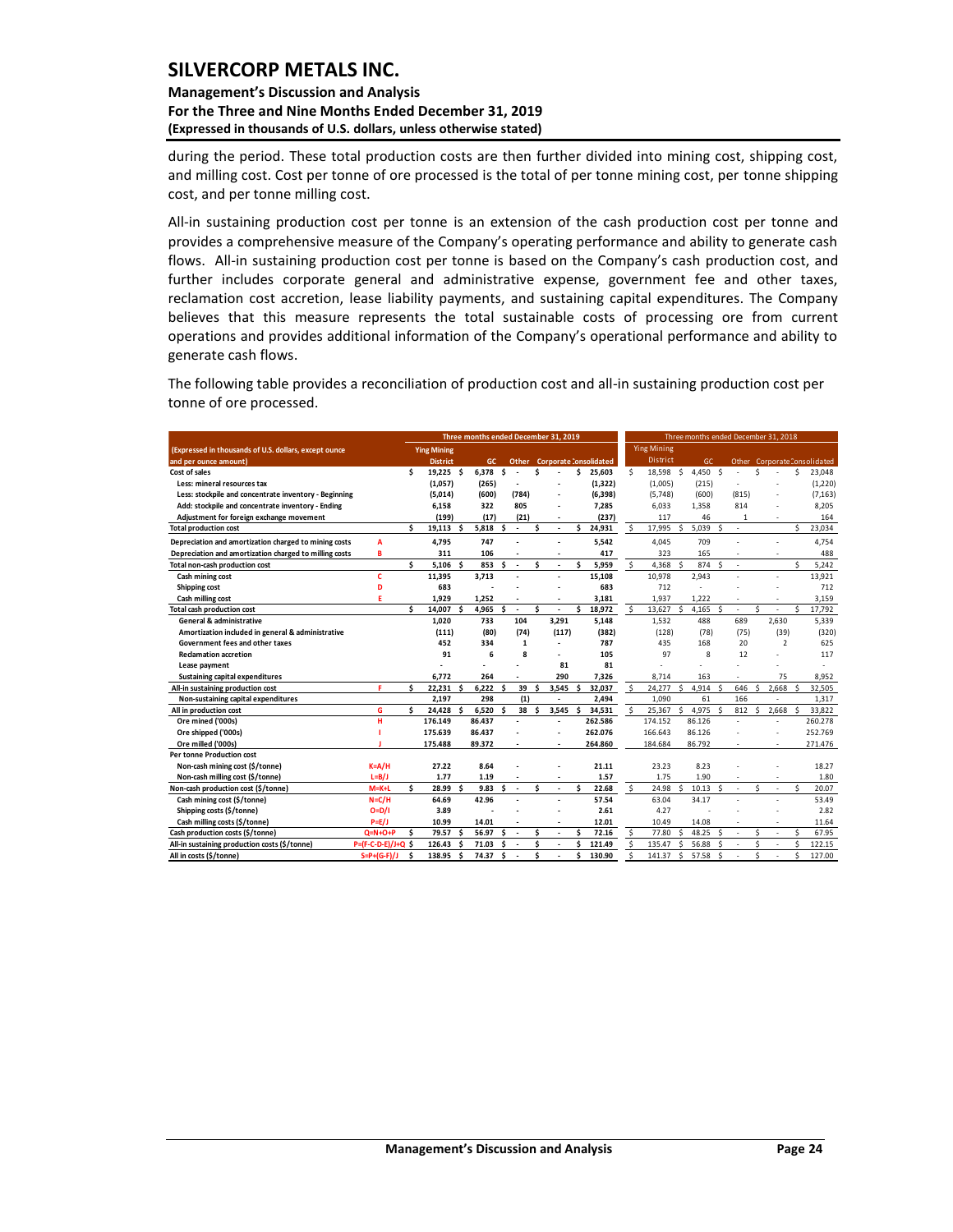#### **Management's Discussion and Analysis**

**For the Three and Nine Months Ended December 31, 2019 (Expressed in thousands of U.S. dollars, unless otherwise stated)** 

| Nine months ended December 31, 2019                    |                     |    |                    |    |                  |     | Nine months ended December 31, 2018 |    |                          |    |                              |                    |                     |    |          |     |                          |    |                          |                    |                              |
|--------------------------------------------------------|---------------------|----|--------------------|----|------------------|-----|-------------------------------------|----|--------------------------|----|------------------------------|--------------------|---------------------|----|----------|-----|--------------------------|----|--------------------------|--------------------|------------------------------|
| (Expressed in thousands of U.S. dollars, except ounce  |                     |    | <b>Ying Mining</b> |    |                  |     |                                     |    |                          |    |                              |                    | <b>Ying Mining</b>  |    |          |     |                          |    |                          |                    |                              |
| and per ounce amount)                                  |                     |    | <b>District</b>    |    | GC.              |     |                                     |    |                          |    | Other Corporate Consolidated |                    | District            |    | GC.      |     |                          |    |                          |                    | Other Corporate Consolidated |
| Cost of sales                                          |                     | Ś. |                    |    | 58.691 \$ 16.544 | \$. |                                     | Ś  |                          | \$ | 75.235                       | Š.                 | 54,812 \$ 13,901 \$ |    |          |     |                          | \$ |                          | \$                 | 68,713                       |
| Less: mineral resources tax                            |                     |    | (3,255)            |    | (726)            |     |                                     |    | ٠                        |    | (3,981)                      |                    | (3,211)             |    | (650)    |     | $\overline{\phantom{a}}$ |    |                          |                    | (3,861)                      |
| Less: stockpile and concentrate inventory - Beginning  |                     |    | (5, 947)           |    | (213)            |     | (834)                               |    | $\overline{a}$           |    | (6,994)                      |                    | (5, 353)            |    | (340)    |     | (891)                    |    |                          |                    | (6, 584)                     |
| Add: stockpile and concentrate inventory - Ending      |                     |    | 6,158              |    | 322              |     | 805                                 |    | $\overline{\phantom{a}}$ |    | 7,285                        |                    | 6,033               |    | 1,358    |     | 814                      |    |                          |                    | 8,205                        |
| Adjustment for foreign exchange movement               |                     |    | 95                 |    | 9                |     | 29                                  |    | ÷                        |    | 133                          |                    | 467                 |    | 58       |     | 77                       |    |                          |                    | 602                          |
| <b>Total production cost</b>                           |                     | Ś. | 55,742             | \$ | 15,936           | Ś.  | $\overline{\phantom{a}}$            | Ś  | $\overline{a}$           | Ś  | 71,678                       | Ŝ.                 | 52,748              | Ś. | 14,327   | -\$ | ×.                       |    |                          | ¢                  | 67,075                       |
| Depreciation and amortization charged to mining costs  | A                   |    | 14,457             |    | 2.044            |     |                                     |    | $\overline{a}$           |    | 16,501                       |                    | 12,261              |    | 1.880    |     |                          |    | $\overline{a}$           |                    | 14,141                       |
| Depreciation and amortization charged to milling costs | B                   |    | 936                |    | 415              |     |                                     |    | $\overline{a}$           |    | 1,351                        |                    | 1.014               |    | 588      |     |                          |    | $\overline{a}$           |                    | 1,602                        |
| Total non-cash production cost                         |                     | Ś. | 15.393             | Ś  | 2.459            | \$  | $\overline{\phantom{a}}$            | Ś  | $\overline{\phantom{a}}$ | Ś  | 17,852                       | Ŝ.                 | 13.275              | Ś  | 2.468    | Ś   | $\overline{\phantom{a}}$ |    |                          | \$                 | 15,743                       |
| Cash mining cost                                       | c                   |    | 32.963             |    | 9.995            |     | $\overline{\phantom{a}}$            |    | ÷.                       |    | 42,958                       |                    | 32,225              |    | 8.680    |     |                          |    | $\overline{a}$           |                    | 40,905                       |
| Shipping cost                                          | D                   |    | 2.074              |    | $\overline{a}$   |     |                                     |    | $\overline{a}$           |    | 2,074                        |                    | 2.129               |    | ÷.       |     |                          |    |                          |                    | 2.129                        |
| Cash milling cost                                      | F                   |    | 5,313              |    | 3.482            |     |                                     |    | $\overline{\phantom{a}}$ |    | 8,795                        |                    | 5,119               |    | 3.179    |     |                          |    |                          |                    | 8,298                        |
| Total cash production cost                             |                     | Ś. | 40,350             | \$ | 13,477           | Ś.  | $\overline{\phantom{a}}$            | \$ | $\overline{\phantom{a}}$ | Ś  | 53,827                       | \$                 | 39,473              | Ś. | 11,859   | -Ś  | $\overline{\phantom{a}}$ | Š. |                          | Ś                  | 51,332                       |
| General & administrative                               |                     |    | 4,543              |    | 1.761            |     | 384                                 |    | 7,909                    |    | 14,597                       |                    | 4,450               |    | 1,503    |     | 1.336                    |    | 7,127                    |                    | 14,416                       |
| Amortization included in general & administrative      |                     |    | (333)              |    | (241)            |     | (224)                               |    | (324)                    |    | (1, 122)                     |                    | (326)               |    | (235)    |     | (232)                    |    | (119)                    |                    | (912)                        |
| Government fees and other taxes                        |                     |    | 1,375              |    | 475              |     | $\overline{2}$                      |    | 25                       |    | 1.877                        |                    | 1.595               |    | 530      |     | 33                       |    | 36                       |                    | 2,194                        |
| <b>Reclamation accretion</b>                           |                     |    | 275                |    | 18               |     | 23                                  |    | $\overline{a}$           |    | 316                          |                    | 299                 |    | 24       |     | 36                       |    |                          |                    | 359                          |
| Lease payment                                          |                     |    |                    |    |                  |     | $\overline{a}$                      |    | 369                      |    | 369                          |                    | ٠                   |    | ÷,       |     |                          |    |                          |                    |                              |
| Sustaining capital expenditures                        |                     |    | 19,733             |    | 1.514            |     |                                     |    | 768                      |    | 22,015                       |                    | 17,880              |    | 805      |     |                          |    | 198                      |                    | 18,883                       |
| All-in sustaining production cost                      | F.                  | Ś. | 65,943             | \$ | 17,004           | \$  | 185                                 | Ś  | 8,747                    | Ś  | 91,879                       | $\mathsf{\hat{S}}$ | 63,371              |    | \$14,486 | Ŝ.  | 1.173                    | \$ | 7,242                    | <sup>\$</sup>      | 86,272                       |
| Non-sustaining capital expenditures                    |                     |    | 5.360              |    | 697              |     | 87                                  |    | $\overline{\phantom{a}}$ |    | 6.144                        |                    | 3.935               |    | 405      |     | 482                      |    | $\overline{\phantom{a}}$ | Ś                  | 4,822                        |
| All in production cost                                 | G                   | Ś. | 71.303             |    | \$17,701         | \$  | 272                                 | \$ | 8,747                    | Ś  | 98,023                       | Ŝ.                 | 67,306              |    | \$14,891 | Ś.  | 1,655                    | \$ | 7,242                    | Ŝ.                 | 91.094                       |
| Ore mined ('000s)                                      | н                   |    | 528.818            |    | 250.417          |     | $\overline{a}$                      |    | $\overline{a}$           |    | 779.235                      |                    | 511.545             |    | 233.850  |     |                          |    |                          |                    | 745.395                      |
| Ore shipped ('000s)                                    |                     |    | 529.590            |    | 250.417          |     |                                     |    | $\overline{\phantom{a}}$ |    | 780.007                      |                    | 497.341             |    | 233.850  |     |                          |    |                          |                    | 731.191                      |
| Ore milled ('000s)                                     |                     |    | 532.317            |    | 257.367          |     |                                     |    | $\overline{\phantom{a}}$ |    | 789.684                      |                    | 512.813             |    | 236.131  |     |                          |    |                          |                    | 748.944                      |
| <b>Per tonne Production cost</b>                       |                     |    |                    |    |                  |     |                                     |    |                          |    |                              |                    |                     |    |          |     |                          |    |                          |                    |                              |
| Non-cash mining cost (\$/tonne)                        | $K = A/H$           |    | 27.34              |    | 8.16             |     |                                     |    |                          |    | 21.18                        |                    | 23.97               |    | 8.04     |     |                          |    |                          |                    | 18.97                        |
| Non-cash milling cost (\$/tonne)                       | $L=B/J$             |    | 1.76               |    | 1.61             |     |                                     |    | $\overline{\phantom{a}}$ |    | 1.71                         |                    | 1.98                |    | 2.49     |     | ٠                        |    | $\overline{\phantom{a}}$ |                    | 2.14                         |
| Non-cash production cost (\$/tonne)                    | $M=K+L$             | Ś. | 29.10              | ¢, | 9.77             | Ŝ.  | $\overline{\phantom{a}}$            | Ś  | $\overline{\phantom{a}}$ | Ś  | 22.89                        | \$                 | 25.95               | ¢  | 10.53    | Ŝ.  | $\overline{\phantom{a}}$ | Š. | $\overline{\phantom{a}}$ | $\mathsf{\hat{S}}$ | 21.11                        |
| Cash mining cost (\$/tonne)                            | $N = C/H$           |    | 62.33              |    | 39.91            |     |                                     |    |                          |    | 55.13                        |                    | 63.00               |    | 37.12    |     |                          |    | $\overline{a}$           |                    | 54.88                        |
| Shipping costs (\$/tonne)                              | $O=D/I$             |    | 3.92               |    |                  |     |                                     |    | $\overline{a}$           |    | 2.66                         |                    | 4.28                |    |          |     |                          |    |                          |                    | 2.91                         |
| Cash milling costs (\$/tonne)                          | $P=E/J$             |    | 9.98               |    | 13.53            |     |                                     |    | $\overline{a}$           |    | 11.14                        |                    | 9.98                |    | 13.46    |     | ٠                        |    | $\overline{\phantom{a}}$ |                    | 11.08                        |
| Cash production costs (\$/tonne)                       | $Q=N+O+P$           | \$ | 76.23              | \$ | 53.44            | Ś   | $\overline{\phantom{a}}$            | Ś  | $\overline{a}$           | Ś  | 68.93                        | Ŝ.                 | 77.26               | Ś  | 50.58    | Ś   | ×,                       | \$ |                          | \$                 | 68.87                        |
| All-in sustaining production costs (\$/tonne)          | P=(F-C-D-E)/J+Q \$  |    | 124.31             | Ś  | 67.14            | \$  |                                     | Ś  | $\overline{a}$           | Ś  | 117.12                       | Ś.                 | 123.86              | Ś  | 61.71    | Ś   |                          | Ś  |                          | ¢                  | 115.52                       |
| All in costs (\$/tonne)                                | $S = P + (G - F)/J$ | Ś  | 134.38             | Ś  | 69.85            | \$  |                                     | Ś  |                          | Ś  | 124.90                       | Ś.                 | 131.54              | Ś  | 63.42    | Ś   |                          | Ś  |                          | Ś                  | 121.96                       |

#### <span id="page-25-0"></span>**12. Critical Accounting Policies and Estimates**

The preparation of financial statements in conformity with IFRS requires management to make estimates and assumptions that affect the amounts reported on the consolidated financial statements. These critical accounting estimates represent management estimates that are uncertain and any changes in these estimates could materially impact the Company's consolidated financial statements. Management continuously reviews its estimates and assumptions using the most current information available.

The Company's critical accounting policies and estimates are described in Note 2 of the unaudited condensed consolidated financial statements for the three and nine months ended December 31, 2019, as well as the audited consolidated financial statements for the year ended March 31, 2019.

### <span id="page-25-1"></span>**13. New Accounting Standards**

#### **(a) Adoption of new accounting standards**

The accounting policies applied in the preparation of the unaudited condensed interim consolidated financial statements are consistent with those applied and disclosed in the Company's audited consolidated financial statements for the year ended March 31, 2019, except the following:

### *IFRS 16 – Lease*

IFRS 16 – *Leases* ("IFRS 16") was issued by the IASB and will replace IAS 17 - *Leases* ("IAS 17") and IFRIC 4 - *Determining whether an arrangement contains a lease* ("IFRIC 4"). IFRS 16 applies a control model to the identification of leases, distinguishing between a lease and a non-lease component on the basis of whether the customer controls the specific asset. Control is considered to exist if the customer has the right to obtain substantially all of the economic benefits from the use of an identified asset and the right to direct the use of that asset. For those contracts that are or contain a lease, IFRS 16 introduces significant changes to the accounting for such contracts, introducing a single on-balance sheet accounting model that is similar to current finance lease accounting, with limited exceptions for short-term leases or leases of low value assets. Lessor accounting, apart from a specific exception in respect of sublease,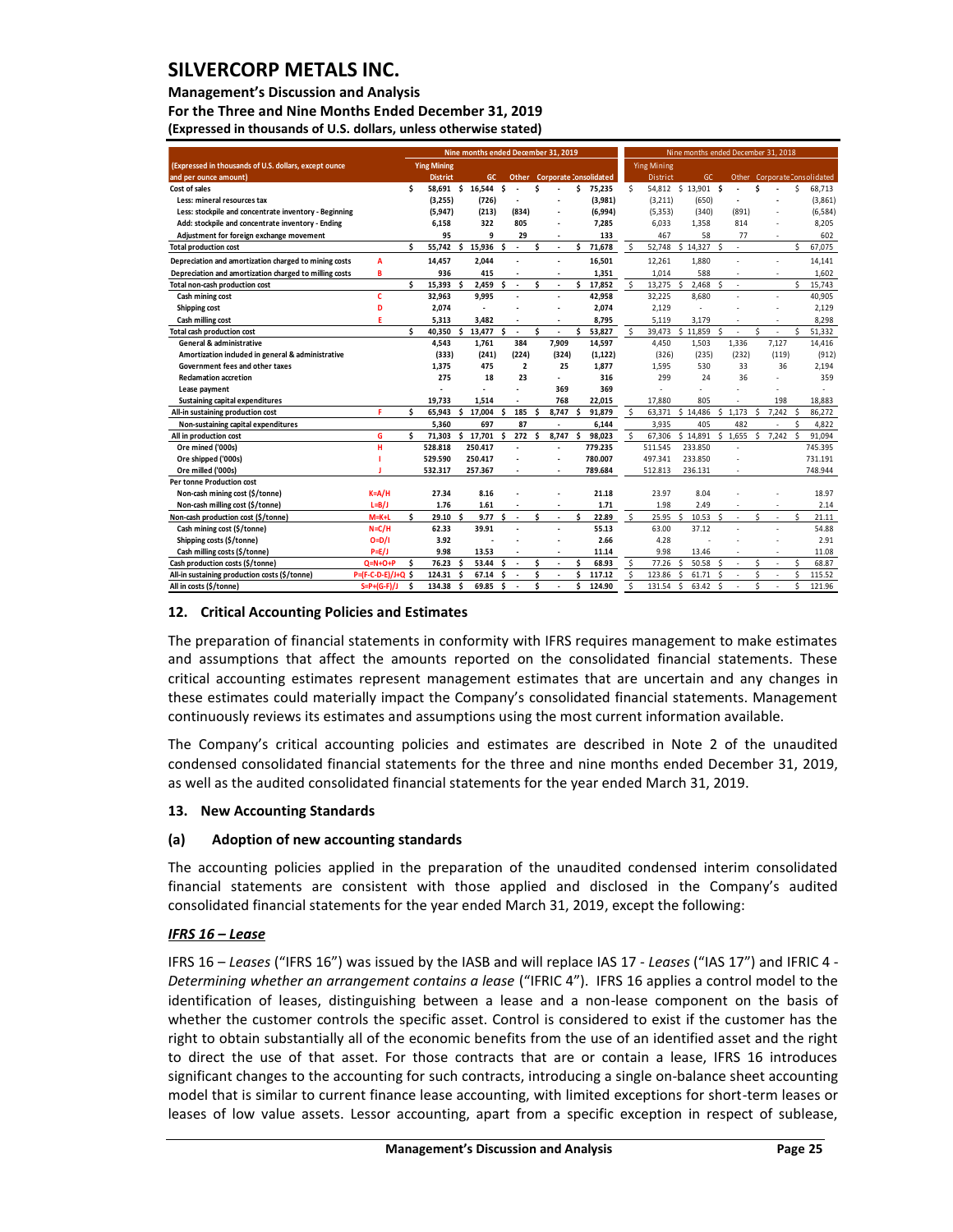### **Management's Discussion and Analysis For the Three and Nine Months Ended December 31, 2019 (Expressed in thousands of U.S. dollars, unless otherwise stated)**

remains similar to current accounting practice. The standard is effective for annual periods beginning on or after January 1, 2019.

The Company applied IFRS 16 on April 1, 2019 retrospectively, with the cumulative effect of initially applying the standard as an adjustment to retained earnings and no restatement of comparative information. The Company has elected to apply the available exemptions as permitted by IFRS 16 to recognize a lease expense on a straight basis for short term leases (lease term of 12 months or less) and low value assets. The Company has also elected to apply the practical expedient whereby leases whose term ends within 12 months of the date of initial application would be accounted for in the same way as short-term lease.

#### **Policy applicable from April 1, 2019**

#### Lease Definition

At inception of a contract, the Company assesses whether the contract is, or contains, a lease. A contract is, or contains, a lease if it conveys the right to control the use of an identified asset for a period of time in exchange for consideration. An identified asset may be implicitly or explicitly specified in a contract, but must be physically distinct, and must not have the ability for substitution by a lessor. A lessee has the right to control an identified asset if it obtains substantially all of its economic benefits and either predetermines or directs how and for what purposes the asset is used.

#### Measurement of Right of Use ("ROU") Assets and Lease Obligations

At the commencement of a lease, the Company, if acting in capacity as a lessee, recognizes an ROU asset and a lease obligation. The ROU asset is initially measured at cost, which comprises the initial amount of the lease obligation adjusted for any lease payments made at, or before, the commencement date, plus any initial direct costs incurred, less any lease incentives received.

The ROU asset is subsequently amortized on a straight-line basis over the shorter of the term of the lease, or the useful life of the asset determined on the same basis as the Company's plant and equipment. The ROU asset is periodically adjusted for certain remeasurements of the lease obligation, and reduced by impairment losses, if any. If an ROU asset is subsequently leased to a third party (a "sublease") and the sublease is classified as a finance lease, the carrying value of the ROU asset to the extent of the sublease is derecognized. Any difference between the ROU asset and the lease receivable arising from the sublease is recognized as profit or loss.

The lease obligation is initially measured at the present value of the lease payments remaining at the lease commencement date, discounted using the Company's incremental borrowing rate. Lease payments included in the measurement of the lease obligation, when applicable, may comprise of fixed payments, variable payments that depend on an index or rate, amounts expected to be payable under a residual value guarantee and the exercise price under a purchase, extension or termination option that the Company is reasonably certain to exercise.

The lease obligation is subsequently measured at amortized cost using the effective interest method. It is remeasured when there is a change in future lease payments arising from a change in an index or rate, if there is a change in the Company's estimate of the amount expected to be payable under a residual value guarantee, or if the Company changes its assessment of whether it will exercise a purchase, extension or termination option. When the lease obligation is remeasured, a corresponding adjustment is made to the carrying amount of the ROU asset.

#### Measurement of Lease Receivable

At the commencement of a lease, the Company, if acting in capacity as a lessor, will classify the lease as finance lease and recognize a lease receivable at an amount equal to the net investment in the lease if it transfers substantially all the risks and rewards incidental to ownership of an underlying asset or if the lease is a sublease, by reference to the ROU asset arising from the original lease (the "head lease"). A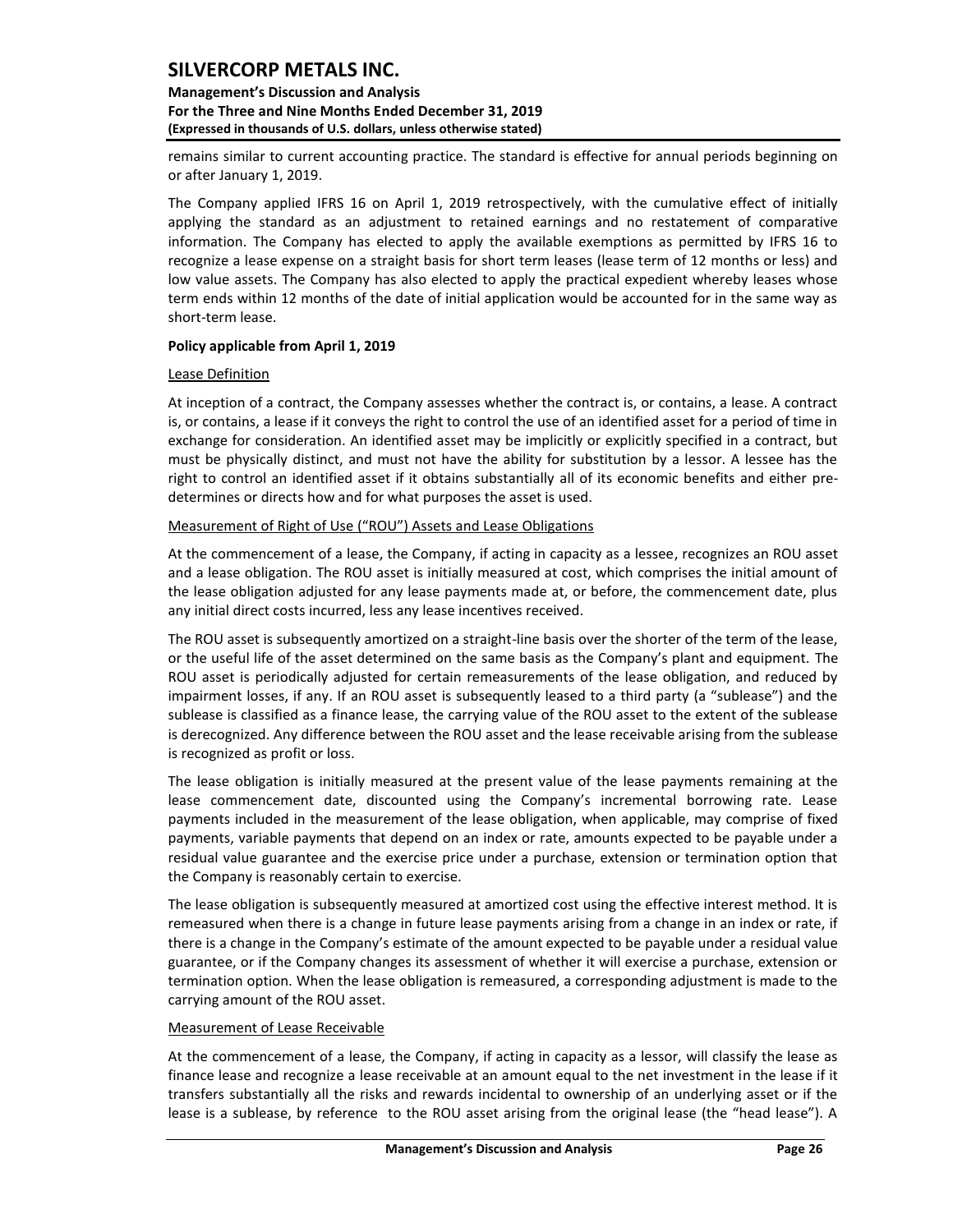### **Management's Discussion and Analysis For the Three and Nine Months Ended December 31, 2019 (Expressed in thousands of U.S. dollars, unless otherwise stated)**

lease is classified as an operating lease if it does not transfer substantially all the risks and rewards incidental to ownership of an underlying asset or the lease is a short-term lease. Cash received from an operating lease is included in other income in the Company's consolidated statement of income on a straight-line basis over the period the lease.

The lease receivable is initially measured at the present value of the lease payments remaining at the lease commencement date, discounting the interest rate implicated in the lease or the Company's incremental borrowing rate if the lease is a sublease. The lease receivable is subsequently measured at amortized cost using the effective interest rate method, and reduced by the amount received and impairment losses, if any.

#### Recognition Exemptions

The Company has elected not to recognize the ROU asset and lease obligations for short-term leases that have a lease term of 12 months or less or for lease of low-value assets. Payments associated with these leases are recognized as general and administrative expense on a straight-line basis over the lease term in the Company's consolidated statement of income.

#### Adjustments upon Adoption

Upon adoption of IFRS 16 on April 1, 2019, the Company recognized lease receivable, ROU asset, and lease obligation of \$447, \$360, and \$1,463, respectively, related to the Company's office lease agreement and sublease agreements. The Company also recognized cumulative adjustments to retained earnings and accumulated other comprehensive income of \$(823) and \$167, respectively.

#### **(b) Accounting standards not yet effective**

The Company has elected to not adopt any amendments, standards or interpretations that have been issued by the IASB but are not yet effective.

### <span id="page-27-0"></span>**14. Other MD&A Requirements**

Additional information relating to the Company:

- (a) may be found under the Company's profile on SEDAR at www.sedar.com;
- (b) may be found at the Company's website www.silvercorpmetals.com;
- (c) may be found in the Company's Annual Information Form; and,
- (d) is also provided in the Company's annual audited consolidated financial statements as of March 31, 2019.

#### <span id="page-27-1"></span>**15. Outstanding Share Data**

As at the date of this MD&A, the following securities were outstanding:

#### **(a) Share Capital**

Authorized - unlimited number of common shares without par value

Issued and outstanding – **173,239,458** common shares with a recorded value of **\$242.5 million**

Shares subject to escrow or pooling agreements - \$nil.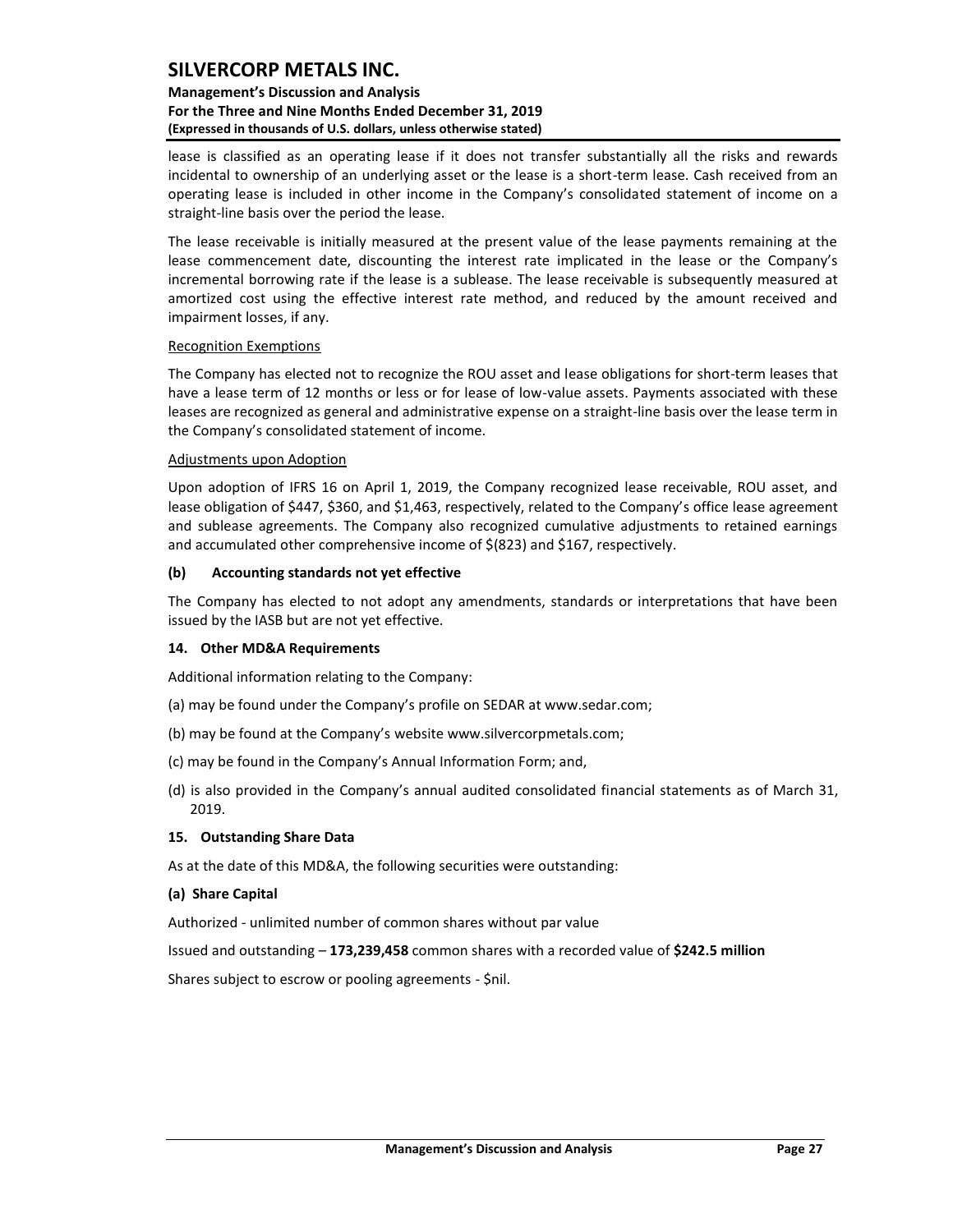**Management's Discussion and Analysis For the Three and Nine Months Ended December 31, 2019 (Expressed in thousands of U.S. dollars, unless otherwise stated)** 

### **(b) Options**

As at the date of this MD&A, the outstanding options comprise the following:

| <b>Number of Options</b> | <b>Exercise Price (CAD\$)</b> | <b>Expiry Date</b> |
|--------------------------|-------------------------------|--------------------|
| 501,260                  | \$1.43                        | 6/2/2020           |
| 575,000                  | \$2.60                        | 11/16/2021         |
| 608,750                  | \$3.23                        | 3/12/2021          |
| 431,250                  | \$3.36                        | 10/2/2020          |
| 788,500                  | \$3.40                        | 8/24/2021          |
| 2,904,760                |                               |                    |

### **(c) Restricted Share Units (RSUs)**

Outstanding – 836,000 RSUs with grant date closing price of CAD\$4.94 per share.

### <span id="page-28-0"></span>**16. Risks and Uncertainties**

The Company is exposed to many risks in conducting its business, including but not limited to: metal price risk as the Company derives its revenue mainly from the sale of silver, lead, zinc, and gold; credit risk in the normal course of dealing with other companies and financial institutions; foreign exchange risk as the Company reports its financial statements in USD whereas the Company operates in jurisdictions that utilize other currencies; equity price risk and interest rate risk as the Company has investments in marketable securities that are traded in the open market or earn interest at market rates that are fixed to maturity or at variable interest rates; inherent risk of uncertainties in estimating mineral reserves and mineral resources; political risks; and environmental risk.

Management and the Board continuously assess risks that the Company is exposed to and attempt to mitigate these risks where practical through a range of risk management strategies.

These and other risks are described in the Company's Annual Information Form and NI 43-101 technical reports, which are available on SEDAR at www.sedar.com; Form 40-F; Audited Consolidated Financial Statements; and Management's Discussion and Analysis for the year ended March 31, 2019. Readers are encouraged to refer to these documents for a more detailed description of some of the risks and uncertainties inherent to Silvercorp's business.

Although the Company has taken steps to verify title to properties in which it has an interest, these procedures do not guarantee the Company's title. Property title may be subject to, among other things, unregistered prior agreements or transfers and may be affected by undetected defects.

Due to the size, complexity and nature of the Company's operations, the Company is subject to various claims, legal and tax matters arising in the ordinary course of business. Each of these matters is subject to various uncertainties and it is possible that some of these matters may be resolved unfavourably to the Company. The Company accrues for such items when a liability is both probable and the amount can be reasonably estimated.

In assessing loss contingencies related to legal proceedings that are pending against the Company or unasserted claims that may result in such proceedings, the Company and its legal counsel evaluate the perceived merits of any legal proceedings or unasserted claims as well as the perceived merits of the amount of relief sought or expected to be sought.

• Metal Price Risk

The Company's sale prices are fixed against metal prices quoted on SME. The metal prices quoted on SME, excluding gold, include VAT, and may be different from the metal prices quoted on LME.

The Company's revenues, if any, are expected to be in large part derived from the mining and sale of silver, lead, zinc, and gold contained in metal concentrates. The prices of those commodities have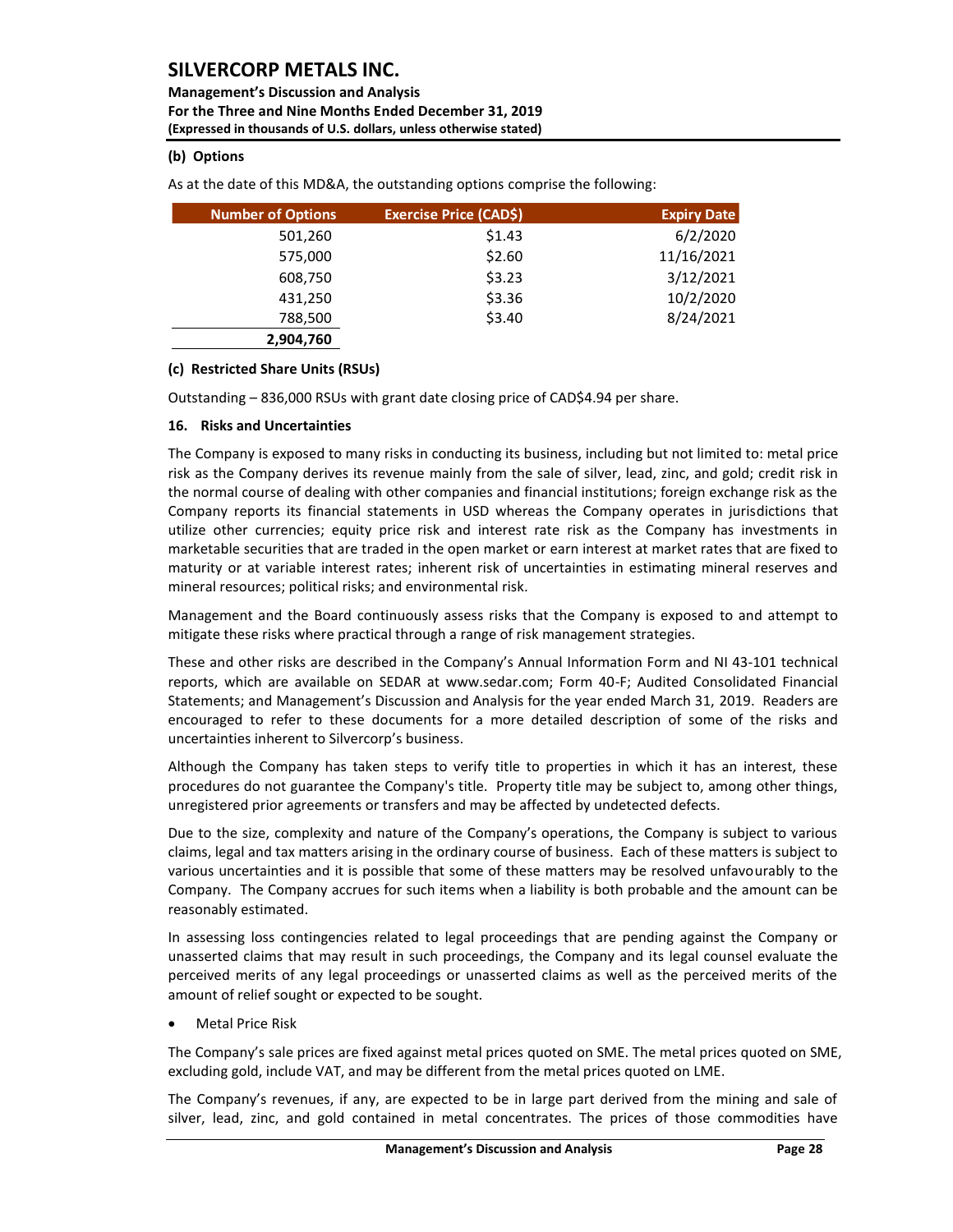### **Management's Discussion and Analysis For the Three and Nine Months Ended December 31, 2019 (Expressed in thousands of U.S. dollars, unless otherwise stated)**

fluctuated widely, particularly in recent years, and are affected by numerous factors beyond the Company's control including international and regional economic and political conditions; expectations of inflation; currency exchange fluctuations; interest rates; global or regional supply and demand for jewellery and industrial products containing silver and other metals; purchase or sale of silver and other metals by central banks and other holders, speculators and producers of silver and other metals; availability and costs of metal substitutes; and increased production due to new mine developments and improved mining and production methods. The price of base and precious metals may have a significant influence on the market price of the Company's shares and the value of the Company's projects. The effect of these factors on the price of base and precious metals, and therefore the viability of the Company's exploration projects and mining operations, cannot be accurately predicted.

If silver and other metals prices were to decline significantly for an extended period of time, the Company may be unable to continue operations, develop its projects, or fulfil obligations under agreements with the Company's joint venture partners or under its permits or licenses.

• Permits and licenses

All mineral resources and mineral reserves of the Company's subsidiaries are owned by their respective governments, and mineral exploration and mining activities may only be conducted by entities that have obtained or renewed exploration or mining permits and licenses in accordance with the relevant mining laws and regulations. No guarantee can be given that the necessary exploration and mining permits and licenses will be issued to the Company or, if they are issued, that they will be renewed, or if renewed under reasonable operational and/or financial terms, or in a timely manner, or that the Company will be in a position to comply with all conditions that are imposed.

Nearly all mining projects require government approval. There can be no certainty that approvals necessary to develop and operate mines on the Company's properties will be granted or renewed in a timely and/or economical manner, or at all.

• Title to properties

While the Company has investigated title to all of its mineral claims and, to the best of its knowledge, title to all of its properties is in good standing, the properties may be subject to prior unregistered agreements or transfers and title may be affected by undetected defects. There may be valid challenges to the title of the Company's properties which, if successful, could impair development and/or operations. The Company cannot give any assurance that title to its properties will not be challenged. Title insurance is generally not available for mineral properties and the Company's ability to ensure that it has obtained secure claim to individual mineral property or mining concession may be severely constrained. The Company's mineral properties in China have not been surveyed, and the precise location and extent thereof may be in doubt.

• Operations and political conditions

All the properties in which the Company has an interest are located in China, which has different regulatory and legal standards than those in North America. Even when the Company's mineral properties are proven to host economic reserves of metals, factors such as political instability, terrorism, opposition and harassment from local miners, or governmental expropriation or regulation may prevent or restrict mining of any such deposits or repatriation of profits.

All the Company's operations are located in China. These operations are subject to the risks normally associated with conducting business in China. Some of these risks are more prevalent in countries which have emerging markets, including uncertain political and economic environments, potential virus outbreaks, as well as risks of civil disturbances or other risks which may limit or disrupt a project, restrict the movement of funds or result in the deprivation of contractual rights or the taking of property by nationalization or expropriation without fair compensation, risk of adverse changes in laws or policies, increases in foreign taxation or royalty obligations, license fees, permit fees, delays in obtaining or the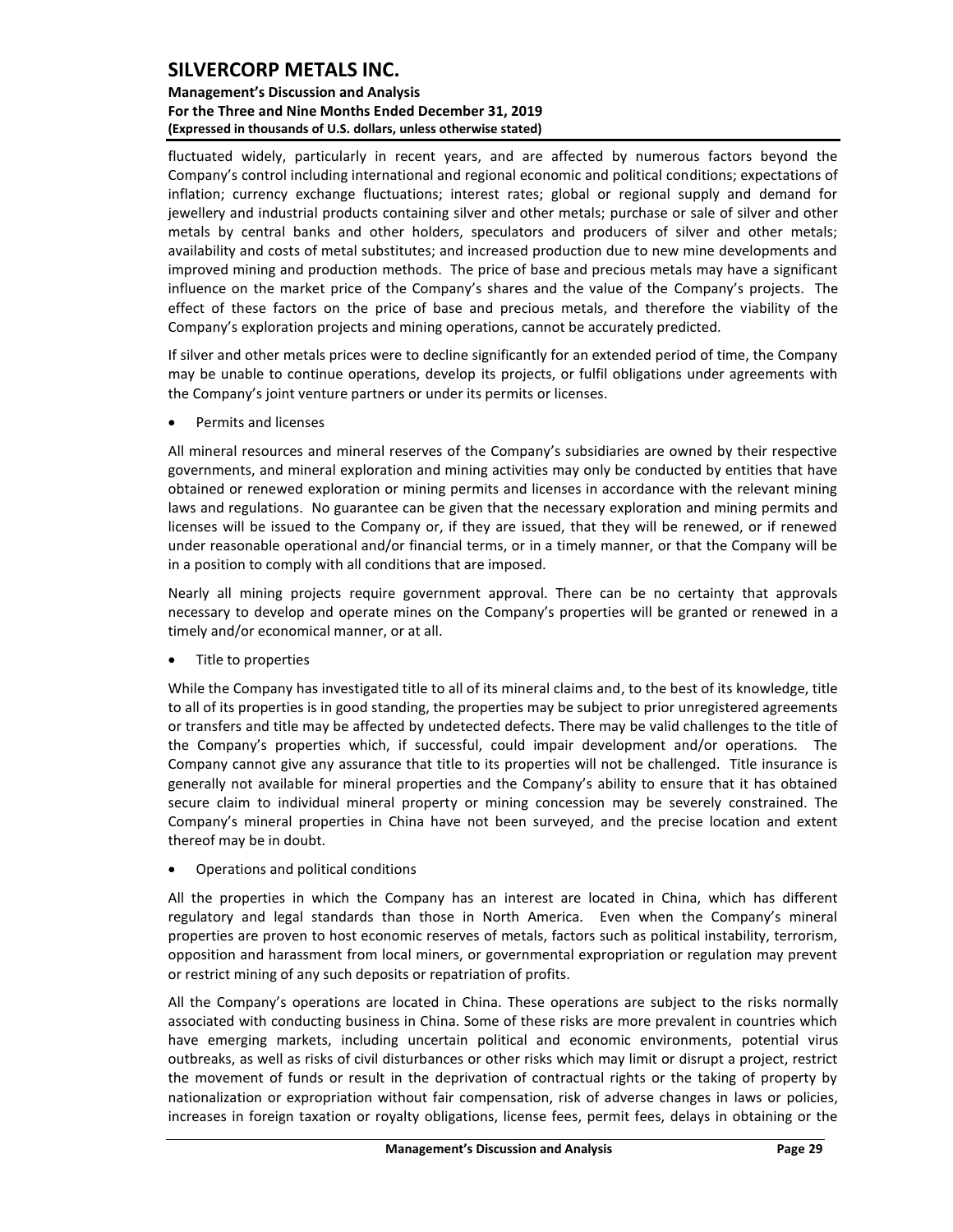### **Management's Discussion and Analysis For the Three and Nine Months Ended December 31, 2019 (Expressed in thousands of U.S. dollars, unless otherwise stated)**

inability to obtain necessary governmental permits, limitations on ownership and repatriation of earnings, and foreign exchange controls and currency devaluations.

The Company is complying with the recently-announced, government-mandated directives to address the current coronavirus situation that will result in our regular Chinese New Year holiday shutdown being extended by an extra ten days. We do not anticipate this will have a material impact on our overall business, however a further extension of the country's industrial shutdown may impact our operations, as well as upstream (suppliers) and downstream (customer) economic activity across the metals and mining industry, along with other industries. We are monitoring the situation and our health and safety teams are working closely with the government counterparts.

In addition, the Company may face import and export regulations, including export restrictions, disadvantages of competing against companies from countries that are not subject to similar laws, restrictions on the ability to pay dividends offshore, and risk of loss due to disease and other potential endemic health issues. Although the Company is not currently experiencing any significant or extraordinary problems in China arising from such risks, there can be no assurance that such problems will not arise in the future. The Company currently does not carry political risk insurance coverage.

The Company's interests in its mineral properties are held through joint venture companies established under and governed by the laws of China. The Company's joint venture partners in China include statesector entities and, like other state-sector entities, their actions and priorities may be dictated by government policies instead of purely commercial considerations. Additionally, companies with a foreign ownership component operating in China may be required to work within a framework which is different from that imposed on domestic Chinese companies. The Chinese government currently allows foreign investment in certain mining projects under central government guidelines. There can be no assurance that these guidelines will not change in the future.

In April 2017, the Company sold its 2.5% net smelter return ("NSR") on the Silvertip Mine to Maverix Metals Inc. ("Maverix"), a Canadian traded (TSX: MMX) precious metals royalty and streaming company for consideration of up to 6,600,000 common shares (3,300,000 post consolidated shares) of Maverix payable as i) 3,800,000 common shares (1,900,000 post consolidated shares) of Maverix; ii) 2,800,000 common shares (1,400,000 post consolidated shares) of Maverix when the Silvertip Mine achieves commercial production and a cumulative throughput of 400,000 tonnes of ore through the processing plant. Commercial production at Silvertip was declared by Coeur Mining, Inc. ("Coeur") on September 1, 2018. However, Coeur declared an impairment review on the carrying value of the Silvertip Mine. It is uncertain if such review would affect the operations at Silvertip Mine and when the cumulative throughput of 400,000 tonnes of ore through the processing plant will be met.

• Regulatory environment in China

The Company conducts operations in China. The laws of China differ significantly from those of Canada and all such laws are subject to change. Mining is subject to potential risks and liabilities associated with pollution of the environment and disposal of waste products occurring as a result of mineral exploration and production.

Failure to comply with applicable laws and regulations may result in enforcement actions and may also include corrective measures requiring capital expenditures, installation of additional equipment or remedial actions. Parties engaged in mining operations may be required to compensate those suffering loss or damage resulting from mining activities and may have civil or criminal fines or penalties imposed for violations of applicable laws and regulations.

New laws and regulations, amendments to existing laws and regulations, administrative interpretation of existing laws and regulations, or more stringent enforcement of existing laws and regulations could have a material adverse effect on future cash flow, results of operations, and the financial condition of the Company.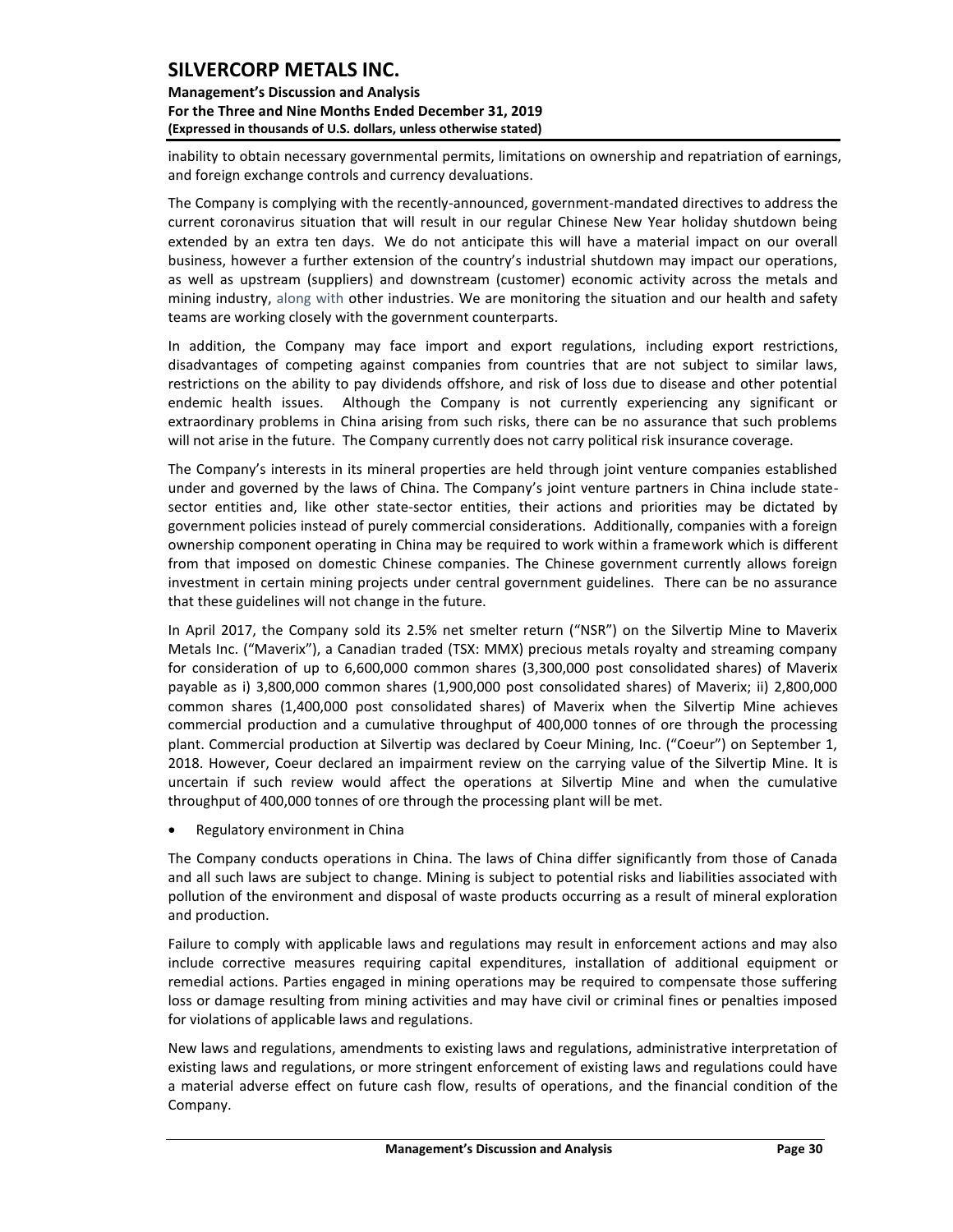#### **Management's Discussion and Analysis For the Three and Nine Months Ended December 31, 2019 (Expressed in thousands of U.S. dollars, unless otherwise stated)**

#### • Environmental risks

The Company's activities are subject to extensive laws and regulations governing environmental protection and employee health and safety, including environmental laws and regulations in China. These laws address emissions into the air, discharges into water, management of waste, management of hazardous substances, protection of natural resources, antiquities and endangered species, and reclamation of lands disturbed by mining operations.

There are also laws and regulations prescribing reclamation activities on some mining properties. Environmental legislation in many countries including China is evolving, and the trend has been toward stricter standards and enforcement, increased fines and penalties for non-compliance, more stringent environmental assessments of proposed projects and increasing responsibility for companies and their officers, directors and employees. Compliance with environmental laws and regulations may require significant capital outlays on behalf of the Company and may cause material changes or delays in the Company's intended activities. There can be no assurance that (i) the Company has been or will be at all times in complete compliance with current and future environmental and health and safety laws and permits; and (ii) any such non-compliance will not materially adversely affect the Company's business, results of operations or financial condition. It is possible that future changes in these laws or regulations could have a material adverse effect on some or all of the Company's business, causing the Company to re-evaluate those activities at that time. The Company's compliance with environmental laws and regulations entail uncertain costs.

• Risks and hazards of mining operations

Mining is inherently dangerous, and the Company's operations are subject to a number of risks and hazards including, without limitation:

- (i) environmental hazards;
- (ii) discharge of pollutants or hazardous chemicals;
- (iii) industrial accidents;
- (iv) failure of processing and mining equipment;
- (v) labour disputes;
- (vi) supply problems and delays;
- (vii) encountering unusual or unexpected geologic formations or other geological or grade problems;
- (viii)encountering unanticipated ground or water conditions;
- (ix) cave-ins, pit wall failures, flooding, rock bursts and fire;
- (x) periodic interruptions due to inclement or hazardous weather conditions;
- (xi) equipment breakdown;
- (xii) other unanticipated difficulties or interruptions in development, construction or production; and
- (xiii) force majeure or unfavourable operating conditions.

Such risks could result in damage to, or destruction of, mineral properties or processing facilities, personal injury or death, loss of key employees, environmental damage, delays in mining, monetary losses and legal liability. Satisfying such liabilities may be very costly and could have a material adverse effect on the Company's future cash flow, results of operations and financial condition.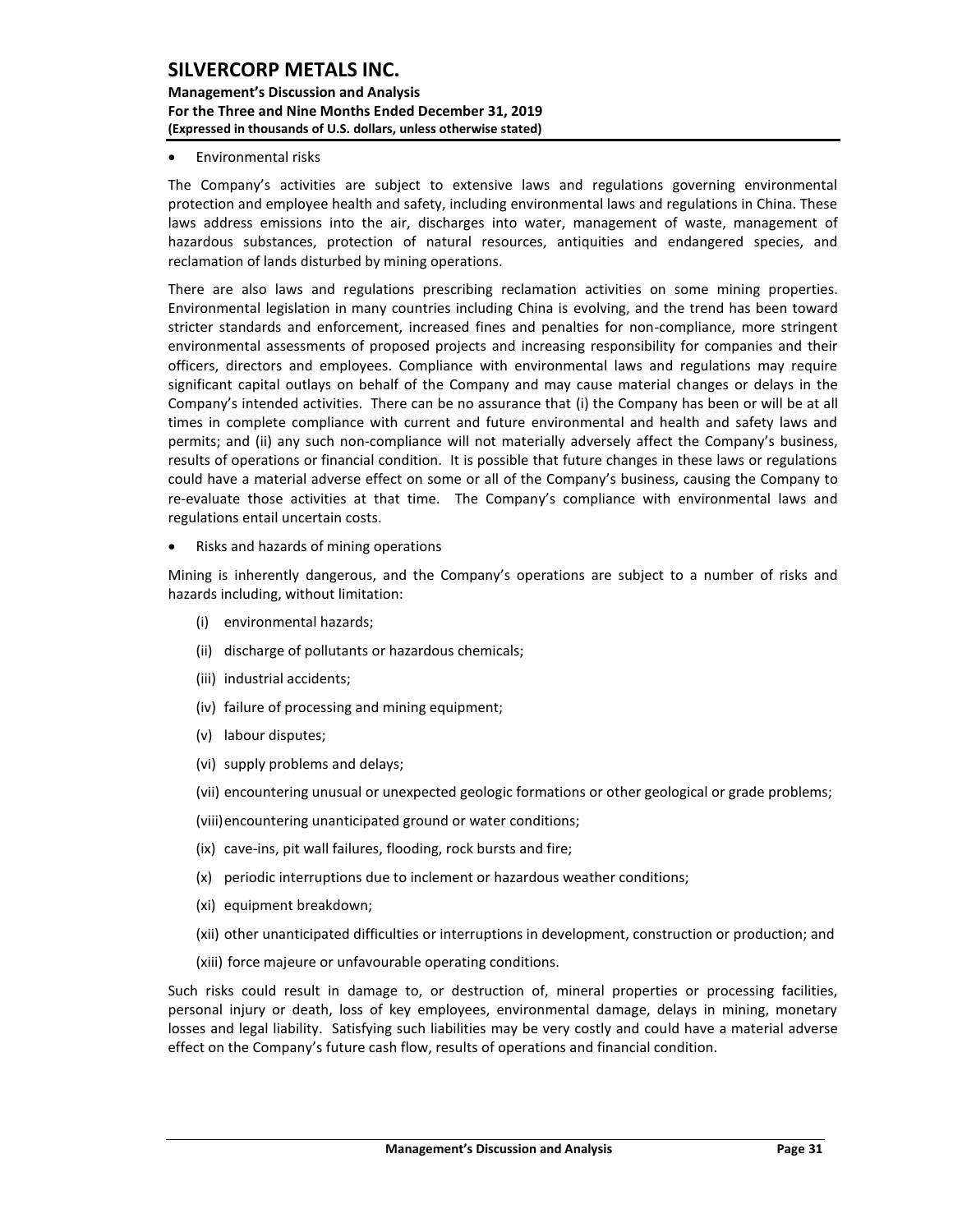**Management's Discussion and Analysis For the Three and Nine Months Ended December 31, 2019 (Expressed in thousands of U.S. dollars, unless otherwise stated)** 

#### <span id="page-32-0"></span>**17. Disclosure Controls and Procedures**

#### **(a) Management's report on Internal Control over Financial Reporting**

Management of the Company is responsible for establishing and maintaining an adequate system of internal control over financial reporting. Internal control over financial reporting is a process designed by, or under the supervision of, the Chief Executive Officer and the Chief Financial Officer and effected by the Board, management and other personnel to provide reasonable assurance regarding the reliability of financial reporting and the preparation of financial statements for external purposes in accordance with IFRS as issued by the IASB. The Company's internal control over financial reporting includes, but not limited to:

- maintaining records, that in reasonable detail, accurately and fairly reflect transactions and dispositions of the assets of the Company;
- providing reasonable assurance that transactions are recorded as necessary for preparation of the consolidated financial statements in accordance with generally accepted accounting principles;
- providing reasonable assurance that receipts and expenditures are made in accordance with authorizations of management and the directors of the Company; and
- providing reasonable assurance that unauthorized acquisition, use or disposition of Company assets that could have a material effect on the Company's consolidated financial statements would be prevented or detected on a timely basis.

Based on this evaluation, management concluded that the Company's internal control over financial reporting based on the criteria set forth in *Internal Control – Integrated Framework (2013)* issued by COSO was effective as of December 31, 2019 and provided a reasonable assurance of the reliability of the Company's financial reporting and preparation of the financial statements. However, no matter how well designed, any system of internal control has inherent limitations. Even systems determined to be effective can provide only reasonable assurance of the reliability of financial statement preparation and presentation. Also, controls may become inadequate in the future because of changes in conditions or deterioration in the degree of compliance with the Company's policies and procedures.

In addition, projections of any evaluation of the effectiveness of internal control over financial reporting to future periods are subject to the risk that controls may become inadequate because of changes in conditions, or that the degree of compliance with the Company's policies or procedures may deteriorate.

### **(b) Changes in Internal Control over Financial Reporting**

There was no change in the Company's internal control over financial reporting that occurred during the quarter that has materially affected or is reasonably likely to materially affect the Company's internal control over financial reporting.

#### <span id="page-32-1"></span>**18. Directors and Officers**

As at the date of this MD&A, the Company's Directors and Officers are as follows:

| <b>Directors</b>                 | <b>Officers</b>                                     |
|----------------------------------|-----------------------------------------------------|
| Dr. Rui Feng, Director, Chairman | Rui Feng, Chief Executive Officer                   |
| Yikang Liu, Director             | Derek Liu, Chief Financial Officer                  |
| Paul Simpson, Director           | Yong-Jae Kim, General Counsel & Corporate Secretary |
| David Kong, Director             | Lon Shaver, Vice President                          |
| Marina A. Katusa, Director       |                                                     |